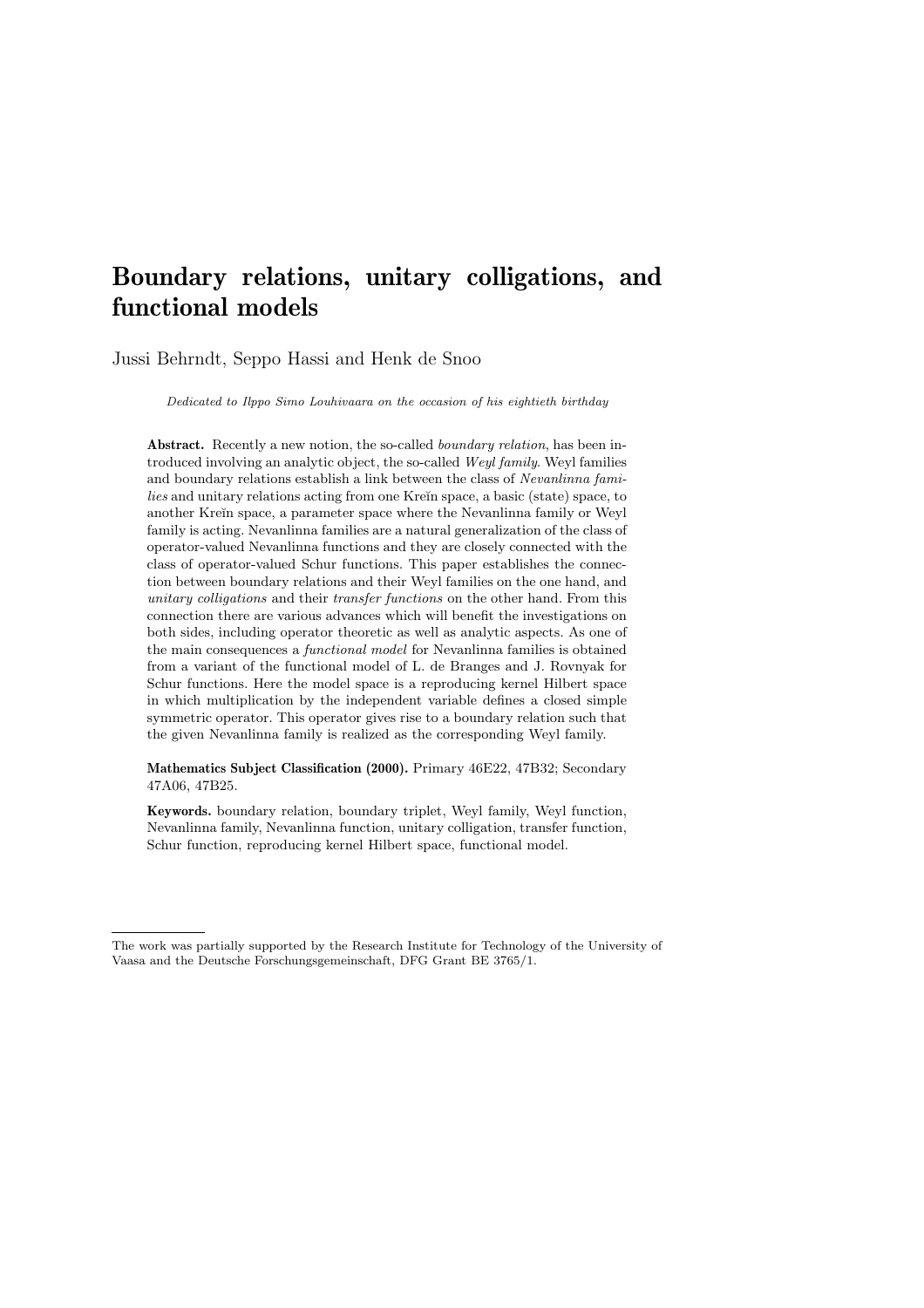## 1. Introduction

In this paper the interplay between the recent concepts of boundary relations and their Weyl families and the somewhat more classical notions of unitary colligations and their transfer functions is investigated. The concepts of boundary relations and corresponding Weyl families were introduced in [22], as generalizations of the notions of (ordinary and generalized) boundary triplets and their Weyl functions introduced and comprehensively studied by V.A. Derkach and M.M. Malamud in [25, 26]; see also [18, 31, 28, 40, 41]. Boundary triplets and Weyl functions play an important role in the theory of symmetric operators and the spectral analysis of their selfadjoint extensions; applications range from spectral theory of ordinary and partial differential operators to boundary value problems, perturbation theory, scattering theory and moment problems, see, e.g., [8, 9, 18, 19, 24, 25, 26, 28, 29].

The present paper is written in the language of linear relations, i.e., multivalued linear operators, since it is more general and often much more convenient to work with linear relations instead of linear operators. These objects are natural for many reasons in the present context, e.g., the Cayley transform of a unitary colligation is in general not a selfadjoint operator but a selfadjoint relation, the transfer function induces a relation-valued function, and the symmetric operators which are extended are often not densely defined, so that the selfadjoint extensions and the adjoint need not be operators.

For the convenience of the reader the definitions of boundary relations and Weyl families from [22, 23] are briefly recalled.

**Definition 1.1.** Let S be a closed symmetric relation in a Hilbert space  $\mathfrak{H}$  and let H be an auxiliary Hilbert space. A linear relation  $\Gamma$  from  $\mathfrak{H}^2 = \mathfrak{H} \times \mathfrak{H}$  to  $\mathcal{H}^2 = \mathcal{H} \times \mathcal{H}$ is said to be a boundary relation for  $S^*$  if:

(i)  $\mathcal{T} = \text{dom } \Gamma$  is dense in  $S^*$  and the identity

$$
(f', g)_{\mathfrak{H}} - (f, g')_{\mathfrak{H}} = (h', k)_{\mathcal{H}} - (h, k')_{\mathcal{H}},
$$
\n(1.1)

holds for every  $\{\widehat{f}, \widehat{h}\}, \{\widehat{g}, \widehat{k}\} \in \Gamma$ , where  $\widehat{f} = \{f, f'\}, \widehat{g} = \{g, g'\} \in \mathfrak{H}^2$  and  $\widehat{h} = \{h, h'\}, \, \widehat{k} = \{k, k'\} \in \mathcal{H}^2;$ 

(ii) if  $\{\widehat{g}, \widehat{k}\} \in \mathfrak{H}^2 \times \mathcal{H}^2$  satisfies (1.1) for every  $\{\widehat{f}, \widehat{h}\} \in \Gamma$ , then  $\{\widehat{g}, \widehat{k}\} \in \Gamma$ .

The Weyl family associated to a boundary relation Γ is the abstract analogue of the classical Titchmarsh-Weyl coefficient or  $m$ -function in Sturm-Liouville theory. Roughly speaking the values of the Weyl family are the images of the defect spaces of  $\mathcal T$  under  $\Gamma$ .

**Definition 1.2.** The Weyl family  $M(\lambda)$ ,  $\lambda \in \mathbb{C} \setminus \mathbb{R}$ , of S corresponding to the boundary relation  $\Gamma : \mathfrak{H}^2 \to \mathcal{H}^2$  is defined by

$$
M(\lambda) = \left\{ \widehat{h} \in \mathcal{H}^2 \, : \, \{\widehat{f}_{\lambda}, \widehat{h}\} \in \Gamma \text{ for some } \widehat{f}_{\lambda} = \{f_{\lambda}, \lambda f_{\lambda}\} \in \mathfrak{H}^2 \right\}. \tag{1.2}
$$

If the values  $M(\lambda)$ ,  $\lambda \in \mathbb{C} \setminus \mathbb{R}$ , are operators in  $\mathcal{H}$ , then one speaks of a Weyl function instead of a Weyl family. It follows directly from the definition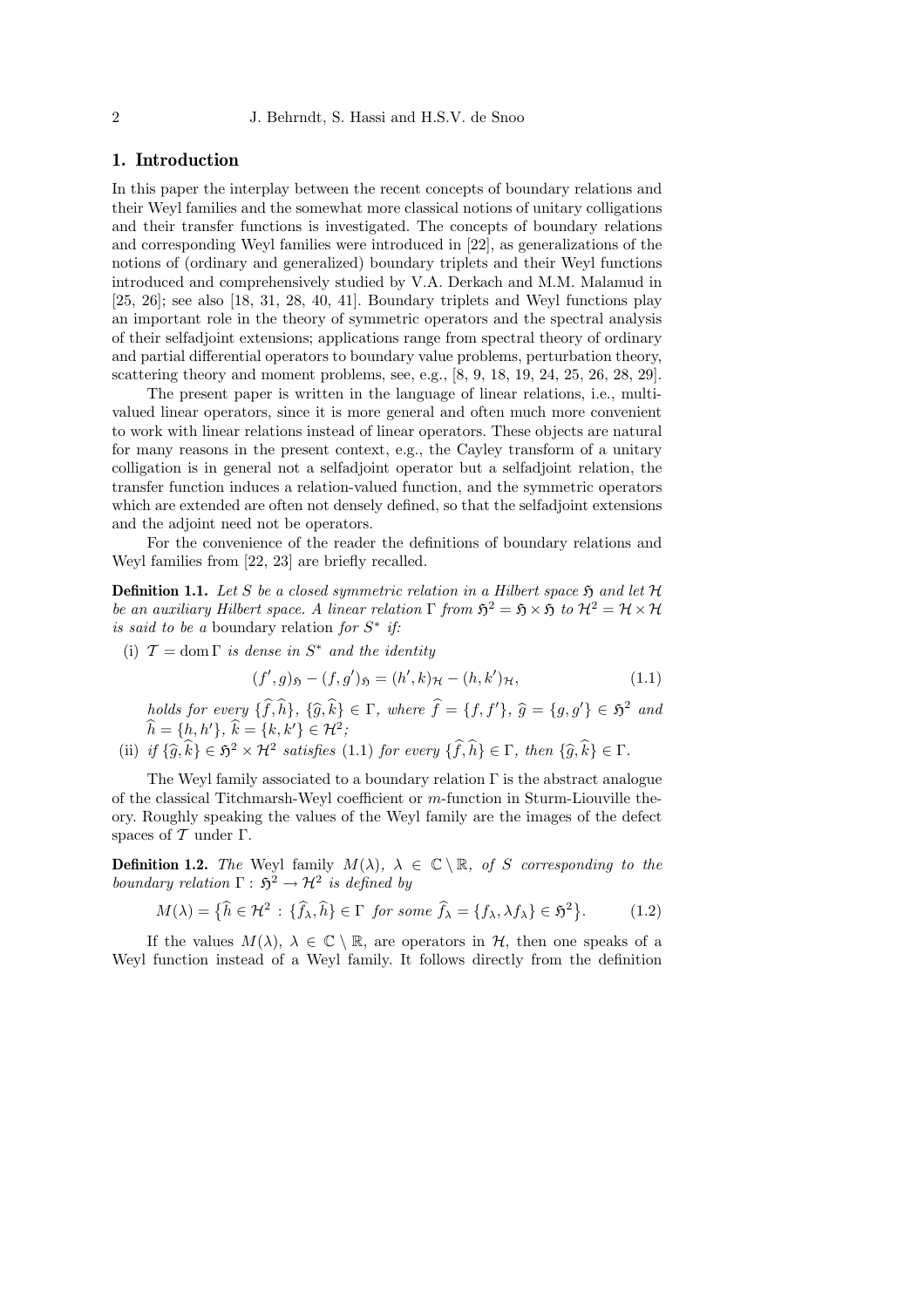that a Weyl family is a Nevanlinna family, that is, a holomorphic relation-valued function symmetric with respect to the real line and whose values on  $\mathbb{C}_+$  ( $\mathbb{C}_-$ ) are maximal dissipative (maximal accumulative, respectively) linear relations, cf., Definition 3.1. Conversely it was shown in [22] with the help of the Naimark dilation theorem that each Nevanlinna family can be realized as a Weyl family of some boundary relation in an abstract model space.

The present paper offers a new approach to boundary relations and their Weyl families. The underlying idea is that the Weyl family  $M(\lambda)$  and a certain selfadjoint relation  $\tilde{A}$  in  $\tilde{B} \times H$  induced by the boundary relation  $\Gamma : \tilde{B}^2 \to H^2$  are connected via the Cayley transform with an operator-valued Schur function  $\Theta$  in  $\mathcal H$ and a unitary colligation U in  $\mathfrak{H}\times\mathcal{H}$  with  $\Theta$  as the corresponding transfer function. Several operator and function theoretic facts concerning this connection between Nevanlinna families and operator-valued Schur functions are established and expressed via explicit formulas. In particular, it is shown how these basic observations provide simple characterizations of various subclasses of the Nevanlinna families, e.g., operator-valued Nevanlinna functions with boundedly invertible imaginary part, and special types of boundary relations, e.g., ordinary boundary triplets. Furthermore, the realization of Schur functions in terms of unitary colligations gives rise to a simple alternative approach to the realization of Nevanlinna families as Weyl families of boundary relations. In particular, it is shown how a variant of the functional model of L. de Branges and J. Rovnyak (see [14, 15]) for Schur functions leads to a functional model for Nevanlinna families. The model space is a reproducing kernel Hilbert space in which multiplication by the independent variable is the closed simple symmetric operator which gives rise to the boundary relation. The operator of multiplication by the independent variable in the context of reproducing kernel Hilbert spaces of scalar entire functions was already considered by L. de Branges in [10, 11, 12, 13] for meromorphic scalar Nevanlinna functions.

The outline of the paper is as follows. In Section 2 some useful facts on linear operators and relations in Hilbert spaces are recalled. Section 3 deals with the notions of Schur functions, Nevanlinna families and Nevanlinna pairs. The connections between these objects are investigated and the corresponding reproducing kernel Hilbert spaces are introduced. The realization of a Schur function as the transfer function of a unitary colligation is explained in Section 4; the original de Branges-Rovnyak model in terms of a matrix kernel and vector functions on D is translated into a model with functions defined on  $\mathbb{D} \cup \mathbb{D}^*$ ; cf., [3]. In Section 5 the connection between the Weyl family of a boundary relation and the transfer function of an associated unitary colligation is investigated by means of the Cayley transform. The realization of a given Nevanlinna family as the Weyl family of a boundary relation in a reproducing kernel Hilbert space can be found in Section 6. Moreover, it is shown that for the special classes of strict and uniformly strict Nevanlinna functions whose values are bounded linear operators the results in the present paper reduce to the ones obtained in [26, 33, 37, 38].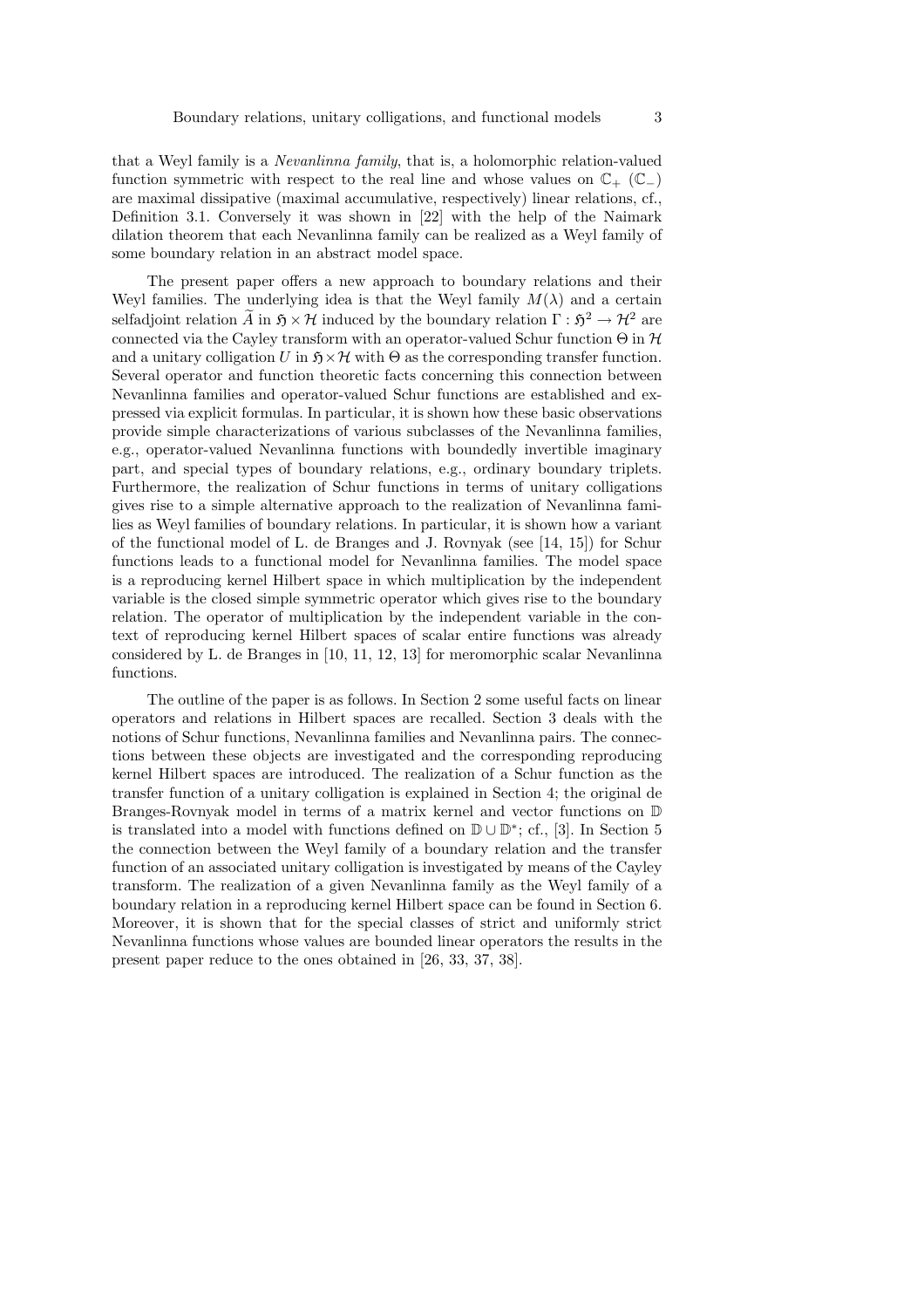Recently the realization in terms of a functional model was also announced by V.A. Derkach in the International Conference on Modern Analysis and Applications in Odessa, Ukraine (2007), see [20], where different methods have been used. Furthermore it should be mentioned that several operator representations of so-called generalized Nevanlinna families and functions (generalized in the sense that they possess a finite number of negative squares) exist in the literature. A treatment along the lines of the present paper requires the introduction of boundary relations in the context of indefinite spaces, cf., [7]. This topic will be treated elsewhere.

#### 2. Preliminaries

#### 2.1. Linear relations in Hilbert spaces

Let  $\mathfrak{H}$  and  $\mathfrak{K}$  be Hilbert spaces whose scalar products are denoted by  $(\cdot, \cdot)$ . (closed) linear relation T from  $\mathfrak H$  to  $\mathfrak K$  is a (closed) linear subspace of the Cartesian product space  $\mathfrak{H} \times \mathfrak{K}$ . The elements of T are pairs denoted by  $\widehat{f} = \{f, f'\} \in T$ ,  $f \in \mathfrak{H}, f' \in \mathfrak{K}$ . For a linear relation T from  $\mathfrak{H}$  to  $\mathfrak{K}$  the domain, kernel, range, and the multi-valued part are defined as

$$
\text{dom}\,T = \{ \, f \in \mathfrak{H} : \{f, f'\} \in T \, \}, \qquad \text{ker}\,T = \{ \, f \in \mathfrak{H} : \{f, 0\} \in T \, \},
$$
\n
$$
\text{ran}\,T = \{ \, f' \in \mathfrak{K} : \{f, f'\} \in T \, \}, \qquad \text{mul}\,T = \{ \, f' \in \mathfrak{K} : \{0, f'\} \in T \, \},
$$

respectively. The inverse of T is a relation from  $\mathfrak K$  to  $\mathfrak H$  defined by

$$
T^{-1} = \{ \{f', f\} : \{f, f'\} \in T \}.
$$

The sum  $T_1 + T_2$  and component-wise sum  $T_1 \hat{+} T_2$  of two linear relations  $T_1$  and  $T_2$  from  $\mathfrak H$  to  $\mathfrak K$  are defined by

$$
T_1 + T_2 = \{ \{f, g + k\} : \{f, g\} \in T_1, \{f, k\} \in T_2 \},
$$
  

$$
T_1 \hat{+} T_2 = \{ \{f + h, g + k\} : \{f, g\} \in T_1, \{h, k\} \in T_2 \},
$$

respectively. Closed linear operators from  $\mathfrak{H}$  to  $\mathfrak{K}$  will be identified with closed linear relations via their graphs. The linear space of everywhere defined bounded linear operators from  $\mathfrak{H}$  into  $\mathfrak{K}$  will be denoted by  $\mathbf{B}(\mathfrak{H}, \mathfrak{K})$  and by  $\mathbf{B}(\mathfrak{H})$  if  $\mathfrak{H} = \mathfrak{K}$ . The resolvent set  $\rho(T)$  of a closed linear relation T in  $\mathfrak{H}$  is the set of all  $\lambda \in \mathbb{C}$ such that  $(T - \lambda)^{-1} \in \mathbf{B}(\mathfrak{H})$ . Often  $T - \lambda$  is simply called boundedly invertible and it is then tacitly assumed that the inverse is defined on the whole space. For  $\lambda \in \rho(T)$  one has the following identity

$$
T = \left\{ \{ (T - \lambda)^{-1} h, (I + \lambda (T - \lambda)^{-1}) h \} : h \in \mathfrak{H} \right\}.
$$
 (2.1)

The spectrum  $\sigma(T)$  of T is the complement of  $\rho(T)$  in  $\mathbb C$ .

A linear relation T in  $\mathfrak H$  is accumulative (dissipative) if  $\text{Im}(f',f) \leq 0$  $(\text{Im}(f', f) \geq 0, \text{ respectively})$  holds for all  $\{f, f'\} \in T$ . The relation T is said to be *maximal accumulative* (*maximal dissipative*) if  $T$  is accumulative (dissipative) and there exists no proper accumulative (dissipative, respectively) extension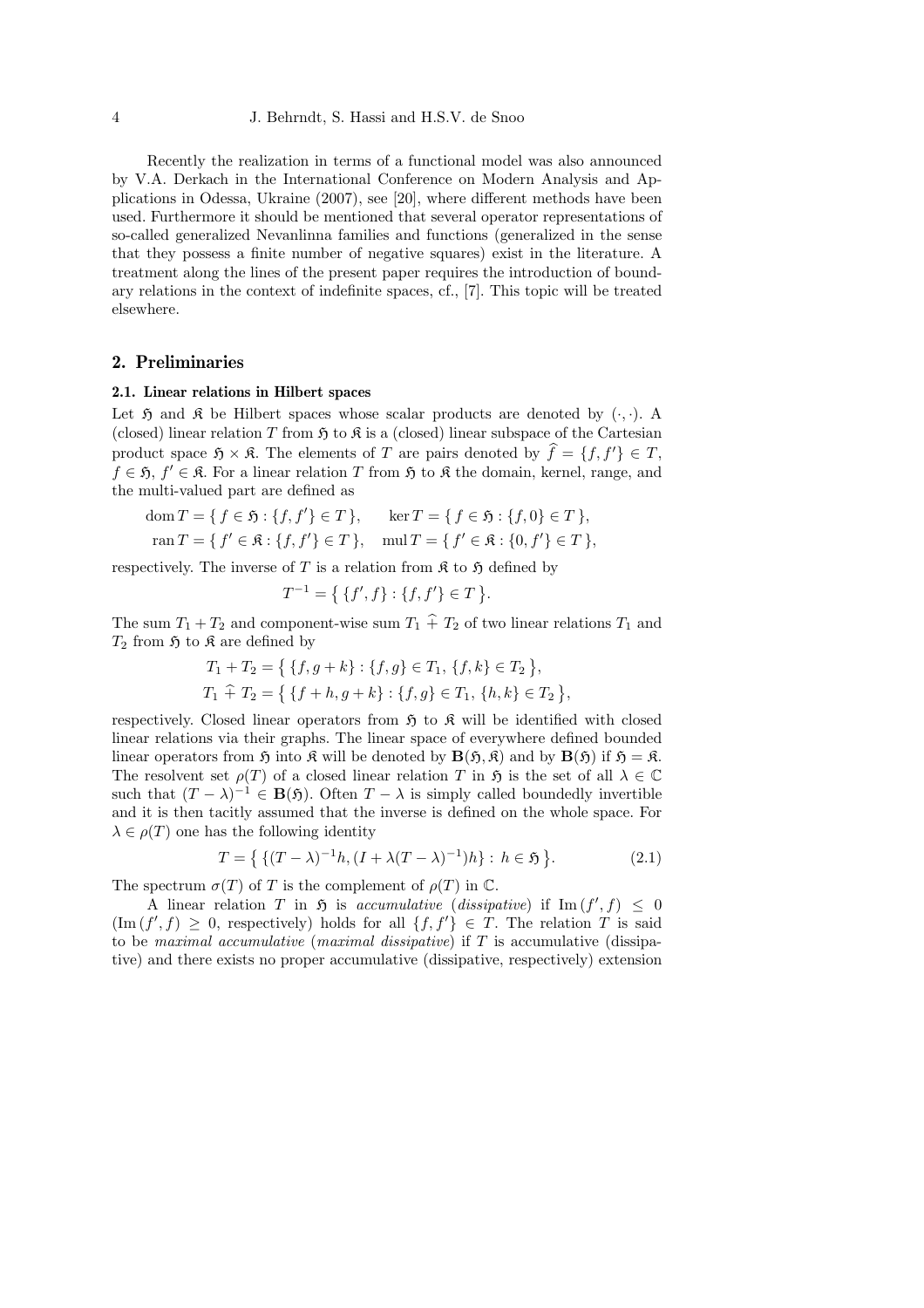of T in  $\mathfrak{H}$ . Note that T is maximal accumulative (maximal dissipative) if and only if T is accumulative (dissipative) and  $\mathbb{C}_+ \subset \rho(T)$  ( $\mathbb{C}_- \subset \rho(T)$ , respectively).

Let T be a linear relation from  $\mathfrak H$  to  $\mathfrak K$ . The *adjoint*  $T^*$  of T is a closed linear relation from  $\mathfrak K$  to  $\mathfrak H$  defined by

$$
T^* := \{ \{g, g'\} : (f', g) = (f, g') \text{ for all } \{f, f'\} \in T \}.
$$

This definition obviously extends the usual definition of the adjoint operator. If T is a closed linear relation in  $\mathfrak{H}$  and  $\lambda \in \mathbb{C}$ , then ran  $(T - \lambda)$  is closed if and only if ran  $(T^* - \bar{\lambda})$  is closed. A linear relation T in  $\mathfrak H$  is called *symmetric (selfadjoint)* if  $T \subset T^*$  ( $T = T^*$ , respectively). It follows from the polarization identity that  $T$  is symmetric if and only if  $(f', f) \in \mathbb{R}$  for all  $\{f, f'\} \in T$ .

For each linear relation T in the Hilbert space  $\mathfrak{H}$  and each  $\lambda \in \mathbb{C}$  the eigenspace  $\mathfrak{N}_{\lambda}(T)$  is defined by  $\mathfrak{N}_{\lambda}(T) = \ker(T - \lambda)$ . Corresponding to this eigenspace is the following subset of T:

$$
\widehat{\mathfrak{N}}_{\lambda}(T) = \{ \{f, f'\} \in T : f \in \mathfrak{N}_{\lambda}(T) \}.
$$

Now let  $T$  be a closed symmetric relation in  $\mathfrak{H}$ . If  $A$  is an intermediate extension of T, i.e.  $T \subset A \subset T^*$ , with a nonempty resolvent set, then

$$
T^* = A + \widehat{\mathfrak{N}}_{\lambda}(T^*), \quad \text{direct sum},
$$

holds for all  $\lambda \in \rho(A)$ . In particular, since for  $\lambda \in \mathbb{C}_+$  ( $\lambda \in \mathbb{C}_-$ ) the relation  $A = T + \mathfrak{N}_{\bar{\lambda}}(T^*)$  is maximal accumulative (maximal dissipative, respectively), this leads to von Neumann's decomposition of a closed symmetric relation T:

$$
T^* = T \widehat{+} \widehat{\mathfrak{N}}_{\lambda}(T^*) \widehat{+} \mathfrak{N}_{\overline{\lambda}}(T^*), \quad \lambda \in \mathbb{C} \setminus \mathbb{R}, \quad \text{direct sum.}
$$

For a fixed  $\mu \in \mathbb{C} \setminus \mathbb{R}$  the Cayley transform  $C_{\mu}(T)$  of any linear relation T in  $\mathfrak{H}$  is defined by

$$
C_{\mu}(T) := \{ \{ f' - \mu f, f' - \bar{\mu} f \} : \{ f, f' \} \in T \} ; \tag{2.2}
$$

the corresponding inverse Cayley transform of a linear relation V in  $\mathfrak{H}$  is given by

$$
\{ \{h'-h, \mu h'-\bar{\mu}h\} : \{h, h'\} \in V \}.
$$
\n(2.3)

Clearly the Cayley transform preserves closedness; and  $C_{\mu}(T)$  maps ran  $(T - \mu)$ onto ran  $(T - \bar{\mu})$ . Furthermore, the identity

$$
||f' - \bar{\mu}f||^2 - ||f' - \mu f||^2 = 4(\operatorname{Im}\mu)\operatorname{Im}(f', f), \quad f, f' \in \mathfrak{H},\tag{2.4}
$$

is straightforward to check. If  $\mu \in \mathbb{C}_+$ , the identity (2.4) shows that  $C_{\mu}(T)$  is a expansive, contractive, isometric, or unitary operator if and only if T is a dissipative, accumulative, symmetric, or selfadjoint relation, respectively. Moreover, T is maximal dissipative or maximal accumulative if and only if  $C_{\mu}(T)$  is a expansive or contractive operator, which is defined on  $\mathfrak{H}$ .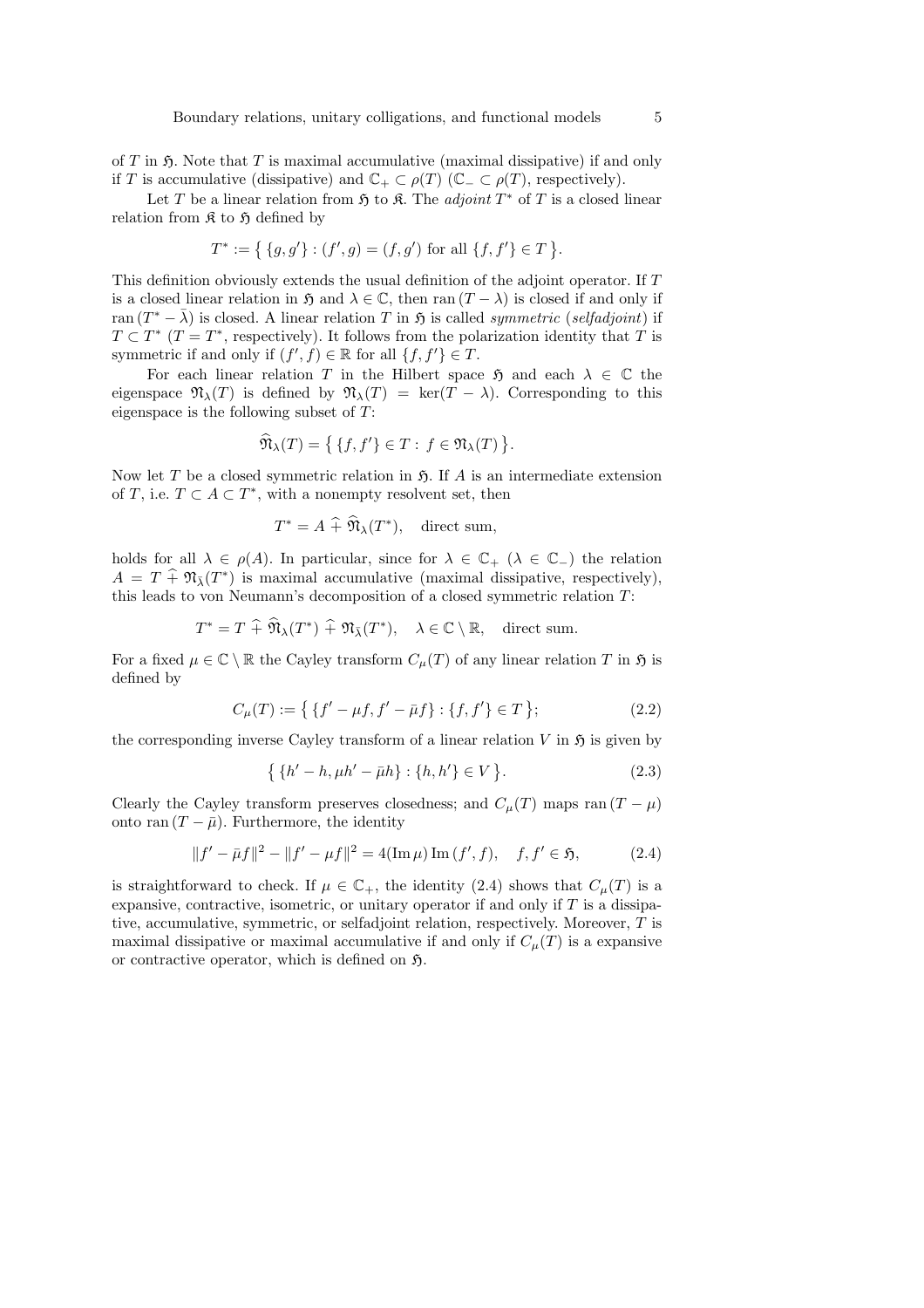# 2.2. Some results for bounded linear operators

Let  $\mathfrak{H}$  be a Hilbert space and let  $T \in \mathbf{B}(\mathfrak{H})$ . The following lemma lists some simple useful results.

**Lemma 2.1.** Let  $\mathfrak{H}$  be a Hilbert space, let  $T \in B(\mathfrak{H})$ , and let  $\lambda \in \mathbb{C}$ . Then for  $|\lambda| \geq ||T||$ :

- (i)  $\ker(T \lambda) = \ker(T^* \bar{\lambda}) \subset \ker(T^*T |\lambda|^2) \cap \ker(TT^* |\lambda|^2);$
- (ii)  $\overline{\operatorname{ran}}(T-\lambda) = \overline{\operatorname{ran}}(T^*-\overline{\lambda})$  (and  $\operatorname{ran}(T-\lambda)$  is closed if and only if  $\operatorname{ran}(T^*-\overline{\lambda})$ is closed)
- (iii) the following conditions are equivalent: ran  $(T \lambda) = \mathfrak{H}$ , ran  $(T^* \overline{\lambda}) = \mathfrak{H}$ ,  $(T - \lambda)^{-1} \in \mathbf{B}(\mathfrak{H})$ , and  $(T^* - \overline{\lambda})^{-1} \in \mathbf{B}(\mathfrak{H})$ .

Moreover, for all  $\lambda \neq 0$  one has:

- (iv)  $\ker(T^*T |\lambda|^2) = \{0\}$  if and only if  $\ker(TT^* |\lambda|^2) = \{0\};$
- (v)  $\text{ran}(T^*T |\lambda|^2)$  is closed if and only if  $\text{ran}(TT^* |\lambda|^2)$  is closed;
- (vi)  $(T^*T |\lambda|^2)^{-1} \in \mathbf{B}(\mathfrak{H})$  if and only if  $(TT^* |\lambda|^2)^{-1} \in \mathbf{B}(\mathfrak{H})$ .

*Proof.* (i) Let  $h \in \ker(T - \lambda)$ . Since  $||T^*|| \leq |\bar{\lambda}|$ , it follows that

$$
0 \le ((T^* - \bar{\lambda})h, (T^* - \bar{\lambda})h) = (T^*h, T^*h) - (\bar{\lambda}h, \bar{\lambda}h) \le 0,
$$

and, hence,  $h \in \ker(T^* - \bar{\lambda})$ . Thus  $\ker(T - \lambda) \subset \ker(T^* - \bar{\lambda})$ . The reverse inclusion  $\ker(T^* - \overline{\lambda}) \subset \ker(T - \lambda)$  holds by symmetry. The inclusion in (i) is obvious.

(ii) This follows by taking orthogonal complements in the identity in (i).

(iii) It suffices to note the following. If ran  $(T-\lambda) = \mathfrak{H}$ , then ker $(T^*-\bar{\lambda}) = \{0\}$ , but then ker( $T - \lambda$ ) = {0} by (i). It follows from the closed graph theorem that  $(T - \lambda)^{-1} \in \mathbf{B}(\mathfrak{H}).$ 

(iv),  $(v)$ ,  $\&$  (vi) The following identities are easily verified:

$$
A := |\lambda| \begin{pmatrix} T & |\lambda| \\ |\lambda| & T^* \end{pmatrix} = \begin{pmatrix} |\lambda| & 0 \\ T^* & I \end{pmatrix} \begin{pmatrix} I & 0 \\ 0 & |\lambda|^2 - T^*T \end{pmatrix} \begin{pmatrix} T & |\lambda| \\ I & 0 \end{pmatrix},
$$
  
\n
$$
A^* = |\lambda| \begin{pmatrix} T^* & |\lambda| \\ |\lambda| & T \end{pmatrix} = \begin{pmatrix} |\lambda| & 0 \\ T & I \end{pmatrix} \begin{pmatrix} I & 0 \\ 0 & |\lambda|^2 - TT^* \end{pmatrix} \begin{pmatrix} T^* & |\lambda| \\ I & 0 \end{pmatrix}.
$$
 (2.5)

For  $\lambda \neq 0$  the first and the last factors of the products on the righthand side of (2.5) are bounded with bounded inverse. Therefore, ker  $A = \{0\}$ , ran A is closed, or A is boundedly invertible if and only if  $\ker(|\lambda|^2 - T^*T) = \{0\}$ , ran  $(|\lambda|^2 - T^*T)$  is closed, or  $|\lambda|^2 - T^*T$  is boundedly invertible, respectively. Analogously, ker  $A^* = \{0\}$ , ran  $A^*$  is closed, or  $A^*$  is boundedly invertible if and only if ker( $|\lambda|^2 - TT^*$ ) = {0}, ran  $(|\lambda|^2 - TT^*)$  is closed, or  $|\lambda|^2 - TT^*$  is boundedly invertible, respectively. Finally, it remains to observe that ker  $A = \{0\}$  if and only if ker  $A^* = \{0\}$  (due to the special structure of A), ran A is closed if and only if ran  $A^*$  is closed, and A is boundedly invertible if and only  $A^*$  is boundedly invertible, respectively.  $\Box$ 

Some more useful facts for an operator  $T \in \mathbf{B}(\mathfrak{H})$  which will be used in the following are:

$$
\ker TT^* = \ker T^*, \quad \ker T^*T = \ker T,
$$
\n(2.6)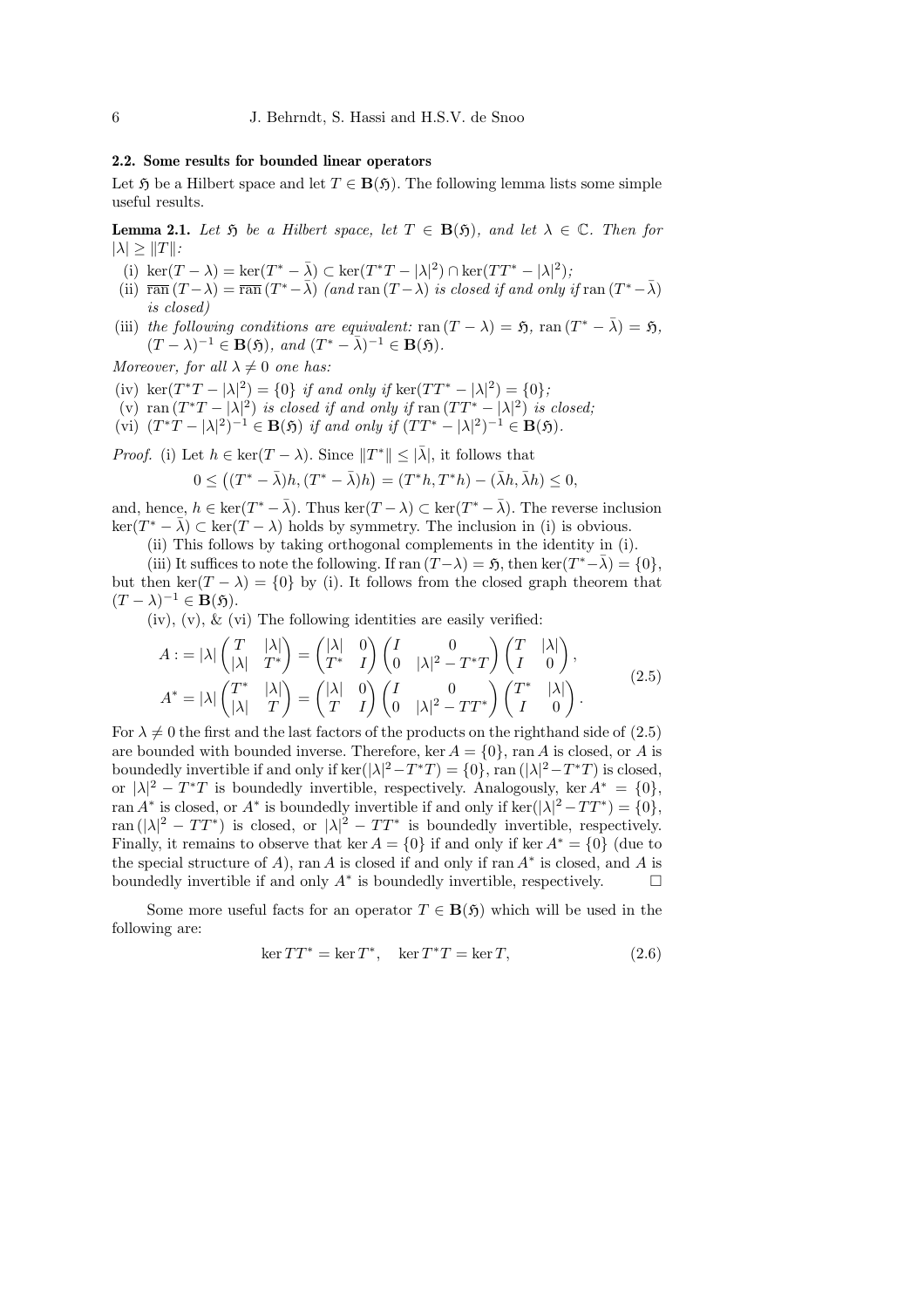$\arctan TT^*$ ,  $\arctan T^*T$ ,  $\arctan T$ , and  $\arctan T^*$  are closed simultaneously, (2.7)

- $TT^*$  is boundedly invertible if and only if  $ran T = 5$ , (2.8)
- $T^*T$  is boundedly invertible if and only if  $\text{ran } T^* = \mathfrak{H}.$  (2.9)

For the sake of completeness the following useful result from [26] is recalled.

**Lemma 2.2.** Let  $\mathfrak X$  and  $\mathfrak Y$  be Banach spaces, let  $\mathfrak M$  be a closed linear subspace of  $\mathfrak{X}$ , and let  $P \in \mathbf{B}(\mathfrak{X}, \mathfrak{Y})$  be surjective. Then the image PM is closed in  $\mathfrak{Y}$  if and only if the sum  $\mathfrak{M} + \mathfrak{N}$  is closed in  $\mathfrak{X}$ , where  $\mathfrak{N} := \ker P$ .

## 3. Schur functions and Nevanlinna families

## 3.1. Schur functions, Nevanlinna families, and Nevanlinna pairs

Let H be a Hilbert space and let  $\Theta(z)$  be an  $\mathbf{B}(\mathcal{H})$ -valued Schur function, i.e.,  $z \mapsto \Theta(z) \in \mathbf{B}(\mathcal{H})$  is a holomorphic function defined on the open unit disc  $\mathbb{D} =$  ${z \in \mathbb{C} : |z| < 1}$  such that  $\|\Theta(z)\| \leq 1, z \in \mathbb{D}$ . A Schur function  $\Theta(z)$  will be extended to the exterior  $\mathbb{D}^* = \{z \in \mathbb{C} \cup \{\infty\} : |z| > 1\}$  of the unit disc in the closed complex plane  $\mathbb{C} \cup \{\infty\}$  by

$$
\Theta(z) := \Theta(1/\bar{z})^*, \quad z \in \mathbb{D}^*, \tag{3.1}
$$

cf., [27], [3, p. 112]. Here the following conventions  $1/\infty = 0$  and  $1/0 = \infty$  will be used, so that in particular  $\Theta(\infty) = \Theta(0)^*$ .

Let  $\Theta(z)$  be an  $\mathbf{B}(\mathcal{H})$ -valued Schur function defined on  $\mathbb{D} \cup \mathbb{D}^*$  as in (3.1). For a fixed  $\mu \in \mathbb{C}_+$  define the function z by

$$
z(\lambda) = \frac{\lambda - \mu}{\lambda - \bar{\mu}},\tag{3.2}
$$

so that z maps the upper halfplane  $\mathbb{C}_+$  onto  $\mathbb{D}$  and  $\mathbb{C}_-$  onto  $\mathbb{D}^*$ . The argument  $\lambda$  in the mapping z will often be suppressed. It follows that the family  $M(\lambda)$ ,  $\lambda \in \mathbb{C} \setminus \mathbb{R}$ of linear relations defined by

$$
M(\lambda) = \begin{cases} \{ \{ (I - \Theta(z))f, (\mu \Theta(z) - \bar{\mu})f \} : f \in \mathcal{H} \}, & \lambda \in \mathbb{C}_{+}, \\ \{ \{ (I - \Theta(z))f, (\bar{\mu} \Theta(z) - \mu)f \} : f \in \mathcal{H} \}, & \lambda \in \mathbb{C}_{-}, \end{cases}
$$
(3.3)

is a so-called Nevanlinna family in the sense of the next definition.

**Definition 3.1.** A family  $M(\lambda)$ ,  $\lambda \in \mathbb{C} \setminus \mathbb{R}$ , of linear relations in H is said to be a Nevanlinna family in H if

- (i)  $M(\lambda)$  is maximal dissipative (maximal accumulative) for  $\lambda \in \mathbb{C}_+$  ( $\lambda \in \mathbb{C}_-$ );
- (ii)  $M(\overline{\lambda}) = M(\lambda)^*$  for  $\lambda \in \mathbb{C} \setminus \mathbb{R}$ ;
- (iii) for some, and hence for all,  $\nu \in \mathbb{C}_+$  ( $\nu \in \mathbb{C}_-$ ) the  $\mathbf{B}(\mathcal{H})$ -valued function  $\lambda \mapsto (M(\lambda) + \nu)^{-1}$  is holomorphic on  $\mathbb{C}_+$  ( $\mathbb{C}_-$ , respectively).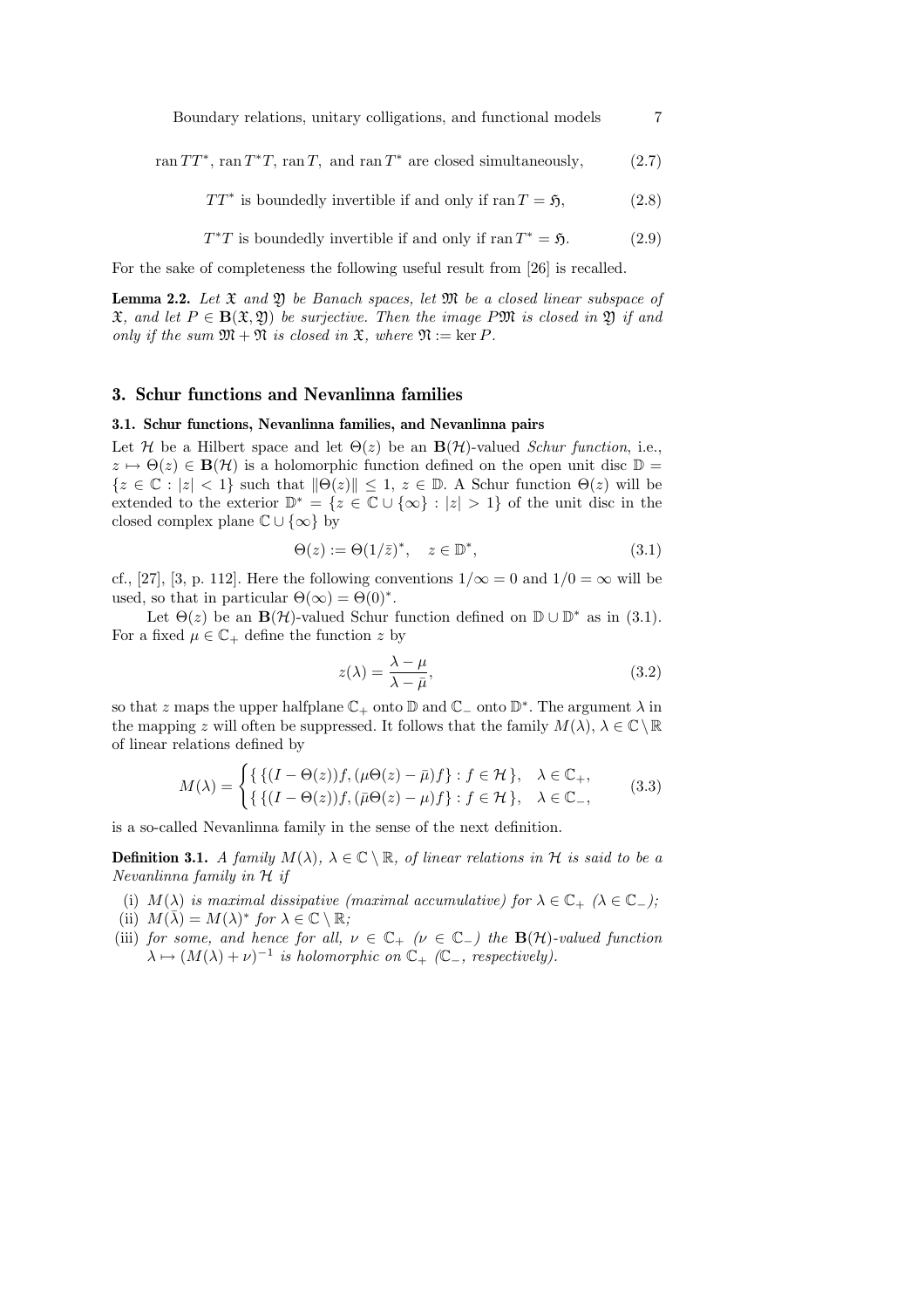If the Schur function  $\Theta(z)$  and the Nevanlinna family  $M(\lambda)$  are connected via (3.3), then  $\Theta(z)$  can be recovered from  $M(\lambda)$  as follows

$$
\Theta(z) = \begin{cases} I - (\mu - \bar{\mu})(M(\lambda) + \mu)^{-1}, & \lambda \in \mathbb{C}_+, \\ I - (\bar{\mu} - \mu)(M(\lambda) + \bar{\mu})^{-1}, & \lambda \in \mathbb{C}_-, \end{cases}
$$
(3.4)

and  $\Theta(z)$  satisfies (3.1). In fact, every Nevanlinna family  $M(\lambda)$  defines via (3.4) a Schur function  $\Theta(z)$ , so that  $M(\lambda)$  can be represented by (3.3).

**Definition 3.2.** A pair  $\{\Phi(\lambda), \Psi(\lambda)\}$  of  $\mathbf{B}(\mathcal{H})$ -valued functions is said to be a Nevanlinna pair<sup>1</sup> in H if  $\Phi(\lambda)$  and  $\Psi(\lambda)$  are holomorphic on  $\mathbb{C} \setminus \mathbb{R}$  and

- (i)  $(\text{Im }\lambda) \text{Im } (\Psi(\lambda) \Phi(\lambda))^*) \geq 0$  for all  $\lambda \in \mathbb{C} \setminus \mathbb{R}$ ;
- (ii)  $\Psi(\lambda)\Phi(\bar{\lambda})^* = \Phi(\lambda)\Psi(\bar{\lambda})^*$  for all  $\lambda \in \mathbb{C} \setminus \mathbb{R}$ ;

(iii)  $(\Psi(\lambda)+\nu\Phi(\lambda))^{-1} \in \mathbf{B}(\mathcal{H})$  for some or, equivalently, for all  $\lambda \in \mathbb{C}_{\pm}$ ,  $\nu \in \mathbb{C}_{\pm}$ . Two Nevanlinna pairs  $\{\Phi(\lambda), \Psi(\lambda)\}\$  and  $\{\Phi'(\lambda), \Psi'(\lambda)\}\$  are said to be equivalent when

$$
\Phi'(\lambda) = \chi(\lambda)\Phi(\lambda) \quad \text{and} \quad \Psi'(\lambda) = \chi(\lambda)\Psi(\lambda), \qquad \lambda \in \mathbb{C} \setminus \mathbb{R}, \tag{3.5}
$$

where  $\chi(\lambda)$  is an  $\mathbf{B}(\mathcal{H})$ -valued holomorphic operator function on  $\mathbb{C} \setminus \mathbb{R}$ , such that  $\chi(\lambda)^{-1} \in \mathbf{B}(\mathcal{H})$  for all  $\lambda \in \mathbb{C} \setminus \mathbb{R}$ . A Nevanlinna pair  $\{\Phi(\lambda), \Psi(\lambda)\}\$ is said to be symmetric if

$$
\Phi(\lambda) = \Phi(\bar{\lambda})^* \quad and \quad \Psi(\lambda) = \Psi(\bar{\lambda})^*, \quad \lambda \in \mathbb{C} \setminus \mathbb{R}.
$$
 (3.6)

Let  $\{\Phi(\lambda), \Psi(\lambda)\}\$ be a Nevanlinna pair in the Hilbert space  $\mathcal H$  and define the family  $M(\lambda)$  in H by

$$
M(\lambda) = \left\{ \{f, f'\} : \Phi(\lambda)f + \Psi(\lambda)f' = 0 \right\}
$$
  
= 
$$
\left\{ \{\Psi(\overline{\lambda})^*g, -\Phi(\overline{\lambda})^*g\} : g \in \mathcal{H} \right\}.
$$
 (3.7)

Then  $M(\lambda)$  is a Nevanlinna family. If  $\{\Phi'(\lambda), \Psi'(\lambda)\}\$ is a second Nevanlinna pair in H such that (3.7) holds with  $\Phi(\lambda)$  and  $\Psi(\lambda)$  replaced by  $\Phi'(\lambda)$  and  $\Psi'(\lambda)$ , respectively, then the Nevanlinna pairs  $\{\Phi(\lambda), \Psi(\lambda)\}\$  and  $\{\Phi'(\lambda), \Psi'(\lambda)\}\$  are equivalent. Equivalent Nevanlinna pairs determine via (3.7) the same Nevanlinna family.

Let  $\mu \in \mathbb{C}_+$  and let  $M(\lambda)$  be a Nevanlinna family in  $\mathcal{H}$ . Then the pair  ${A(\lambda), B(\lambda)}$  defined by

$$
A(\lambda) := \begin{cases} (M(\lambda) + \mu)^{-1}, & \lambda \in \mathbb{C}_+, \\ (M(\lambda) + \bar{\mu})^{-1}, & \lambda \in \mathbb{C}_-, \end{cases}
$$
(3.8)

$$
B(\lambda) := \begin{cases} I - \mu(M(\lambda) + \mu)^{-1}, & \lambda \in \mathbb{C}_+, \\ I - \bar{\mu}(M(\lambda) + \bar{\mu})^{-1}, & \lambda \in \mathbb{C}_-, \end{cases}
$$
(3.9)

<sup>1</sup>Note that Definition 3.2 differs slightly from the definition of Nevanlinna pairs used for instance in [21, 26]:  $\{\Phi(\lambda), \Psi(\lambda)\}\$ is a Nevanlinna pair as in Definition 3.2 if and only if  $\{\tilde{\Phi}(\lambda), \tilde{\Psi}(\lambda)\}\$ . where  $\widetilde{\Phi}(\lambda) := \Psi(\overline{\lambda})^*$  and  $\widetilde{\Psi}(\lambda) := -\Phi(\overline{\lambda})^*$ , is a Nevanlinna pair in the sense of [21, Definition 2.2].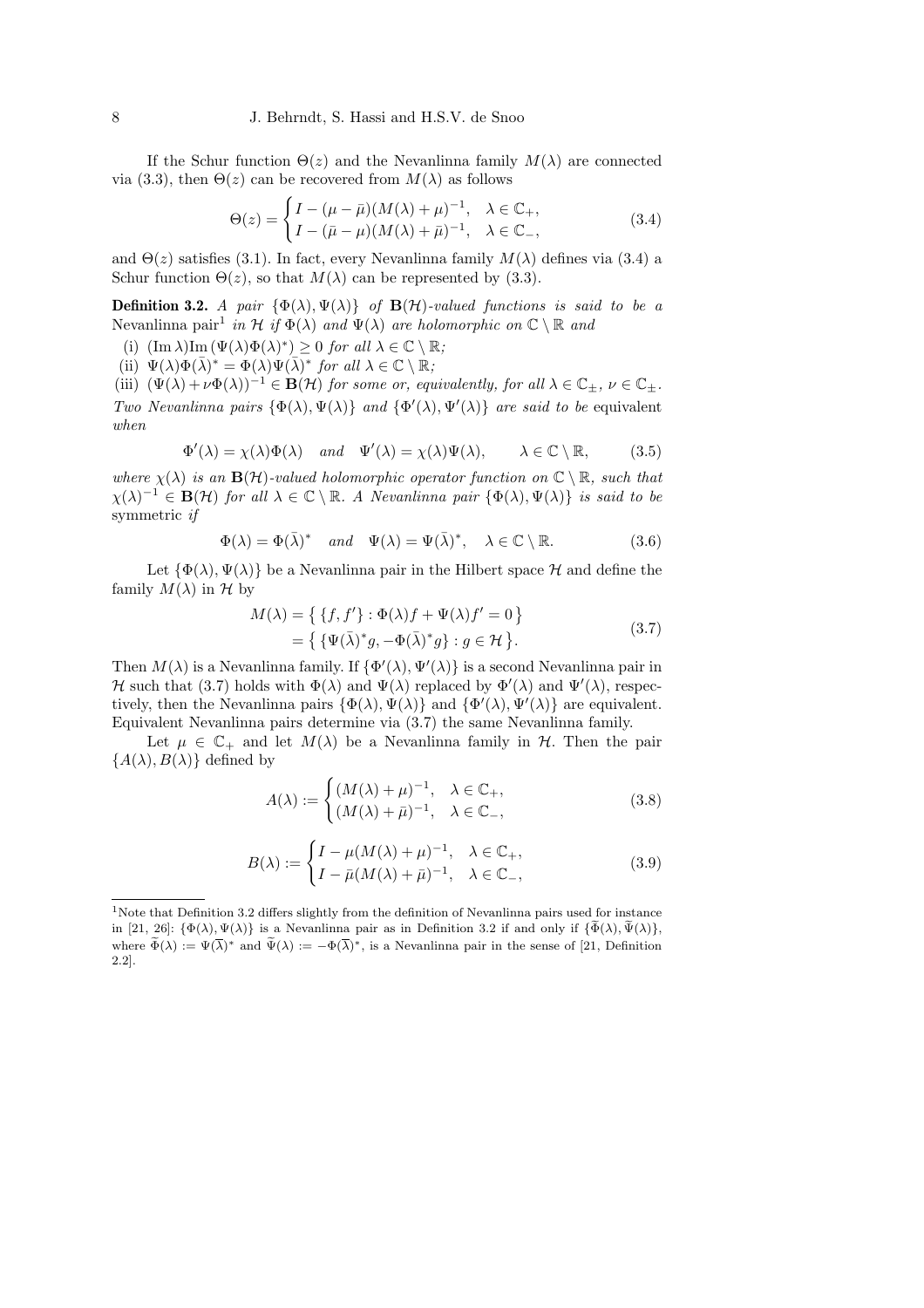Boundary relations, unitary colligations, and functional models 9

is a Nevanlinna pair in  $H$ , which is symmetric. It follows that

$$
M(\lambda) = \{ \{ A(\lambda)g, B(\lambda)g \} : g \in \mathcal{H} \},
$$
\n(3.10)

cf., (2.1). Thus, every Nevanlinna family  $M(\lambda)$  can be represented in the forms (3.7), (3.10) where the Nevanlinna pair can be taken to be symmetric.

If the Nevanlinna family  $M(\lambda)$  is represented in the form (3.10) by means of a symmetric Nevanlinna pair  $\{A(\lambda), B(\lambda)\}\)$ , then the transformation in (3.4) takes the form

$$
\Theta(z) = \begin{cases} (B(\lambda) + \bar{\mu}A(\lambda))(B(\lambda) + \mu A(\lambda))^{-1}, & \lambda \in \mathbb{C}_+, \\ (B(\lambda) + \mu A(\lambda))(B(\lambda) + \bar{\mu}A(\lambda))^{-1}, & \lambda \in \mathbb{C}_-, \end{cases}
$$
(3.11)

and (3.1) holds. Conversely, if  $\Theta(z)$  is a Schur function extended to  $\mathbb{D}^*$  via (3.1), then the formula (3.3) gives rise to a Nevanlinna pair  $\{A(\lambda), B(\lambda)\}\$ in H of the form

$$
A(\lambda) := I - \Theta(z), \quad \lambda \in \mathbb{C} \setminus \mathbb{R}, \quad B(\lambda) := \begin{cases} \mu \Theta(z) - \bar{\mu}, & \lambda \in \mathbb{C}_+, \\ \bar{\mu} \Theta(z) - \mu, & \lambda \in \mathbb{C}_-, \end{cases} \tag{3.12}
$$

and the pair  $\{A(\lambda), B(\lambda)\}\$  satisfies the symmetry property (3.6).

In the special case that the Nevanlinna family  $M(\lambda)$  is an  $\mathbf{B}(\mathcal{H})$ -valued Nevanlinna function it is clear that  $\{I, M(\lambda)\}\$ is a symmetric Nevanlinna pair.

## 3.2. Schur and Nevanlinna kernels and their associated reproducing kernel Hilbert spaces

Let  $\mathsf{K}(w, z)$  be a kernel defined on  $\mathcal{D} \times \mathcal{D}$ ,  $\mathcal{D} \subset \mathbb{C}$ , with values in a Hilbert space  $\mathfrak{K}$ . Recall the following notions, cf., [3, p. 6]. The kernel  $K(w, z)$  is said to be *hermitian* if

$$
K(w, z)^* = K(z, w), \quad w, z \in \mathcal{D}.
$$

If  $D$  is an open subset, the hermitian kernel  $K(w, z)$  is said to be *holomorphic* if it is holomorphic in z for each fixed w and holomorphic in  $\bar{w}$  for each fixed z. The kernel  $K(w, z)$  is said to be *nonnegative*, if for any finite set of points  $w_1, \ldots, w_n$ in D and vectors  $f_1, \ldots, f_n \in \mathfrak{K}$ , the hermitian matrix

$$
\big((\mathsf{K}(w_j,w_i)f_j,f_i)\big)_{i,j=1}^n
$$

is nonnegative. Schur functions and Nevanlinna pairs generate in a natural way kernels which are hermitian, holomorphic, and nonnegative.

Let  $\Theta(z)$  be an  $\mathbf{B}(\mathcal{H})$ -valued Schur function defined on the unit disc D. The corresponding  $2 \times 2$  operator matrix kernel  $D_{\Theta}(w, z)$  is defined by

$$
\mathsf{D}_{\Theta}(w,z) = \begin{pmatrix} \frac{I - \Theta(z)\Theta(w)^*}{1 - z\bar{w}} & \frac{\Theta(z) - \Theta(\bar{w})}{z - \bar{w}}\\ \frac{\Theta(\bar{z})^* - \Theta(w)^*}{z - \bar{w}} & \frac{I - \Theta(\bar{z})^*\Theta(\bar{w})}{1 - z\bar{w}} \end{pmatrix}, \quad z, w \in \mathbb{D}.\tag{3.13}
$$

The kernel  $D_{\Theta}(w, z)$  is hermitian, holomorphic, and moreover nonnegative, see [39]. Let  $\mathfrak{D}(\Theta)$  be the reproducing kernel Hilbert space associated with the Schur kernel in (3.13). It consists of  $(\mathcal{H} \oplus \mathcal{H})$ -valued holomorphic vector functions on  $\mathbb D$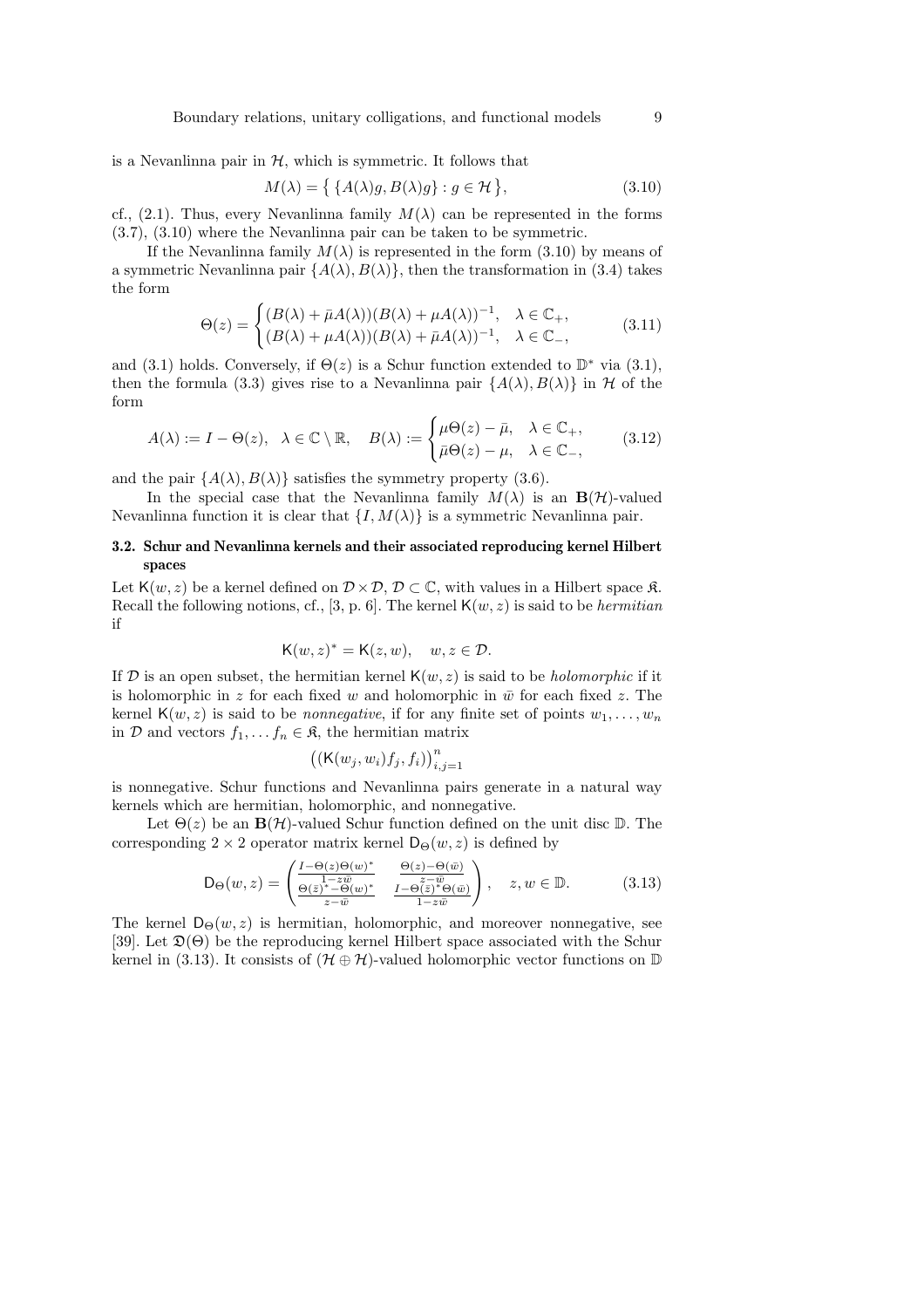obtained as the closed linear span of functions  $z \mapsto D_{\Theta}(w, z)F$ ,  $w \in \mathbb{D}$ ,  $F \in \mathcal{H} \oplus \mathcal{H}$ , which is provided with the scalar product determined by

$$
\left\langle \mathsf{D}_{\Theta}(w, \cdot) F, \mathsf{D}_{\Theta}(v, \cdot) G \right\rangle := \left( \mathsf{D}_{\Theta}(w, v) F, G \right), \quad F, G \in \mathcal{H} \oplus \mathcal{H}, \, w, v \in \mathbb{D}. \tag{3.14}
$$

The  $\mathcal{H} \oplus \mathcal{H}$ -valued functions  $\Phi \in \mathfrak{D}(\Theta)$  satisfy the reproducing kernel property

$$
\langle \Phi(\cdot), \mathsf{D}_{\Theta}(w, \cdot) F \rangle = (\Phi(w), F), \quad F \in \mathcal{H} \oplus \mathcal{H}, w \in \mathbb{D}.
$$
 (3.15)

Now let  $\Theta(z)$  be an  $\mathbf{B}(\mathcal{H})$ -valued Schur function extended to  $\mathbb{D} \cup \mathbb{D}^*$  as in (3.1). The corresponding  $Schur$  kernel  $\mathsf{S}_{\Theta}(w, z)$  on  $(\mathbb{D} \cup \mathbb{D}^*) \times (\mathbb{D} \cup \mathbb{D}^*)$  is defined by

$$
\mathsf{S}_{\Theta}(w,z) := \begin{cases} \frac{1-\Theta(z)\Theta(w)^{*}}{1-z\bar{w}}, & w \in \mathbb{D}, z \in \mathbb{D}, \\ \frac{\Theta(z)-\Theta(w)^{*}}{1/z-\bar{w}}, & w \in \mathbb{D}, z \in \mathbb{D}^{*}, \\ \frac{\Theta(z)-\Theta(w)^{*}}{z-1/\bar{w}}, & w \in \mathbb{D}^{*}, z \in \mathbb{D}, \\ \frac{1-\Theta(z)\Theta(w)^{*}}{1-1/(z\bar{w})}, & w \in \mathbb{D}^{*}, z \in \mathbb{D}^{*}. \end{cases}
$$
(3.16)

The kernel  $\mathsf{S}_{\Theta}(\cdot,\cdot)$  is hermitian, holomorphic, and nonnegative, see [39]. Let  $\mathfrak{S}(\Theta)$ be the reproducing kernel Hilbert space associated with the Schur kernel in (3.16). It consists of  $H$ -valued holomorphic vector functions on  $\mathbb{D} \cup \mathbb{D}^*$  obtained as the closed linear span of functions  $z \mapsto S_{\Theta}(w, z)f$ ,  $w \in \mathbb{D} \cup \mathbb{D}^*$ ,  $f \in \mathcal{H}$ , which is provided with the scalar product determined by

$$
\left\langle \mathsf{S}_{\Theta}(w,\cdot)f,\mathsf{S}_{\Theta}(v,\cdot)g\right\rangle :=\left(\mathsf{S}_{\Theta}(w,v)f,g\right),\quad f,g\in\mathcal{H},\,w,v\in\mathbb{D}\cup\mathbb{D}^*.\tag{3.17}
$$

The functions  $\varphi \in \mathfrak{S}(\Theta)$  satisfy the reproducing kernel property

$$
\langle \varphi(\cdot), \mathsf{S}_{\Theta}(w, \cdot)f \rangle = (\varphi(w), f), \quad h \in \mathcal{H}, w \in \mathbb{D} \cup \mathbb{D}^*.
$$
 (3.18)

The elements of  $\mathfrak{D}(\Theta)$  and  $\mathfrak{S}(\Theta)$  can be identified: the function  $F(z) \in \mathfrak{D}(\Theta)$ corresponds to the function  $f(z) \in \mathfrak{S}(\Theta)$ , as follows

$$
F(z) = \begin{pmatrix} h(z) \\ k(z) \end{pmatrix}, \quad z \in \mathbb{D}, \quad \text{and} \quad f(z) = \begin{cases} h(z), & z \in \mathbb{D}, \\ k(1/\bar{z}), & z \in \mathbb{D}^*, \end{cases}
$$
(3.19)

cf., [3, pp. 112–113].

Let  $\{A(\lambda), B(\lambda)\}\$ be a symmetric Nevanlinna pair in  $\mathcal{H}$ . The corresponding Nevanlinna kernel  $N_{A,B}(\xi, \lambda)$  on  $(\mathbb{C}_{+} \cup \mathbb{C}_{-}) \times (\mathbb{C}_{+} \cup \mathbb{C}_{-})$  is defined by

$$
\mathsf{N}_{A,B}(\xi,\lambda) := \frac{B(\lambda)A(\xi)^* - A(\lambda)B(\xi)^*}{\lambda - \bar{\xi}}, \quad \lambda, \xi \in \mathbb{C}_+ \cup \mathbb{C}_-, \quad \xi \neq \bar{\lambda}.\tag{3.20}
$$

Let the Schur function  $\Theta(z)$  be connected with the Nevanlinna pair  $\{A(\lambda), B(\lambda)\}$ via (3.12). Then the corresponding Schur kernel  $S_{\Theta}(w, z)$  and the Nevanlinna kernel  $N_{A,B}(\xi,\lambda)$  are connected via

$$
\mathsf{S}_{\Theta}(w, z) = r(\lambda) \mathsf{N}_{A, B}(\xi, \lambda) r(\xi)^*, \quad \lambda, \xi \in \mathbb{C}_+ \cup \mathbb{C}_-, \quad \xi \neq \bar{\lambda}
$$
(3.21)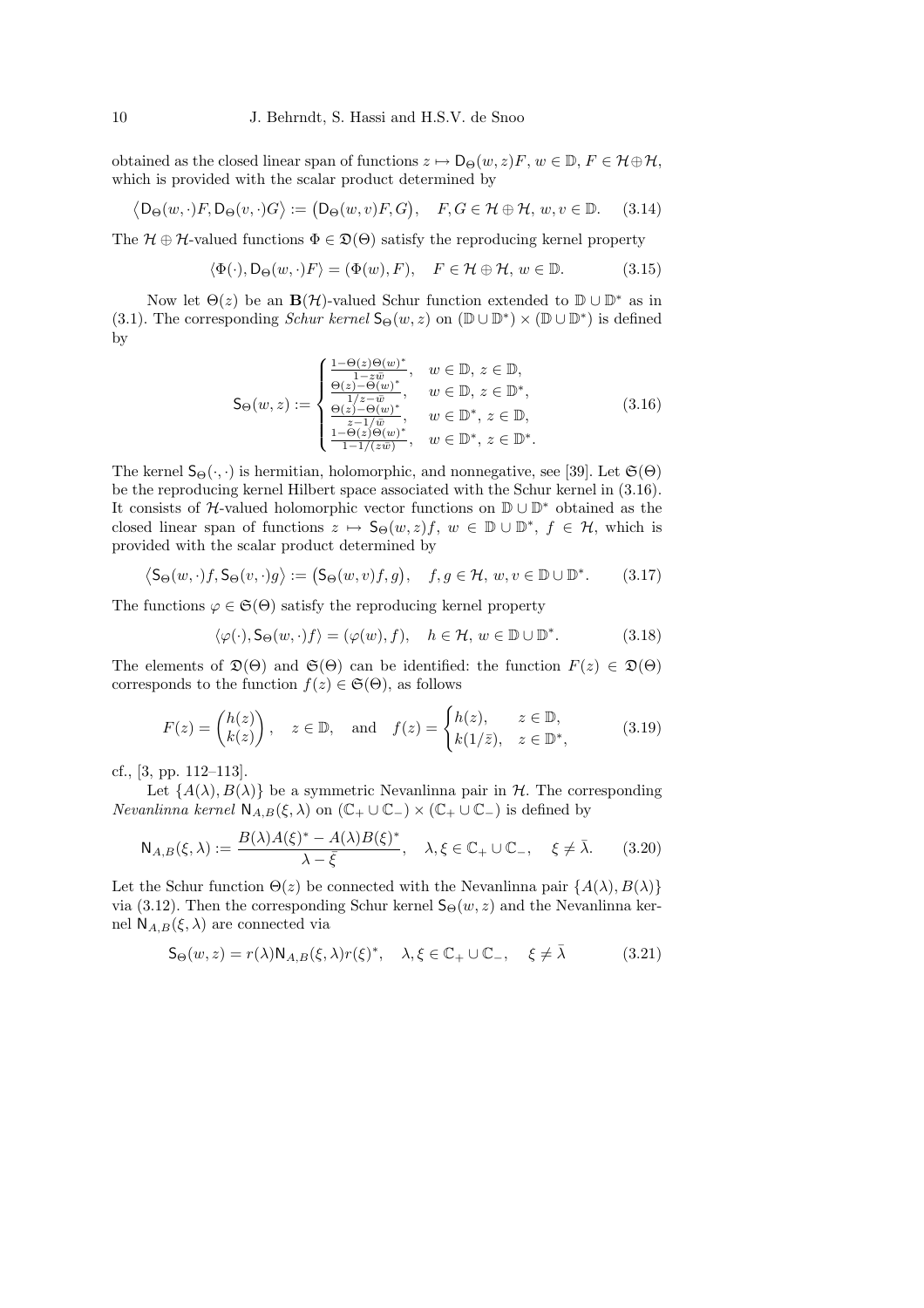Boundary relations, unitary colligations, and functional models 11

where  $z = (\lambda - \mu)/(\lambda - \bar{\mu})$  and  $w = (\xi - \mu)/(\xi - \bar{\mu})$  and

$$
r(\lambda) = \begin{cases} (\lambda - \bar{\mu})/(\mu - \bar{\mu}), & \lambda \in \mathbb{C}_{+}, \\ (\lambda - \mu)/(\bar{\mu} - \mu), & \lambda \in \mathbb{C}_{-}. \end{cases}
$$
(3.22)

Hence, the kernel  $N_{A,B}(\xi,\lambda)$  is hermitian, holomorphic, and nonnegative. The corresponding reproducing kernel Hilbert space will be denoted by  $\mathfrak{H}(A, B)$ . If the pair  $\{I, M(\lambda)\}\$ is an  $\mathbf{B}(\mathcal{H})$ -valued Nevanlinna function the notation  $\mathfrak{H}(M)$  will be used instead of  $\mathfrak{H}(I, M)$ . The space  $\mathfrak{H}(A, B)$  consists of H-valued holomorphic vector functions on  $\mathbb{C}_+ \cup \mathbb{C}_-$  obtained as the closed linear span of functions  $\lambda \mapsto$  $N_{A,B}(\xi,\lambda)f, \xi \in \mathbb{C}_+ \cup \mathbb{C}_-, f \in \mathcal{H}$ , which is provided with the scalar product determined by

$$
\langle \mathsf{N}_{A,B}(\xi,\cdot)f,\mathsf{N}_{A,B}(\lambda,\cdot)g\rangle := \big(\mathsf{N}_{A,B}(\xi,\lambda)f,g\big), \quad f,g \in \mathcal{H},\,\xi,\lambda \in \mathbb{C}_+ \cup \mathbb{C}_-. \tag{3.23}
$$

The functions  $\varphi \in \mathfrak{H}(A, B)$  satisfy the reproducing kernel property

$$
\langle \varphi(\cdot), \mathsf{N}_{A,B}(\xi, \cdot)f \rangle = (\varphi(\xi), f), \quad f \in \mathcal{H}, \, \xi \in \mathbb{C}_{+} \cup \mathbb{C}_{-}.\tag{3.24}
$$

Assume that  $\{A'(\lambda), B'(\lambda)\}\$ is a symmetric Nevanlinna pair in H which is equivalent to  $\{A(\lambda), B(\lambda)\}\$ in the sense of (3.5). Then

$$
N_{A',B'}(\xi,\lambda) = \chi(\lambda) N_{A,B}(\xi,\lambda) \chi(\xi)^*
$$

and if  $\langle \cdot, \cdot \rangle_{A',B'}$  and  $\langle \cdot, \cdot \rangle_{A,B}$  denote the scalar products in  $\mathfrak{H}(A',B')$  and  $\mathfrak{H}(A,B)$ , respectively, then

$$
\langle \chi \varphi, \chi \psi \rangle_{A', B'} = \langle \varphi, \psi \rangle_{A, B} \tag{3.25}
$$

holds for all functions  $\varphi, \psi \in \mathfrak{H}(A, B)$ . In particular a function  $\varphi$  belongs to  $\mathfrak{H}(A, B)$ if and only if the function  $\chi\varphi$  belongs to  $\mathfrak{H}(A',B')$ . Hence, multiplication by  $\chi$  is a unitary mapping from  $\mathfrak{H}(A, B)$  onto  $\mathfrak{H}(A', B')$ .

Multiplication by the function  $r$  in  $(3.22)$  is a unitary mapping from the Hilbert space  $\mathfrak{H}(A, B)$  onto the Hilbert space  $\mathfrak{S}(\Theta)$ . That is, for  $\varphi \in \mathfrak{H}(A, B)$  the function

$$
\Phi(z) = r(\lambda)\varphi(\lambda), \quad \lambda \in \mathbb{C} \setminus \mathbb{R},
$$

belongs to  $\mathfrak{S}(\Theta)$ ,  $\|\Phi\|_{\mathfrak{S}(\Theta)} = \|\varphi\|_{\mathfrak{H}(A,B)}$ , and every element  $\Phi \in \mathfrak{S}(\Theta)$  can be written in this way with some  $\varphi \in \mathfrak{H}(A, B)$ .

#### 3.3. Some connections between Nevanlinna families and Schur functions

Let  $M(\lambda)$  be a Nevanlinna family in H and let  $\Theta(z)$  be a Schur function such that (3.3), (3.4) hold. Then the Nevanlinna pair  $\{A(\lambda), B(\lambda)\}\$ given by (3.12) is symmetric. Various subspaces involving  $M(\lambda)$  will be expressed in terms of  ${A(\lambda), B(\lambda)}$  and  $\Theta(z)$ .

**Lemma 3.3.** Let  $M(\lambda)$  be a Nevanlinna family in the Hilbert space H and let  $\Theta(z)$ be a Schur function such that (3.3), (3.4) hold, and let  $\{A(\lambda), B(\lambda)\}\$ be the Nevanlinna pair given by (3.12). Then for  $\lambda \in \mathbb{C} \setminus \mathbb{R}$ :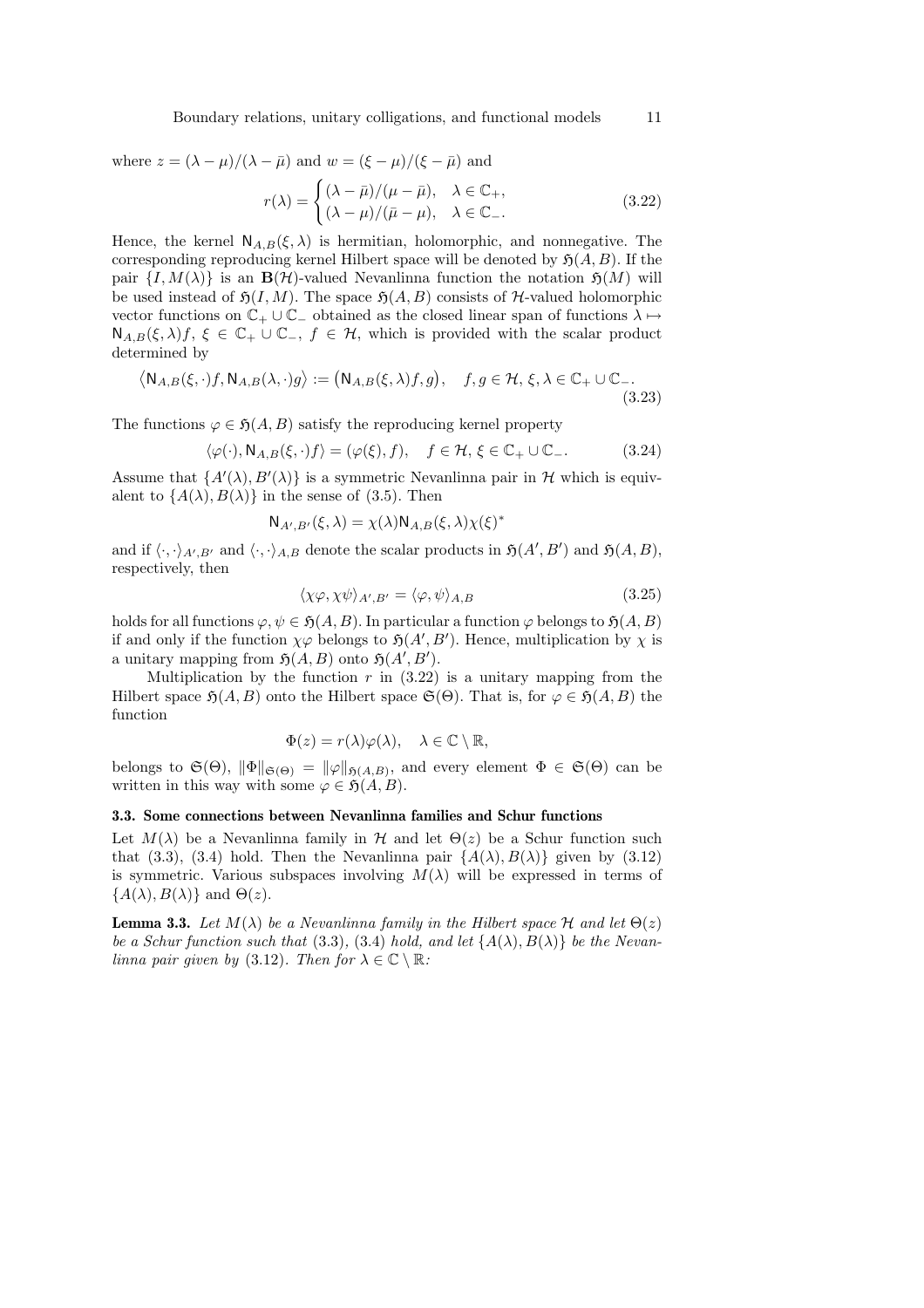- (i) mul  $M(\lambda) = \{ B(\lambda)g : A(\lambda)g = 0 \};$
- (ii) ker  $M(\lambda) = \{ A(\lambda)g : B(\lambda)g = 0 \};$
- (iii)  $\{B(\lambda)f A(\lambda)f': \{f, f'\}\in M(\lambda) \hat{+} M(\lambda)^*\} = \text{ran} (I \Theta(z)\Theta(z)^*);$
- $(iv) \ M(\lambda) \cap M(\lambda)^* = \{ \{ \overline{A(\lambda)}g}, \overline{B(\lambda)}g \} : g \in \ker(\overline{I} \Theta(z)\Theta(z)^*) \} ;$
- (v) ker $(M(\lambda) M(\lambda)^*) = \{ A(\overline{\lambda})g : g \in \ker(I \Theta(z)\Theta(z)^*) \};$
- (vi)  $\ker(M(\lambda)^{-1} M(\lambda)^{-*}) = \{ B(\overline{\lambda})g : g \in \ker(I \Theta(z)\Theta(z)^*) \}.$

*Proof.* (i) & (ii) These statements follow directly from  $(3.10)$ .

(iii) By (3.3) and (3.12) one has  $M(\lambda) = \{ \{ A(\lambda)g, B(\lambda)g \} : g \in \mathcal{H} \}, \lambda \in$  $\mathbb{C} \setminus \mathbb{R}$ . Thus by expressing the elements in the graph of  $M(\lambda)$  as column vectors, one has

$$
M(\lambda) \widehat{+} M(\lambda)^* = \text{ran}\begin{pmatrix} A(\lambda) & A(\bar{\lambda}) \\ B(\lambda) & B(\bar{\lambda}) \end{pmatrix}, \quad \lambda \in \mathbb{C} \setminus \mathbb{R}, \tag{3.26}
$$

since  $M(\lambda)^* = M(\overline{\lambda})$ . On the other hand, using the symmetry of the Nevanlinna pair  $\{A(\lambda), B(\lambda)\}\$ and (3.12) leads to

$$
(B(\lambda) - A(\lambda)) \begin{pmatrix} A(\lambda) & A(\bar{\lambda}) \\ B(\lambda) & B(\bar{\lambda}) \end{pmatrix} = (0 \quad B(\lambda)A(\bar{\lambda}) - A(\lambda)B(\bar{\lambda}))
$$
  
=  $\pm (\mu - \bar{\mu}) (0 \quad (I - \Theta(z)\Theta(z)^*))$ , (3.27)

for  $\lambda \in \mathbb{C}_+$ , respectively. The stated identity is immediate from (3.26) and (3.27).

(iv) According to (iii)  $g \in \ker(I - \Theta(z)\Theta(z)^*)$  if and only if for all  $\{f, f'\} \in$  $M(\lambda) \hat{+} M(\lambda)^*$  one has

$$
0 = (B(\lambda)f - A(\lambda)f', g) = (f, B(\bar{\lambda})g) - (f', A(\bar{\lambda})g).
$$

This means that  $\{A(\bar{\lambda})g, B(\bar{\lambda})g\} \in (M(\lambda) + M(\lambda))^* = M(\lambda) \cap M(\lambda)^*.$ (v) & (vi) The assertions on ker $(M(\lambda) - M(\lambda)^*)$  and ker $(M(\lambda)^{-1} - M(\lambda)^{-*})$ ,

 $\lambda \in \mathbb{C} \setminus \mathbb{R}$ , are immediate from part (iii).

**Proposition 3.4.** Let  $M(\lambda)$  be a Nevanlinna family in the Hilbert space H and let  $\Theta(z)$  be a Schur function such that (3.3), (3.4) hold. Then for  $\lambda \in \mathbb{C} \setminus \mathbb{R}$ :

- (i) mul  $M(\lambda) = \ker(I \Theta(z));$
- (ii) ker  $M(\lambda) = \begin{cases} \ker(\bar{\mu}/\mu \Theta(z)), & \lambda \in \mathbb{C}_+ , \\ \ker(\bar{\mu}/\mu \Theta(z)), & \lambda \in \mathbb{C}_+ , \end{cases}$  $\ker(\mu/\bar{\mu}-\Theta(z)), \quad \lambda \in \mathbb{C}_-;$

(iii)  $M(\lambda) \cap M(\lambda)^* = \{0\}$  if and only if  $\ker(I - \Theta(z)\Theta(z)^*) = \{0\};$ 

(iv)  $M(\lambda) \hat{+} M(\lambda)^*$  is closed if and only if ran  $(I - \Theta(z)\Theta(z)^*)$  is closed;

(v)  $M(\lambda) \hat{+} M(\lambda)^* = \mathcal{H} \times \mathcal{H}$  if and only if  $\text{ran } (I - \Theta(z)\Theta(z)^*) = \mathcal{H}$ .

*Proof.* (i) & (ii) These statements follow from (i) & (ii) of Lemma 3.3 and (3.12).

(iii) Let  $\{A(\lambda), B(\lambda)\}\$  be the Nevanlinna pair given by (3.12). Then the statement is clear from Lemma 3.3 (iv), since ker  $A(\overline{\lambda}) \cap \ker B(\overline{\lambda}) = \{0\}$  by the property (iii) in Definition 3.2.

(iv) For a fixed  $\lambda \in \mathbb{C} \setminus \mathbb{R}$  consider in  $\mathcal{H} \times \mathcal{H}$  the closed subspace  $\mathfrak{M} = M(\bar{\lambda})$ and let

$$
P = (B(\lambda) - A(\lambda)) : \mathcal{H} \times \mathcal{H} \to \mathcal{H};
$$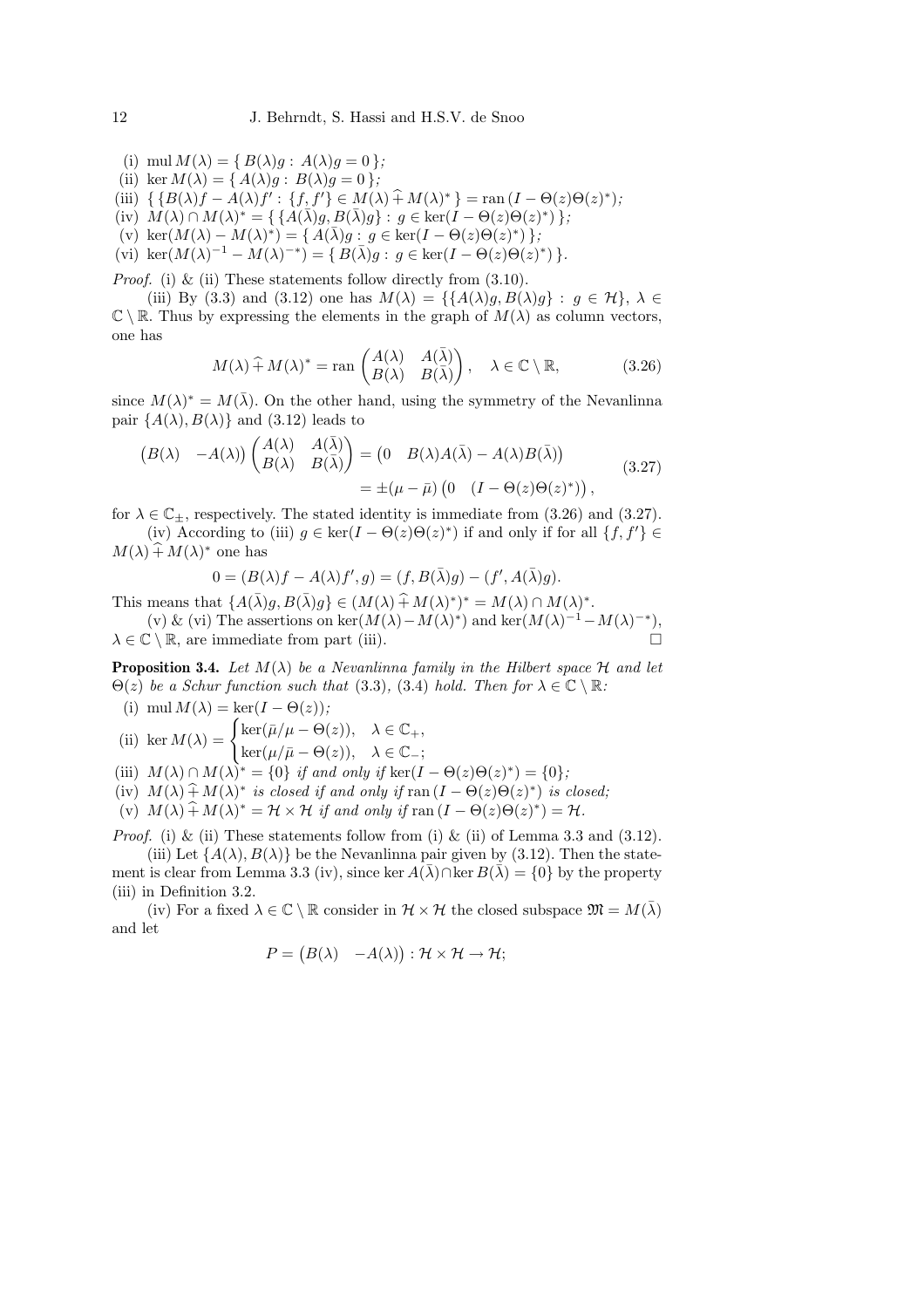see Lemma 3.3 (iii). The property (iii) in Definition 3.2 implies that  $P$  is surjective. Moreover, the symmetry of  $\{A(\lambda), B(\lambda)\}\$  and (3.7) show that  $\mathfrak{N} =$ ker  $P = M(\lambda)$ , while it follows from (3.27) that  $P\mathfrak{M} = \text{ran} (I - \Theta(z)\Theta(z)^*)$ . Therefore, by Lemma 2.2 ran  $(I - \Theta(z)\Theta(z)^*)$  is closed in  $\mathcal{H}$  if and only if  $\mathfrak{M} \widehat{+} \mathfrak{N} = M(\lambda)^* \widehat{+} M(\lambda)$  is closed in  $\mathcal{H} \times \mathcal{H}$ .

(v) This statement is obtained by combining the assertions in (iii) and (iv).  $\Box$ 

### 4. Unitary colligations and Schur functions

#### 4.1. Unitary colligations and transfer functions

A unitary colligation consists of a pair of Hilbert spaces  $\mathfrak{H}$  and  $\mathcal{H}$  and a unitary operator  $U \in \mathbf{B}(\mathfrak{H} \oplus \mathcal{H}),$ 

$$
U = \begin{pmatrix} T & F \\ G & H \end{pmatrix} : \begin{pmatrix} \mathfrak{H} \\ \mathcal{H} \end{pmatrix} \to \begin{pmatrix} \mathfrak{H} \\ \mathcal{H} \end{pmatrix},
$$
(4.1)

where  $T \in \mathbf{B}(\mathfrak{H})$ ,  $F \in \mathbf{B}(\mathcal{H}, \mathfrak{H})$ ,  $G \in \mathbf{B}(\mathfrak{H}, \mathcal{H})$  and  $H \in \mathbf{B}(\mathcal{H})$  are contractions; cf., [3, 16]. The unitarity of  $U$  is equivalent to the conditions

$$
T^*T + G^*G = I, \quad F^*T + H^*G = 0, \quad F^*F + H^*H = I,\tag{4.2}
$$

and

$$
TT^* + FF^* = I, \quad GT^* + HF^* = 0, \quad GG^* + HH^* = I. \tag{4.3}
$$

Note that in particular

$$
\ker(I - T^*T) = \ker G, \quad \ker(I - TT^*) = \ker F^*,\n\ker(I - H^*H) = \ker F, \quad \ker(I - HH^*) = \ker G^*.
$$
\n(4.4)

Some basic properties of the operators  $T, F, G$ , and  $H$  will be now collected.

**Lemma 4.1.** Let  $U \in B(\mathfrak{H} \oplus \mathcal{H})$  be a unitary colligation as in (4.1) and let  $\zeta \in$  $\mathbb{T} = \{ \xi \in \mathbb{C} : |\xi| = 1 \}.$  Then:

- (i) ker  $F^* = T(\ker G)$ , ker  $G = T^*(\ker F^*)$  and, moreover,  $(\zeta T)(\ker G) =$  $(\bar{\zeta}-T^*)(\ker F^*);$
- (ii) ker  $G^* = H(\ker F)$ , ker  $F = H^*(\ker G^*)$  and, moreover,  $(\zeta H)(\ker F) =$  $(\bar{\zeta} - H^*)(\ker G^*);$
- (iii)  $\ker(\zeta H) = \ker(\bar{\zeta} H^*) \subset \ker F \cap \ker G^*$  and  $\overline{\operatorname{ran}} (\zeta H) = \overline{\operatorname{ran}} (\bar{\zeta} H^*)$ ;
- (iv) ker  $F^* = \{0\}$  if and only if ker  $G = \{0\}$  and ker  $G^* = \{0\}$  if and only if  $\ker F = \{0\};$
- (v) the ranges ran  $G$ , ran  $G^*$ , ran  $F$ , and ran  $F^*$  are closed simultaneously;
- (vi)  $\text{ran } G^* = \mathcal{H}$  if and only if  $\text{ran } F = \mathcal{H}$ , and  $\text{ran } F^* = \mathcal{H}$  if and only if  $\text{ran } G =$  $\mathcal{H}.$

*Proof.* (i) The second identity in (4.2) shows that  $G\varphi = 0$  implies  $F^*T\varphi = 0$ , i.e.,  $T\varphi \in \ker F^*$ . Conversely, if  $F^*k = 0$ , then the first two identities in (4.3) yield  $k = TT^*k$  while  $GT^*k = 0$ , so that  $k \in T(\ker G)$ . This proves ker  $F^* = T(\ker G)$ .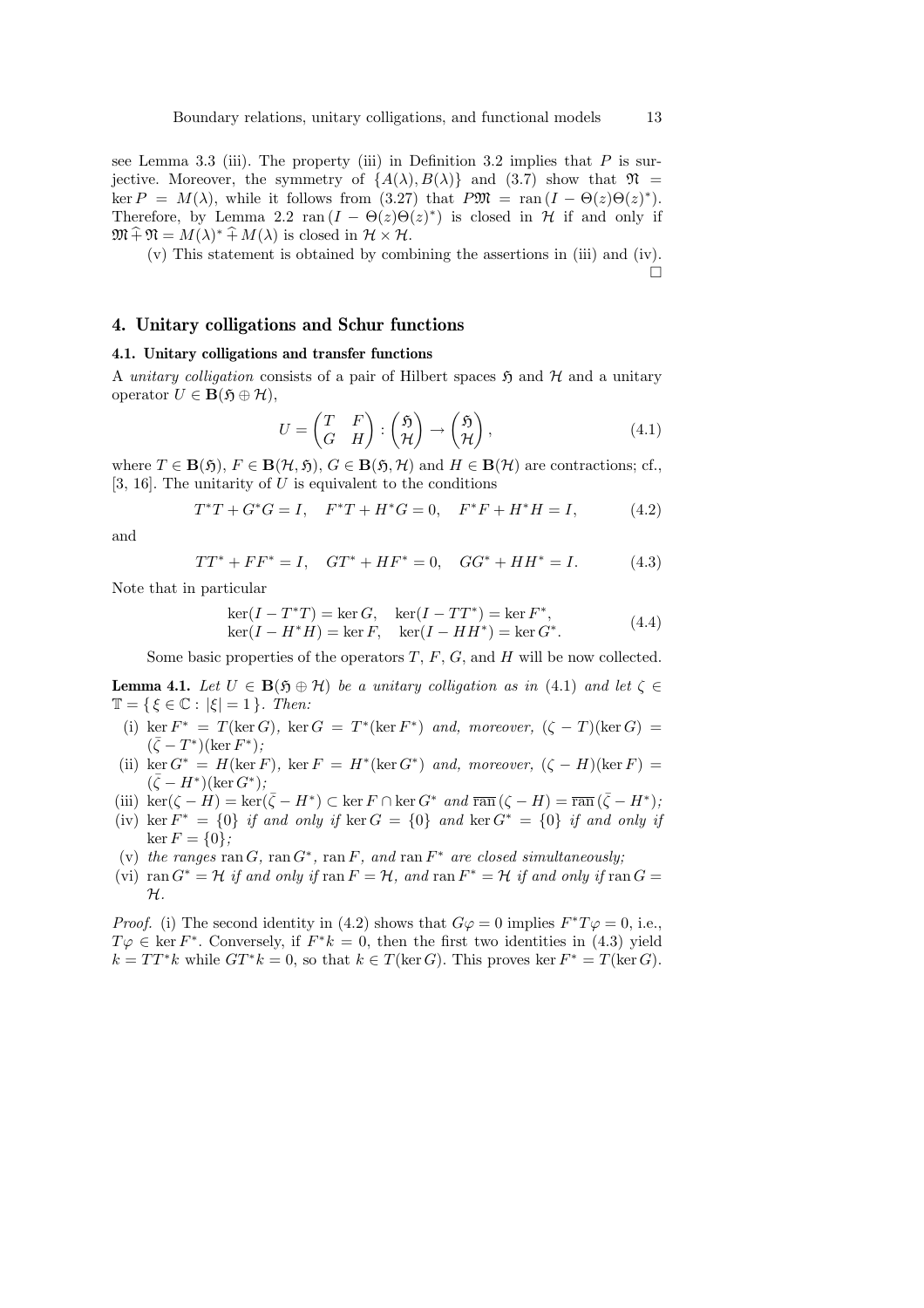The proof of the second assertion is similar. As to the third identity: if  $\varphi \in \text{ker } G$ , then  $k = T\varphi \in \ker F^*$  and  $(\zeta - T)\varphi = \zeta T^*T\varphi - T\varphi = \zeta(T^* - \bar{\zeta})k$ , which implies that  $(\zeta - T)(\ker G) \subset (\bar{\zeta} - T^*)(\ker F^*)$ . The reverse inclusion follows in a similar manner.

- (ii) The proof is completely analogous to that in part (i).
- (iii) This is an immediate consequence of Lemma 2.1 and (4.4).
- (iv) The statement follows from (4.4) and part (iv) of Lemma 2.1.

(v) In view of (4.2) ran  $G^*$  is closed if and only if ran  $(I - T^*T)$  is closed, or equivalently, if and only if  $ran (I - TT^*)$  is closed; see Lemma 2.1 (v). In view of  $(4.3)$  the last assertion is equivalent to ran F is closed. The remaining equivalences are due to ran G (ran F) is closed if and only if  $\text{ran } G^*$  (ran  $F^*$ , respectively) is closed.

(vi) This is obtained by combining the assertions in parts (iv) and (v).  $\square$ 

The transfer function  $\Theta(z)$  of the unitary colligation (4.1) is defined by

$$
\Theta(z) := H + zG(I - zT)^{-1}F, \quad z \in \mathbb{D}.
$$
\n(4.5)

It is clear that  $\Theta(z)$  is an  $\mathbf{B}(\mathcal{H})$ -valued holomorphic function on  $\mathbb{D}$  and a straightforward computation using  $(4.2)-(4.3)$  shows

$$
\frac{I - \Theta(z)\Theta(w)^{*}}{1 - z\bar{w}} = G(I - zT)^{-1}(I - \bar{w}T^{*})^{-1}G^{*}, \qquad z, w \in \mathbb{D}.
$$
 (4.6)

Thus  $\|\Theta(z)\| = \|\Theta(z)^*\| \leq 1, z \in \mathbb{D}$ , and therefore  $\Theta(z)$  is a Schur function. If  $\Theta(z)$  is extended to  $\mathbb{D}^*$  by (3.1), then

$$
\Theta(z) = H^* + \frac{1}{z} F^* \left( I - \frac{1}{z} T^* \right)^{-1} G^*, \quad z \in \mathbb{D}^*, \tag{4.7}
$$

and

$$
\frac{I - \Theta(z)\Theta(w)^*}{1 - 1/(z\bar{w})} = F^* \left(I - \frac{1}{z}T^*\right)^{-1} \left(I - \frac{1}{\bar{w}}T\right)^{-1} F, \quad z, w \in \mathbb{D}^*.
$$
 (4.8)

In fact, it follows from  $(4.2)$  and  $(4.3)$  that the nonnegative kernel  $(3.16)$  is given by

$$
\mathsf{S}_{\Theta}(w,z) = \begin{cases} G(I - zT)^{-1} (I - \bar{w}T^*)^{-1} G^*, & w \in \mathbb{D}, z \in \mathbb{D}, \\ F^*(I - z^{-1}T^*)^{-1} (I - \bar{w}T^*)^{-1} G^*, & w \in \mathbb{D}, z \in \mathbb{D}^*, \\ G(I - zT)^{-1} (I - \bar{w}^{-1}T)^{-1} F, & w \in \mathbb{D}^*, z \in \mathbb{D}, \\ F^*(I - z^{-1}T^*)^{-1} (I - \bar{w}^{-1}T)^{-1} F, & w \in \mathbb{D}^*, z \in \mathbb{D}^*. \end{cases}
$$

The unitary colligation  $U$  in  $(4.1)$  is said to be *closely connected* if

$$
\mathfrak{H} = \overline{\operatorname{span}} \left\{ (I - wT)^{-1} F f, (I - \lambda T^*)^{-1} G^* g : w, \lambda \in \mathbb{D}, f, g \in \mathcal{H} \right\}.
$$
 (4.9)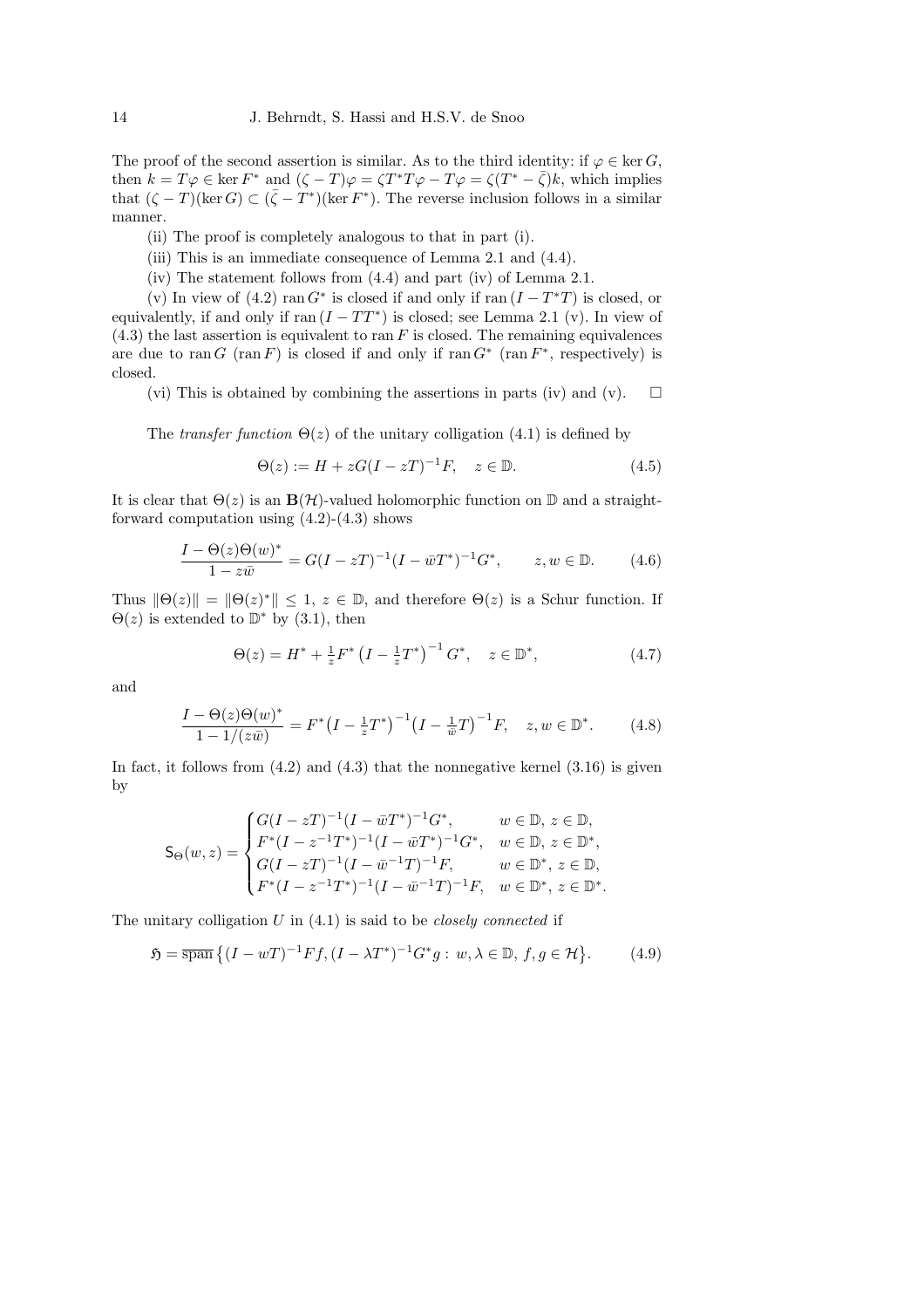The symmetry property (3.1) gives the following analogues for (4.6) and (4.8):

$$
\frac{I - \Theta(z)^* \Theta(w)}{1 - \bar{z}w} = F^*(I - \bar{z}T^*)^{-1}(I - wT)^{-1}F, \quad z, w \in \mathbb{D},
$$
\n
$$
\frac{I - \Theta(z)^* \Theta(w)}{1 - 1/(\bar{z}w)} = G\left(I - \frac{1}{\bar{z}}T\right)^{-1}\left(I - \frac{1}{w}T^*\right)^{-1}G^*, \quad z, w \in \mathbb{D}^*.
$$
\n(4.10)

Observe also that the transfer function  $\Theta(z)$  is connected with the coresolvent of U and  $U^*$  via

$$
P_{\mathcal{H}}(I - zU)^{-1} \upharpoonright_{\mathcal{H}} = (I - z\Theta(z))^{-1}, \qquad z \in \mathbb{D},
$$
  
\n
$$
P_{\mathcal{H}}(I - \frac{1}{z}U^*)^{-1} \upharpoonright_{\mathcal{H}} = (I - \frac{1}{z}\Theta(z))^{-1}, \qquad z \in \mathbb{D}^*.
$$
\n(4.11)

The unitary colligation U in (4.1) induces for each  $\zeta \in \mathbb{T}$  the operators  $V(\zeta)$ and  $V_*(\zeta)$  in the Hilbert space  $\mathfrak H$  defined by

$$
V(\zeta) = \{ \{h, Th + Ff\} : h \in \mathfrak{H}, f \in \mathcal{H}, Gh + Hf = \zeta f \}, \qquad (4.12)
$$

and

$$
V_{*}(\zeta) = \left\{ \{ h, T^*h + G^*f \} : h \in \mathfrak{H}, f \in \mathcal{H}, F^*h + H^*f = \bar{\zeta}f \right\},\tag{4.13}
$$

respectively. Observe that  $V(\zeta)$  is a restriction of U and  $V_*(\zeta)$  is a restriction of U<sup>\*</sup>. Lemma 4.1 (iii) shows that mul  $V(\zeta) = \text{mul } V_*(\zeta) = \{0\}$ . The operators  $V(\zeta)$ and  $V_*(\zeta)$  will play an important role in some considerations that follow.

**Lemma 4.2.** Let  $\zeta \in \mathbb{T}$ . The operators  $V(\zeta)$  and  $V_*(\zeta)$  are isometric in  $\mathfrak{H}$ . If  $ran(\zeta - H)$  is closed or, equivalently,  $ran(\bar{\zeta} - H^*)$  is closed, then  $V(\zeta)$  and  $V_*(\zeta)$ are unitary, and  $V_*(\zeta) = V(\zeta)^*$ . In particular, if ran  $(\zeta - H) = H$  or, equivalently, ran  $({\bar \zeta} - H^*) = \mathcal{H}$ , then

$$
V(\zeta) = T + F(\zeta - H)^{-1}G, \quad V_*(\zeta) = T^* + G^*(\bar{\zeta} - H^*)^{-1}F^*.
$$
 (4.14)

*Proof.* It is a consequence of the operator in  $(4.1)$  being unitary, that the restricted operators  $V(\zeta)$  and  $V_*(\zeta)$  in (4.12) and (4.13) are isometric. If, in particular, ran  $(\zeta - H) = \mathcal{H}$  or, equivalently, ran  $({\bar \zeta} - H^*) = \mathcal{H}$ , it follows from Lemma 4.1 (iii) and the definition that (4.14) holds. Hence  $V_*(\zeta) = V(\zeta)^*$ , which also shows that each of these operators is unitary in this case.

Now consider the general case, where ran  $(\zeta - H)$  or, equivalently by Lemma 4.1 (iii), ran  $(\bar{\zeta} - H^*)$  is only assumed to be closed. It is clear that

$$
\mathcal{L} := \ker(\zeta - H) = \ker(\bar{\zeta} - H^*),
$$

cf., Lemma 4.1 (iii), is an invariant subspace for  $H$  and  $H^*$ . Furthermore, Lemma 4.1 (iii) implies  $\mathcal{L} \subset \ker F$  and  $\operatorname{ran} G \subset \operatorname{ran} (\zeta - H) = \mathcal{H} \ominus \mathcal{L} = \mathcal{L}^{\perp}$ . Therefore, if  $P_{\mathcal{L}}$ ,  $P_{\mathcal{L}^{\perp}}$  denote the orthogonal projections in  $\mathcal{H}$  onto  $\mathcal{L}$  and  $\mathcal{L}^{\perp}$ , respectively, then the unitary colligation  $U \in \mathbf{B}(\mathfrak{H} \oplus \mathcal{H})$  in (4.1) can be written as

$$
U = \begin{pmatrix} T & F\upharpoonright_{\mathcal{L}^\perp} & 0 \\ P_{\mathcal{L}^\perp} G & P_{\mathcal{L}^\perp} H \upharpoonright_{\mathcal{L}^\perp} & 0 \\ 0 & 0 & P_{\mathcal{L}} H \upharpoonright_{\mathcal{L}} \end{pmatrix} : \begin{pmatrix} \mathfrak{H} \\ \mathcal{L}^\perp \\ \mathcal{L} \end{pmatrix} \to \begin{pmatrix} \mathfrak{H} \\ \mathcal{L}^\perp \\ \mathcal{L} \end{pmatrix}.
$$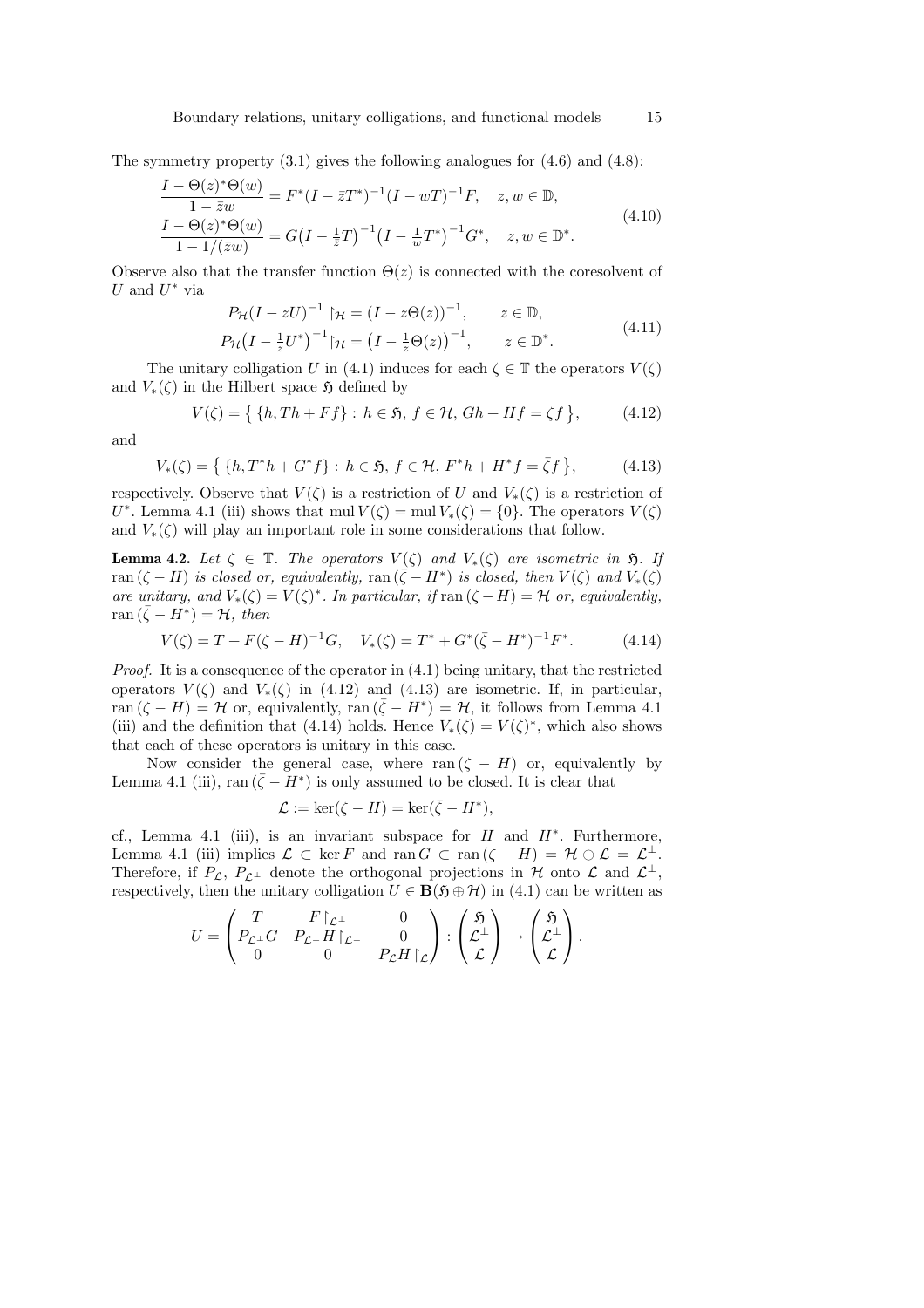Clearly  $P_{\mathcal{L}}H\upharpoonright_{\mathcal{L}}$  is unitary in  $\mathcal L$  and

$$
U'=\begin{pmatrix} T & F\!\upharpoonright_{\mathcal{L}^\perp} \\ P_{\mathcal{L}^\perp} G & P_{\mathcal{L}^\perp} H\!\upharpoonright_{\mathcal{L}^\perp} \end{pmatrix}:\begin{pmatrix} \mathfrak{H} \\ \mathcal{L}^\perp \end{pmatrix}\to \begin{pmatrix} \mathfrak{H} \\ \mathcal{L}^\perp \end{pmatrix}
$$

is a unitary colligation in  $\mathfrak{H} \oplus \mathcal{L}^{\perp}$ . Let  $V'(\zeta)$  and  $V'_{*}(\zeta)$  be the operators induced by U'; compare (4.12) and (4.13). By the first part of the proof  $V'(\zeta)$  and  $V'_{*}(\zeta)$ are unitary in  $\mathfrak{H}$  and  $V'_{*}(\zeta) = V'(\zeta)^*$  holds. Lemma 4.1 (iii) implies  $V'(\zeta) = V(\zeta)$ and  $V'_{*}(\zeta) = V_{*}(\zeta)$  and hence also the operators  $V(\zeta)$  and  $V_{*}(\zeta)$  are unitary in  $\mathfrak{H}$ and satisfy  $V_*(\zeta) = V(\zeta)^*$ .

Observe, that  $V(z) = T + zF(I - zH)^{-1}G$ ,  $z \in \mathbb{D}$ , can be interpreted as the transfer function associated to the unitary colligation (4.1), after interchanging the roles of the underlying Hilbert spaces  $\mathfrak{H}$  and  $\mathcal{H}$ ; cf., (4.5). Likewise the function  $V_*(z) = T^* + G^*(z - H^*)^{-1}F^*, z \in \mathbb{D}^*,$  can be seen as an extension of  $V(z)$  to the exterior  $\mathbb{D}^*$ ; cf., (4.7). If  $\zeta \in \mathbb{T}$  and ran  $(\zeta - H)$  (or ran  $(\bar{\zeta} - H^*)$ ) is closed, then  $V(\zeta)$  and  $V_*(\zeta)$  still admit representations analogous to those in (4.14):

$$
V(\zeta) = T + F(\zeta - H)^{(-1)}G, \quad V_*(\zeta) = T^* + G^*(\bar{\zeta} - H^*)^{(-1)}F^*,
$$

where the inverse stands for the (Moore-Penrose type) generalized inverse:

$$
B^{(-1)} = \{ \{g, f\} : \{f, g\} \in B, f \perp \ker B \}.
$$

**Proposition 4.3.** Let  $\Theta(z)$  be the transfer function of the unitary colligation in (4.1) and let  $\zeta \in \mathbb{T}$ . Then:

(i) 
$$
\ker(\zeta - \Theta(z)) = \ker(\bar{\zeta} - \Theta(z)^*) = \begin{cases} \ker(\zeta - H) = \ker(\bar{\zeta} - H^*), & z \in \mathbb{D}, \\ \ker(\bar{\zeta} - H) = \ker(\zeta - H^*), & z \in \mathbb{D}^*; \end{cases}
$$

(ii) ran(
$$
\zeta - \Theta(z)
$$
) is closed if and only if  $\begin{cases} \text{ran}(\zeta - H) \text{ is closed, } z \in \mathbb{D}, \\ \text{ran}(\bar{\zeta} - H) \text{ is closed, } z \in \mathbb{D}^*; \end{cases}$ 

(iii) ran 
$$
(\zeta - \Theta(z)) = \mathcal{H}
$$
 if and only if  $\begin{cases} \text{ran } (\zeta - H) = \mathcal{H}, & z \in \mathbb{D}, \\ \text{ran } (\bar{\zeta} - H) = \mathcal{H}, & z \in \mathbb{D}^*; \end{cases}$ 

(iv) 
$$
\ker(I - \Theta(z)\Theta(z)^*) = \begin{cases} \ker G^*, & z \in \mathbb{D}, \\ \ker F, & z \in \mathbb{D}^*; \end{cases}
$$
  
(v)  $\ker(I - \Theta(z)^*\Theta(z)) = \begin{cases} \ker F, & z \in \mathbb{D}, \\ \ker G^*, & z \in \mathbb{D}^*; \end{cases}$ 

$$
\text{(vi) $\operatorname{ran}\, (I-\Theta(z)\Theta(z)^*)^{\frac{1}{2}}$} = \begin{cases} \operatorname{ran} G, & z \in \mathbb{D}, \\ \operatorname{ran} F^*, & z \in \mathbb{D}^*; \end{cases}
$$

(vii) ran 
$$
(I - \Theta(z)^* \Theta(z))^{\frac{1}{2}} = \begin{cases} \operatorname{ran} F^*, & z \in \mathbb{D}, \\ \operatorname{ran} G, & z \in \mathbb{D}^*; \end{cases}
$$

(viii) the ranges ran  $(I - \Theta(z) \Theta(z)^*)$ , ran  $(I - \Theta(w)^* \Theta(w))$ ,  $z, w \in \mathbb{D} \cup \mathbb{D}^*$ , ran  $G$ , and  $\operatorname{ran} F^*$  are closed simultaneously;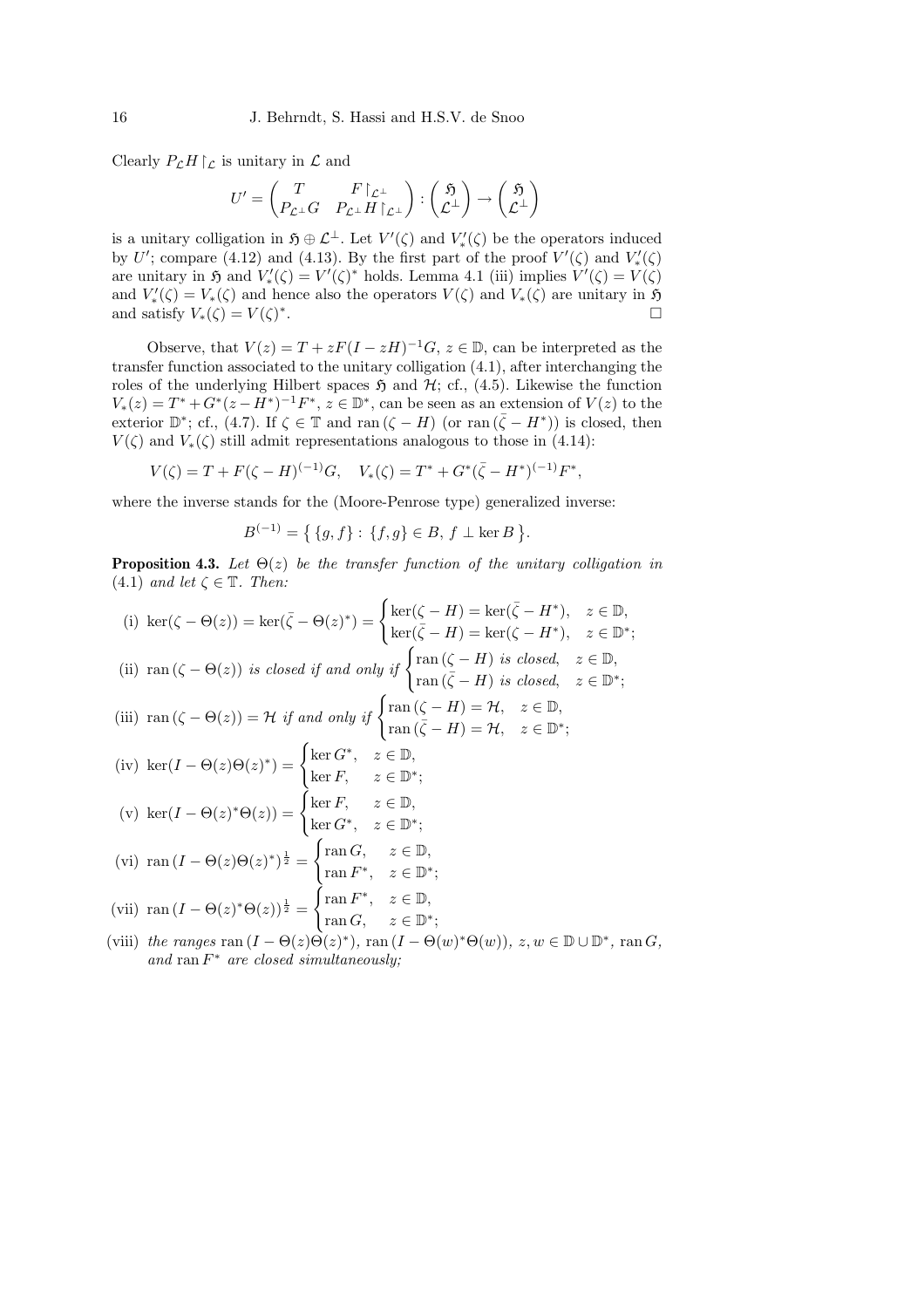(ix) the equalities ran  $(I - \Theta(z)\Theta(z)^*) = \mathcal{H}$ , ran  $(I - \Theta(w)^*\Theta(w)) = \mathcal{H}$ , z, w  $\mathbb{D} \cup \overline{\mathbb{D}}^*$ , ran  $G = \mathcal{H}$ , and ran  $F^* = \mathcal{H}$  hold simultaneously.

*Proof.* (i) The equalities ker( $\zeta - \Theta(z)$ ) = ker( $\overline{\zeta} - \Theta(z)^*$ ),  $z \in \mathbb{D} \cup \mathbb{D}^*$ , and ker( $\zeta$  - $H$ ) = ker( $\bar{\zeta}$ -H<sup>\*</sup>), ker( $\bar{\zeta}$ -H) = ker( $\zeta$ -H<sup>\*</sup>) follow from Lemma 2.1, cf., Lemma 4.1  $(iii)$ .

Let  $z \in \mathbb{D}$ . Then ker( $\zeta - H$ )  $\subset$  ker F implies ker( $\zeta - H$ )  $\subset$  ker( $\zeta - \Theta(z)$ ), cf., (4.5). Conversely, let  $h \in \ker(\zeta - \Theta(z)) = \ker(\bar{\zeta} - \Theta(z)^*)$  for some  $z \in \mathbb{D}$ . Then  $(4.6)$  implies  $(I - \bar{z}T^*)^{-1}G^*h = 0$ , i.e.,  $G^*h = 0$  and by taking the adjoint in  $(4.5)$  $h \in \ker(\bar{\zeta} - H^*)$  follows.

For  $z \in \mathbb{D}^*$  the assertion follows in a similar way from (4.7) and (4.8).

(ii) Due to (i)  $\mathcal{L} = \ker(\zeta - H)$  ( $\mathcal{M} = \ker(\zeta - H)$ ) is a reducing subspace for H and  $\Theta(z)$  for  $z \in \mathbb{D}$  ( $z \in \mathbb{D}^*$ , respectively). Moreover, by Lemma 4.1 (iii)  $\mathcal{L}, \mathcal{M} \subset$ ker  $F \cap \ker G^*$ , in particular, ran  $G \subset H \ominus \mathcal{L}, H \ominus \mathcal{M}$ . Hence, by decomposing the unitary colligation  $U$  in  $(4.1)$  and its transfer function in  $(4.5)$  and  $(4.7)$  according to  $\mathcal{H} = (\mathcal{H} \ominus \mathcal{L}) \oplus \mathcal{L} (\mathcal{H} = (\mathcal{H} \ominus \mathcal{M}) \oplus \mathcal{M}$ , respectively) as in the proof of Lemma 4.2, the assertion in (ii) reduces to the statement in part (iii), which is proved in the next item.

(iii) For  $z = 0$  the assertion is trivial, since  $\Theta(0) = H$ . Fix  $\zeta \in \mathbb{T}$  and  $z \in \mathbb{D} \setminus \{0\}$ , and consider

$$
A := \begin{pmatrix} \frac{1}{z} - T & -F \\ -G & \zeta - H \end{pmatrix} = L \begin{pmatrix} \frac{1}{z} - T & 0 \\ 0 & \zeta - \Theta(z) \end{pmatrix} R, \tag{4.15}
$$

where

$$
L = \begin{pmatrix} I & 0 \\ -G(\frac{1}{z} - T)^{-1} & I \end{pmatrix} \quad \text{and} \quad R = \begin{pmatrix} I & -(\frac{1}{z} - T)^{-1}F \\ 0 & I \end{pmatrix}
$$

are bounded and boundedly invertible operators. Hence  $A$  is boundedly invertible if and only if  $\zeta - \Theta(z)$  is boundedly invertible. Now, if ran  $(\zeta - \Theta(z)) = \mathcal{H}$ , then by (i) ker( $\zeta - \Theta(z)$ ) = {0} and hence A is boundedly invertible. In particular,  $(-G \zeta - H)$ :  $\mathfrak{H} \oplus \mathcal{H} \to \mathcal{H}$  is surjective and since

$$
0 \le GG^* + (\zeta - H)(\zeta - H)^* = 2(I - \text{Re}\,\bar{\zeta}H)
$$

also I–Re $\bar{\zeta}H$  is boundedly invertible; cf., (2.8). Consequently  $I-\bar{\zeta}H$  is boundedly invertible, since its real part  $I - \text{Re }\zeta H$  is a boundedly invertible positive operator. Thus, ran  $(\zeta - H) = H$ .

Conversely, if ran  $(\zeta - H) = H$ , then by Lemma 4.2 the operator  $V(\zeta)$  in (4.12) is unitary and satisfies (4.14). Thus  $\frac{1}{z} - V(\zeta)$  is boundedly invertible and therefore also A in (4.15) is boundedly invertible, so that ran  $(\zeta - \Theta(z)) = \mathcal{H}$ .

For  $z \in \mathbb{D}^*$  it follows from (i) and (3.1) that ran  $(\zeta - \Theta(z)) = \mathcal{H}$  holds if and only if

$$
\mathcal{H}=\mathrm{ran}\left(\bar{\zeta}-\Theta(z)^*\right)=\mathrm{ran}\left(\bar{\zeta}-\Theta(\tfrac{1}{\bar{z}})\right)
$$

holds. Hence  $\text{ran}(\zeta - \Theta(z)) = \mathcal{H}, z \in \mathbb{D}^*$ , if and only if  $\text{ran}(\bar{\zeta} - H) = \mathcal{H}$ .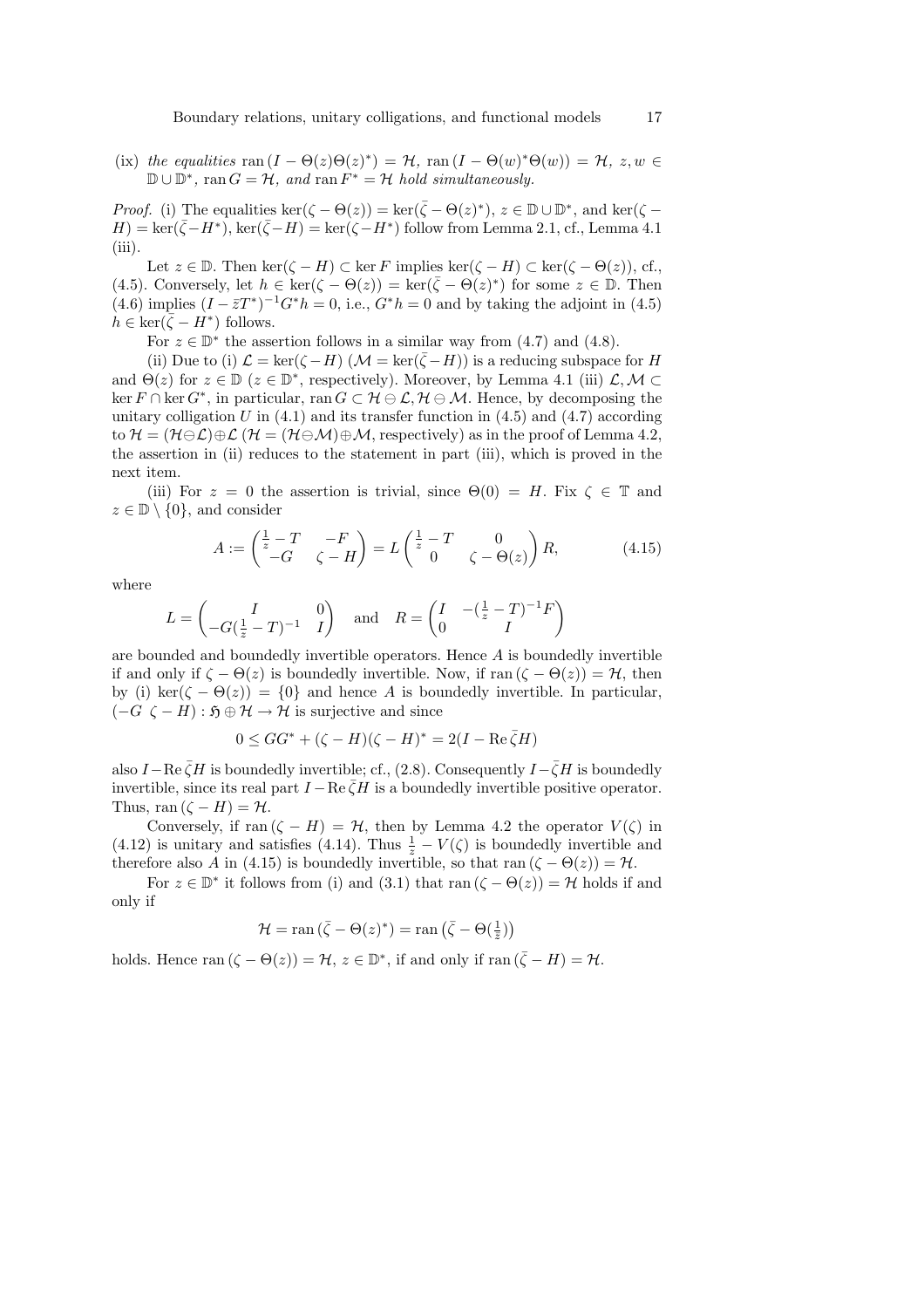(iv)  $\&$  (vi) It follows from  $(4.6)$  that

$$
I - \Theta(z)\Theta(z)^{*} = (1 - z\overline{z})G(I - zT)^{-1}(I - \overline{z}T^{*})^{-1}G^{*}, \quad z \in \mathbb{D}.
$$
 (4.16)

Since  $T$  is contractive  $(4.16)$  shows that

$$
\operatorname{ran} (I - \Theta(z)\Theta(z)^{*})^{\frac{1}{2}} = \operatorname{ran} G(I - zT)^{-1} = \operatorname{ran} G, \quad z \in \mathbb{D}.
$$

Similarly (4.8) implies that

$$
I - \Theta(z)\Theta(z)^* = (1 - 1/(z\bar{z}))F^*\left(I - \frac{1}{z}T^*\right)^{-1}\left(I - \frac{1}{\bar{z}}T\right)^{-1}F, \quad z \in \mathbb{D}^*.\tag{4.17}
$$

Hence, ran  $(I - \Theta(z)\Theta(z)^*)^{\frac{1}{2}} = \text{ran } F^*$  for  $z \in \mathbb{D}^*$ . To get the formula in (iv) for  $\ker(I - \Theta(z)\Theta(z)^*)$ ,  $z \in \mathbb{D} \cup \mathbb{D}^*$ , take orthogonal complements in (vi).

 $(v)$  & (vii) Apply  $(3.1)$  and parts (iv) and (vi), respectively; see also  $(4.10)$ .

(viii) Clearly, ran  $(I - \Theta(z)\Theta(z)^*)$  is closed if and only if ran  $(I - \Theta(z)\Theta(z)^*)^{\frac{1}{2}}$ is closed; see (2.7). Therefore, the assertion is obtained from Lemma 4.1 (v) and the formulas in parts (vi) and (vii).

(ix) For this apply Lemma 4.1 (vi) and the formulas in parts (vi) and (vii).  $\square$ 

#### 4.2. A functional model for Schur functions

Each  $\mathbf{B}(\mathcal{H})$ -valued Schur function  $\Theta(z)$  can be realized as the transfer function of a unitary colligation  $U$  of the form  $(4.1)$ . The de Branges-Rovnyak model provides a unitary colligation via the reproducing kernel space  $\mathfrak{D}(\Theta)$ . However, for the present purposes it is more convenient to use the reproducing kernel space  $\mathfrak{S}(\Theta)$ for the extended Schur function  $\Theta(z)$ . The following theorem can be obtained via an identification with the de Branges-Rovnyak model as in (3.19); whereas the de Branges-Rovnyak model is in terms of functions on D the present model concerns functions defined on  $\mathbb{D} \cup \mathbb{D}^*$ . For the convenience of the reader a direct proof will be given.

**Theorem 4.4.** Let  $\Theta(z)$  be an  $\mathbf{B}(\mathcal{H})$ -valued Schur function and let  $\mathfrak{S}(\Theta)$  be the corresponding reproducing kernel Hilbert space. Then

$$
U = \begin{pmatrix} T & F \\ G & H \end{pmatrix} : \begin{pmatrix} \mathfrak{S}(\Theta) \\ \mathcal{H} \end{pmatrix} \to \begin{pmatrix} \mathfrak{S}(\Theta) \\ \mathcal{H} \end{pmatrix},
$$
(4.18)

is a closely connected unitary colligation, such that the operators  $T$ ,  $F$ ,  $G$ , and  $H$ have the representation

$$
(Th)(z) := \begin{cases} \frac{1}{z}(h(z) - h(0)), & z \in \mathbb{D}, \\ \frac{1}{z}h(z) - \Theta(z)h(0), & z \in \mathbb{D}^*, \end{cases}
$$

$$
(Ff)(z) := \begin{cases} \frac{1}{z}(\Theta(z) - \Theta(0))f, & z \in \mathbb{D}, \\ (I - \Theta(z)\Theta(0))f, & z \in \mathbb{D}^*, \\ Gh := h(0), \\ Hf := \Theta(0)f, \end{cases}
$$
(4.19)

for elements  $h \in \mathfrak{S}(\Theta)$  and  $f \in \mathcal{H}$ . The transfer function of U coincides with the function  $\Theta(z)$  on  $\mathbb D$ .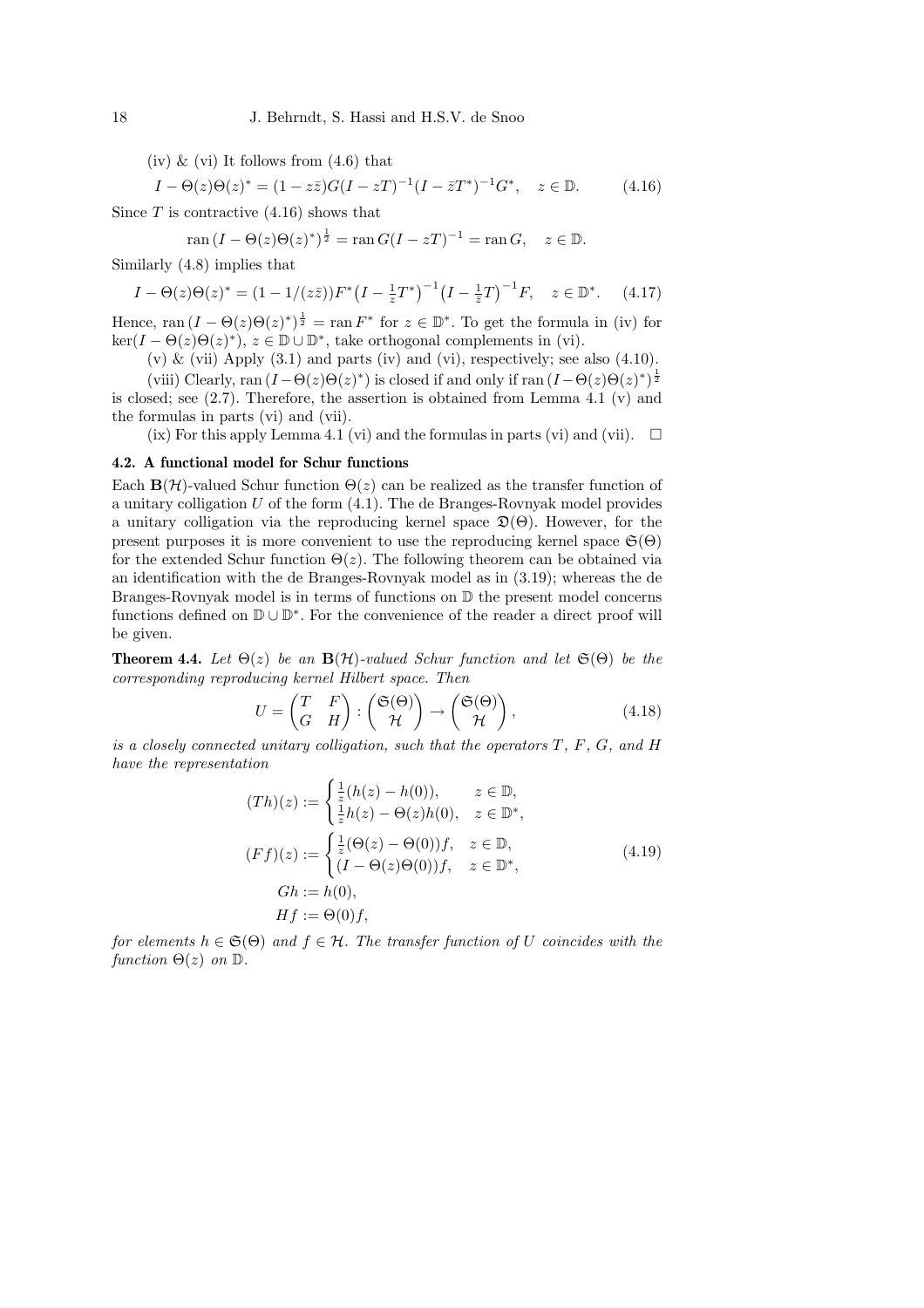The formulas in (4.19) for  $z = 0$  can be interpreted via limit values due to holomorphy of  $h(z)$  and  $\Theta(z)$  at  $z = 0$ . Observe that for  $w \in \mathbb{D}$  and  $h \in \mathfrak{S}(\Theta)$  the definition of the operator  $T$  in Theorem 4.4 implies

$$
((I - wT)^{-1}h)(z) = \begin{cases} \frac{zh(z) - wh(w)}{z - w}, & z \in \mathbb{D}, \\ \frac{h(z) - \Theta(z)wh(w)}{1 - w/z}, & z \in \mathbb{D}^*, \end{cases}
$$
(4.20)

and

$$
\left((I - wT)^{-1}Th\right)(z) = \begin{cases} \frac{h(z) - h(w)}{z - w}, & z \in \mathbb{D},\\ \frac{h(z)/z - \Theta(z)h(w)}{1 - w/z}, & z \in \mathbb{D}^*. \end{cases}
$$
(4.21)

In particular, with  $f \in \mathcal{H}$  (4.20) gives rise to the useful formula

$$
\left((I - wT)^{-1}Ff\right)(z) = \begin{cases} \frac{\Theta(z) - \Theta(w)}{z - w} f, & z \in \mathbb{D}, \\ \frac{I - \tilde{\Theta}(z) \Theta(w)}{1 - w/z} f, & z \in \mathbb{D}^*. \end{cases}
$$
(4.22)

Proof. The proof of Theorem 4.4 consists of four steps. First it will be verified that U in  $(4.18)$  is well defined and the adjoints of the operators T, F, G, and H in  $(4.19)$  will be calculated. In the second step it will be proved that U is a unitary operator in the Hilbert space  $\mathfrak{S}(\Theta) \oplus \mathcal{H}$  and in the third step the closely connectedness of U will be shown. In the last step it will be checked that  $\Theta(z)$  is the transfer function of U.

Step 1. By the definition of the Hilbert space  $\mathfrak{S}(\Theta)$  the functions of the form

$$
z \mapsto h(z) := \mathsf{S}_{\Theta}(w, z)f + \mathsf{S}_{\Theta}(\tfrac{1}{w}, z)\tilde{f}, \qquad z \in \mathbb{D} \cup \mathbb{D}^*, \tag{4.23}
$$

where  $w \in \mathbb{D} \setminus \{0\}, f, \tilde{f} \in \mathcal{H}$ , span a dense subset in  $\mathfrak{S}(\Theta)$ ; see (3.16). A straightforward calculation using (3.16) shows that

$$
(Th)(z) = \bar{w} \mathsf{S}_{\Theta}(w, z) f + \frac{1}{\bar{w}} \mathsf{S}_{\Theta}(\frac{1}{w}, z) \tilde{f} - \mathsf{S}_{\Theta}(\infty, z) \big(\Theta(w)^* f + \frac{1}{\bar{w}} \tilde{f}\big) \tag{4.24}
$$

holds for all  $z \in \mathbb{D} \cup \mathbb{D}^*$  and hence T is well defined on the dense subspace spanned by linear combinations of functions of the form  $(4.23)$ . Moreover, for h as in  $(4.23)$ one verifies the relation

$$
\langle Th, Th \rangle = \langle h, h \rangle - (h(0), h(0)) \le \langle h, h \rangle \tag{4.25}
$$

with the help of  $(4.24)$  and the reproducing kernel property. This implies that T in (4.19) is a well defined contraction on  $\mathfrak{S}(\Theta)$ . Moreover  $(Ff)(z) = \mathsf{S}_{\Theta}(\infty, z)f$ implies  $F \in \mathbf{B}(\mathcal{H}, \mathfrak{S}(\Theta)), G \in \mathbf{B}(\mathfrak{S}(\Theta), \mathcal{H})$  follows also from  $(4.25)$  and  $H \in \mathbf{B}(\mathcal{H})$ is clear. Therefore U in (4.18) is a well defined operator in  $\mathbf{B}(\mathfrak{S}(\Theta) \oplus \mathcal{H})$ .

Next the adjoint of the operators  $T, F, G$ , and  $H$  in (4.19) will be calculated. First of all, by definition  $\Theta(\infty) = \Theta(0)^*$ , so that  $H^* = \Theta(\infty)$ . In order to determine the adjoint  $G^* \in \mathbf{B}(\mathcal{H}, \mathfrak{S}(\Theta))$  of G let  $g \in \mathcal{H}$  and let h be as in (4.23). Then

$$
(Gh, g) = (h(0), g) = (\mathsf{S}_{\Theta}(w, 0)f, g) + (\mathsf{S}_{\Theta}(\frac{1}{w}, 0)\tilde{f}, g)
$$
  
=  $(f, (I - \Theta(w)\Theta(0)^*)g) + (\tilde{f}, \frac{1}{w}(\Theta(\frac{1}{w}) - \Theta(0)^*)g)$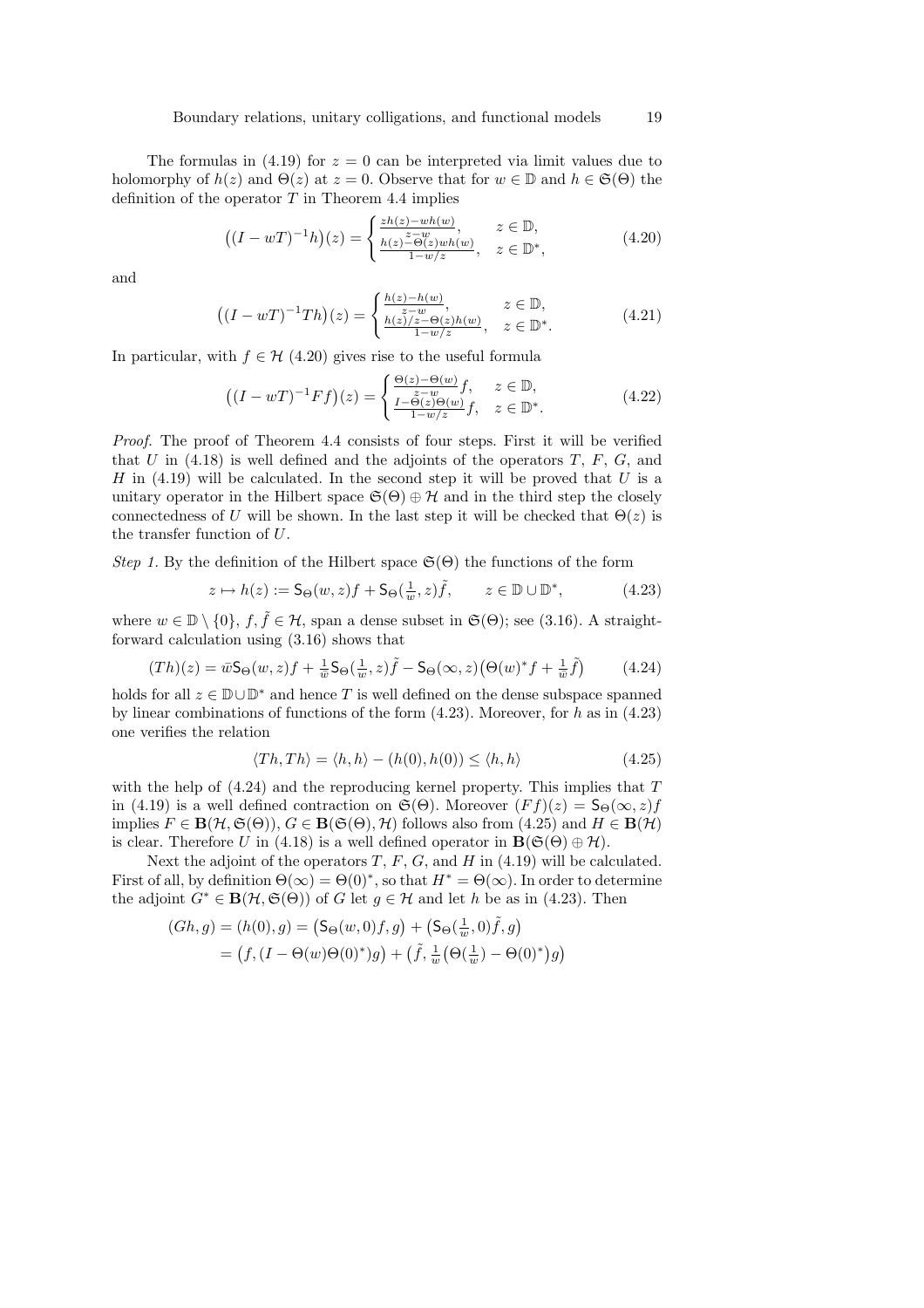and on the other hand

$$
(Gh,g)=\langle h,G^*g\rangle=(f,(G^*g)(w))+\left(\tilde{f},(G^*g)(\tfrac{1}{w})\right)
$$

holds for arbitrary  $f, \tilde{f} \in \mathcal{H}$ . Therefore  $G^*$  is given by

$$
(G^*g)(z) = \begin{cases} (I - \Theta(z)\Theta(\infty))g, & z \in \mathbb{D}, \\ z(\Theta(z) - \Theta(\infty))g, & z \in \mathbb{D}^*, \end{cases} \quad g \in \mathcal{H}.
$$
 (4.26)

Similarly, for a function h as in (4.23) and  $g \in \mathcal{H}$  one verifies

$$
\langle Fg, h \rangle = \left( \frac{1}{w} (\Theta(w) - \Theta(0))g, f \right) + \left( \left( I - \Theta(\frac{1}{w}) \Theta(0) \right) g, \tilde{f} \right)
$$

$$
= \left( g, \mathsf{S}_{\Theta}(w, \infty) f + \mathsf{S}_{\Theta}(\frac{1}{w}, \infty) \tilde{f} \right) = \left( g, h(\infty) \right)
$$

and therefore

$$
F^*h = h(\infty), \quad h \in \mathfrak{S}(\Theta). \tag{4.27}
$$

It remains to calculate  $T^* \in \mathbf{B}(\mathfrak{S}(\Theta))$ . For this, let again h be as in (4.23) and let

$$
k(z) = \mathsf{S}_{\Theta}(\lambda, z)g + \mathsf{S}_{\Theta}(\frac{1}{\lambda}, z)\tilde{g}, \qquad z \in \mathbb{D} \cup \mathbb{D}^*, \tag{4.28}
$$

where  $\lambda \in \mathbb{D} \setminus \{0\}$  and  $g, \tilde{g} \in \mathcal{H}$ . By inserting h from (4.23) into

$$
\langle Th, k \rangle = \left( \frac{1}{\lambda} (h(\lambda) - h(0)), g \right) + \left( \lambda h(\frac{1}{\lambda}) - \Theta(\frac{1}{\lambda}) h(0), \tilde{g} \right)
$$

and making use of the identities

$$
w\mathsf{S}_{\Theta}(\lambda, w) - \Theta(w)\mathsf{S}_{\Theta}(\lambda, \infty) = \left(\frac{1}{\lambda}(\mathsf{S}_{\Theta}(w, \lambda) - \mathsf{S}_{\Theta}(w, 0))\right)^*,
$$
  
\n
$$
\frac{1}{w}\left(\mathsf{S}_{\Theta}(\lambda, \frac{1}{w}) - \mathsf{S}_{\Theta}(\lambda, \infty)\right) = \left(\frac{1}{\lambda}\left(\mathsf{S}_{\Theta}(\frac{1}{w}, \lambda) - \mathsf{S}_{\Theta}(\frac{1}{w}, 0)\right)\right)^*,
$$
  
\n
$$
w\mathsf{S}_{\Theta}(\frac{1}{\lambda}, w) - \Theta(w)\mathsf{S}_{\Theta}(\frac{1}{\lambda}, \infty) = \left(\lambda\mathsf{S}_{\Theta}(w, \frac{1}{\lambda}) - \Theta(\frac{1}{\lambda})\mathsf{S}_{\Theta}(w, 0)\right)^*,
$$
  
\n
$$
\frac{1}{w}\left(\mathsf{S}_{\Theta}(\frac{1}{\lambda}, \frac{1}{w}) - \mathsf{S}_{\Theta}(\frac{1}{\lambda}, \infty)\right) = \left(\lambda\mathsf{S}_{\Theta}(\frac{1}{w}, \frac{1}{\lambda}) - \Theta(\frac{1}{\lambda})\mathsf{S}_{\Theta}(\frac{1}{w}, 0)\right)^*,
$$

it follows that

$$
\langle Th, k \rangle = \big( f, wk(w) - \Theta(w)k(\infty) \big) + \big( \tilde{f}, \frac{1}{w} \big( k(\frac{1}{w}) - k(\infty) \big) \big).
$$

On the other hand

$$
\langle Th,k\rangle=\langle h,T^*k\rangle=(f,(T^*k)(w))+\left(\tilde{f},(T^*k)(\tfrac{1}{w})\right)
$$

and therefore  $T^*$  is given by

$$
(T^*k)(z) = \begin{cases} zk(z) - \Theta(z)k(\infty), & z \in \mathbb{D}, \\ z(k(z) - k(\infty)), & z \in \mathbb{D}^*, \end{cases} \quad k \in \mathfrak{S}(\Theta). \tag{4.29}
$$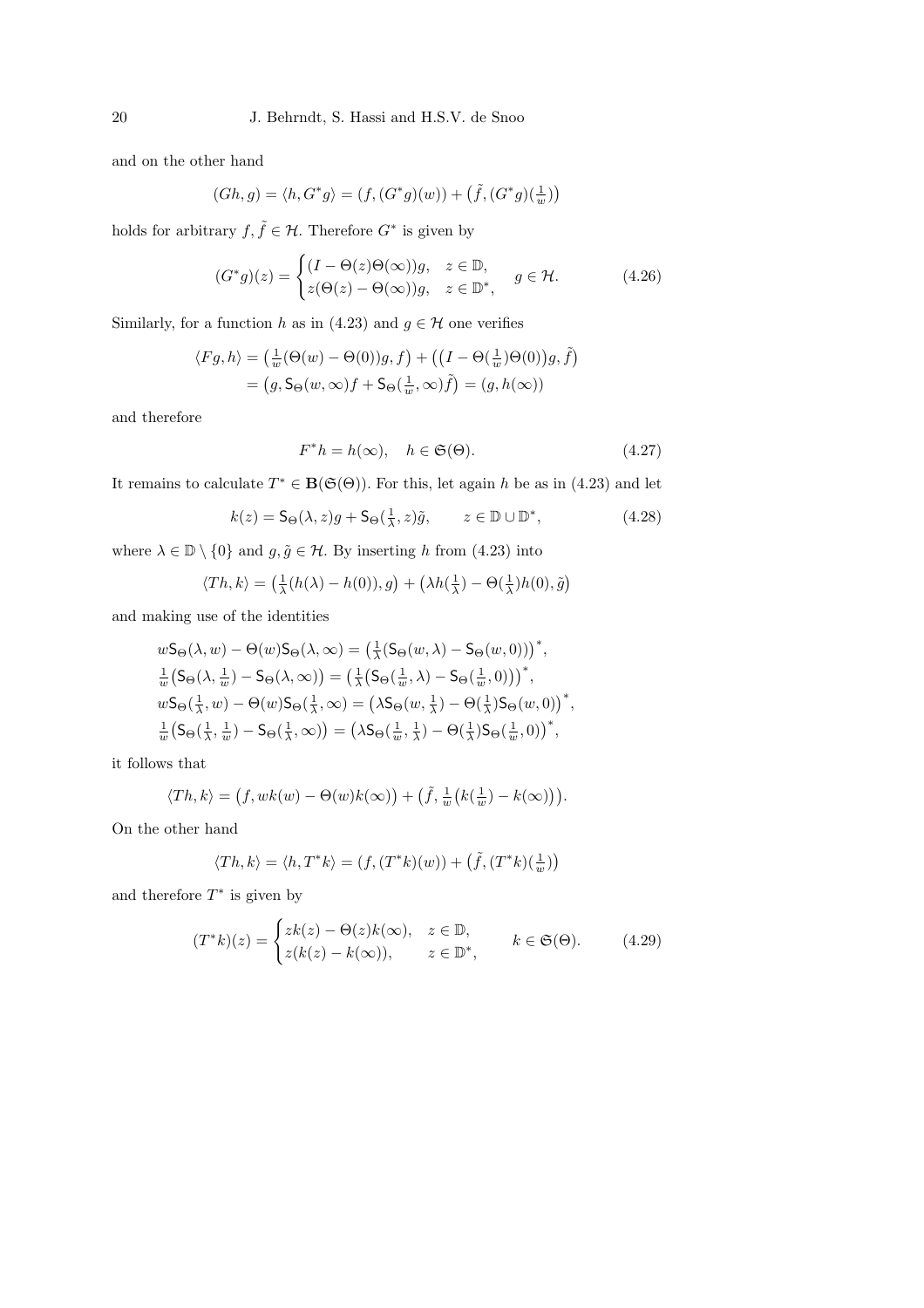Step 2. In order to check that  $U$  is unitary it is sufficient to verify the identities (4.2)-(4.3). For  $h \in \mathfrak{S}(\Theta)$  it follows from (4.19), (4.29), (4.27) and (4.26) that

$$
(TT^*h)(z) = \begin{cases} \frac{1}{z}(zh(z) - \Theta(z)h(\infty) + \Theta(0)h(\infty)), & z \in \mathbb{D}, \\ h(z) - h(\infty) + \Theta(z)\Theta(0)h(\infty), & z \in \mathbb{D}^*, \end{cases}
$$

$$
(FF^*h)(z) = \begin{cases} \frac{1}{z}(\Theta(z) - \Theta(0))h(\infty), & z \in \mathbb{D}, \\ (I - \Theta(z)\Theta(0))h(\infty), & z \in \mathbb{D}^*, \end{cases}
$$

and

$$
(T^*Th)(z) = \begin{cases} h(z) - h(0) + \Theta(z)\Theta(\infty)h(0), & z \in \mathbb{D}, \\ z(\frac{1}{z}h(z) - \Theta(z)h(0) + \Theta(\infty)h(0)), & z \in \mathbb{D}^*, \end{cases}
$$

$$
(G^*Gh)(z) = \begin{cases} (I - \Theta(z)\Theta(\infty))h(0), & z \in \mathbb{D}, \\ z(\Theta(z) - \Theta(\infty))h(0), & z \in \mathbb{D}^*, \end{cases}
$$

hold, and this immediately implies  $TT^* + FF^* = T^*T + G^*G = I$ . Furthermore,

$$
HF^*h = -GT^*h = \Theta(0)h(\infty), \quad H^*Gh = -F^*Th = \Theta(\infty)h(0),
$$

and

$$
GG^*f + HH^*f = (I - \Theta(0)\Theta(\infty))f + \Theta(0)\Theta(\infty)f = f,
$$
  

$$
F^*Ff + H^*Hf = (I - \Theta(\infty)\Theta(0))f + \Theta(\infty)\Theta(0)f = f,
$$

for all  $h \in \mathfrak{S}(\Theta)$  and  $f \in \mathcal{H}$ . Therefore the identities (4.2)-(4.3) hold and U is a unitary operator in  $\mathfrak{S}(\Theta) \oplus \mathcal{H}$ .

Step 3. In this step it will be shown that U is closely connected. For  $\lambda \in \mathbb{D}$ ,  $k \in \mathfrak{S}(\Theta)$ , and  $q \in \mathcal{H}$  it is not difficult to check the formulas

$$
((I - \lambda T^*)^{-1}k)(z) = \begin{cases} \frac{k(z) - \lambda \Theta(z)k(1/\lambda)}{1 - z\lambda}, & z \in \mathbb{D},\\ \frac{k(z)/z - \lambda k(1/\lambda)}{\lambda - 1/w}, & z \in \mathbb{D}^*, \end{cases}
$$

and

$$
\left((I - \lambda T^*)^{-1} G^* g\right)(z) = \mathsf{S}_{\Theta}(\bar{\lambda}, z) g = \begin{cases} \frac{I - \Theta(z) \Theta(1/\lambda)}{1 - z \lambda} g, & z \in \mathbb{D}, \\ \frac{\Theta(z) - \Theta(1/\lambda)}{1/z - \lambda} g, & z \in \mathbb{D}^*. \end{cases} \tag{4.30}
$$

Then  $(4.22)$  and  $(4.30)$  imply

$$
\overline{\operatorname{span}}\left\{(I - wT)^{-1}Ff, (I - \lambda T^*)^{-1}G^*g : w, \lambda \in \mathbb{D}, f, g \in \mathcal{H}\right\}
$$
  
= 
$$
\overline{\operatorname{span}}\left\{z \mapsto \mathsf{S}_{\Theta}(\frac{1}{w}, z)f, z \mapsto \mathsf{S}_{\Theta}(\bar{\lambda}, z)g : w, \lambda \in \mathbb{D}, f, g \in \mathcal{H}\right\} = \mathfrak{S}(\Theta).
$$

Step 4. It remains to check that the transfer function of U is given by  $\Theta(z)$ . Let  $w \in \mathbb{D}$ . Then for  $z \in \mathbb{D}$  and  $f \in \mathcal{H}$  according to (4.22)

$$
((I - wT)^{-1}Ff)(z) = \frac{\Theta(z) - \Theta(w)}{z - w} f
$$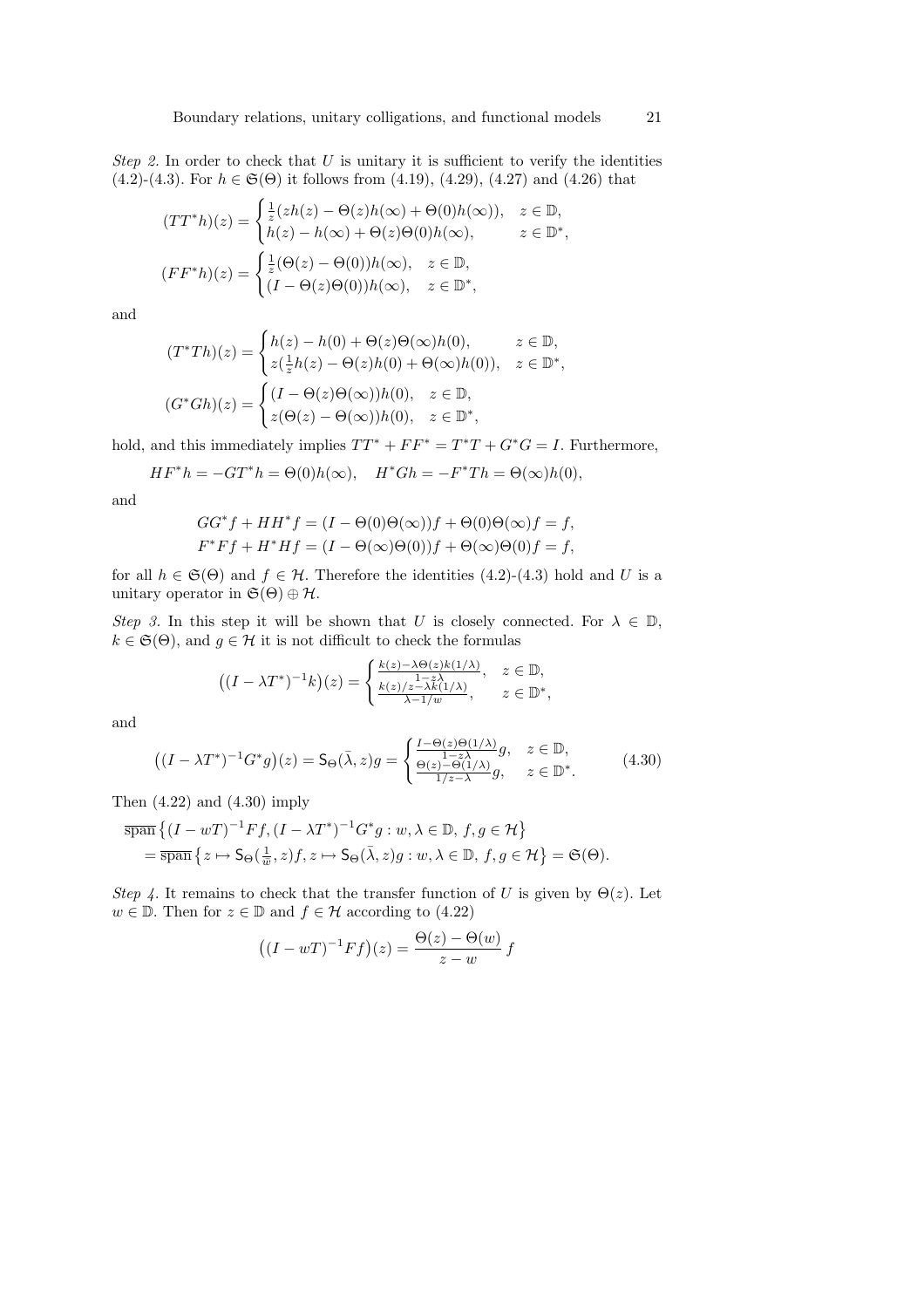holds and therefore

$$
Hf + wG(I - wT)^{-1}Ff = \Theta(0)f + w\frac{\Theta(0) - \Theta(w)}{-w}f = \Theta(w)f, \quad w \in \mathbb{D}.
$$

This completes the proof of Theorem 4.4.

## 4.3. Some consequences for Nevanlinna families

Let  $M(\lambda)$  be a Nevanlinna family in H and let  $\Theta(z)$  be a Schur function such that  $(3.3), (3.4)$  hold. From the fact that  $\Theta(z)$  can be realized as the transfer function of a unitary colligation as in Theorem 4.4 and from Proposition 4.3 it follows that the expressions in Lemma 3.3 have certain natural invariance properties with respect to  $\lambda$ . In particular, the following statements hold.

**Proposition 4.5.** Let  $M(\lambda)$  be a Nevanlinna family in H and let  $\Theta(z)$  be a Schur function such that (3.3), (3.4) hold. Then for  $\lambda \in \mathbb{C} \setminus \mathbb{R}$ :

- (i) mul  $M(\lambda) = \ker(I H)$ ;
- (ii) ker  $M(\lambda) = \ker(\bar{\mu}/\mu H);$

(iii) dom  $M(\lambda)$  is closed if and only if ran  $(I - H)$  is closed;

(iv) ran  $M(\lambda)$  is closed if and only if ran  $(\bar{\mu}/\mu - H)$ ) is closed;

- $(v)$   $M(\lambda) \cap M(\lambda)^* = \{0\}$  if and only if ker  $G^* = \{0\}$  or, equivalently, ker  $F = \{0\}$ ;
- (vi)  $M(\lambda) \hat{+} M(\lambda)^*$  is closed if and only if ran G or, equivalently, ran  $F^*$  is closed;
- (vii)  $M(\lambda) + M(\lambda)^* = H^2$  if and only if  $\text{ran } G = H$  or, equivalently,  $\text{ran } F^* = H;$
- (viii) ker $(M(\lambda) M(\lambda)^*) = (I H^*)(\ker G^*) = (I H)(\ker F);$

(ix)  $\ker(M(\lambda)^{-1} - M(\lambda)^{-*}) = (\mu/\bar{\mu} - H^*)(\ker G^*) = (\bar{\mu}/\mu - H)(\ker F).$ 

*Proof.* The statements (i)–(vii) are immediate from Propositions 3.4, 4.3 by using (3.3) and Theorem 4.4.

(viii) It follows from Lemma 3.3 (v), Proposition 4.3 (iv),  $(3.12)$ , and  $(4.5)$ that for  $z \in \mathbb{D}$ ,

$$
\ker(M(\lambda) - M(\lambda)^*) = (I - \Theta(z)^*) \ker G^* = (I - H^*) \ker G^*.
$$

Similarly for  $z \in \mathbb{D}^*$  one obtains ker $(M(\lambda) - M(\lambda)^*) = (I - H)$  ker F. Finally, according to Lemma 4.1 (ii) these two subspaces coincide.

(xi) The proof is completely analogous with the previous item.  $\Box$ 

This proposition shows that the various expressions involving  $M(\lambda)$  are independent of  $\lambda \in \mathbb{C} \setminus \mathbb{R}$ . Such invariance properties were obtained in a different manner in [22]. Since mul  $M(\lambda)$  is independent of  $\lambda \in \mathbb{C} \setminus \mathbb{R}$ , the Nevanlinna family  $M(\lambda)$  can be decomposed into the direct orthogonal sum of a Nevanlinna family  $M_0(\lambda)$  of densely defined operators in  $\mathcal{H}_0 := \mathcal{H} \ominus \text{mul } M(\lambda)$  and the relation  $M_{\infty} = \{0\} \times \text{mul } M(\lambda),$ 

$$
M(\lambda) = M_0(\lambda) \oplus M_{\infty}, \qquad \lambda \in \mathbb{C} \setminus \mathbb{R}.
$$
 (4.31)

In particular,  $M(\lambda)$  is an operator function if and only if dom  $M(\lambda)$  is dense for some, and hence for all,  $\lambda \in \mathbb{C} \setminus \mathbb{R}$ . In this case  $M(\lambda)$  will be called a *Nevanlinna* function. The following definition can be found in [22].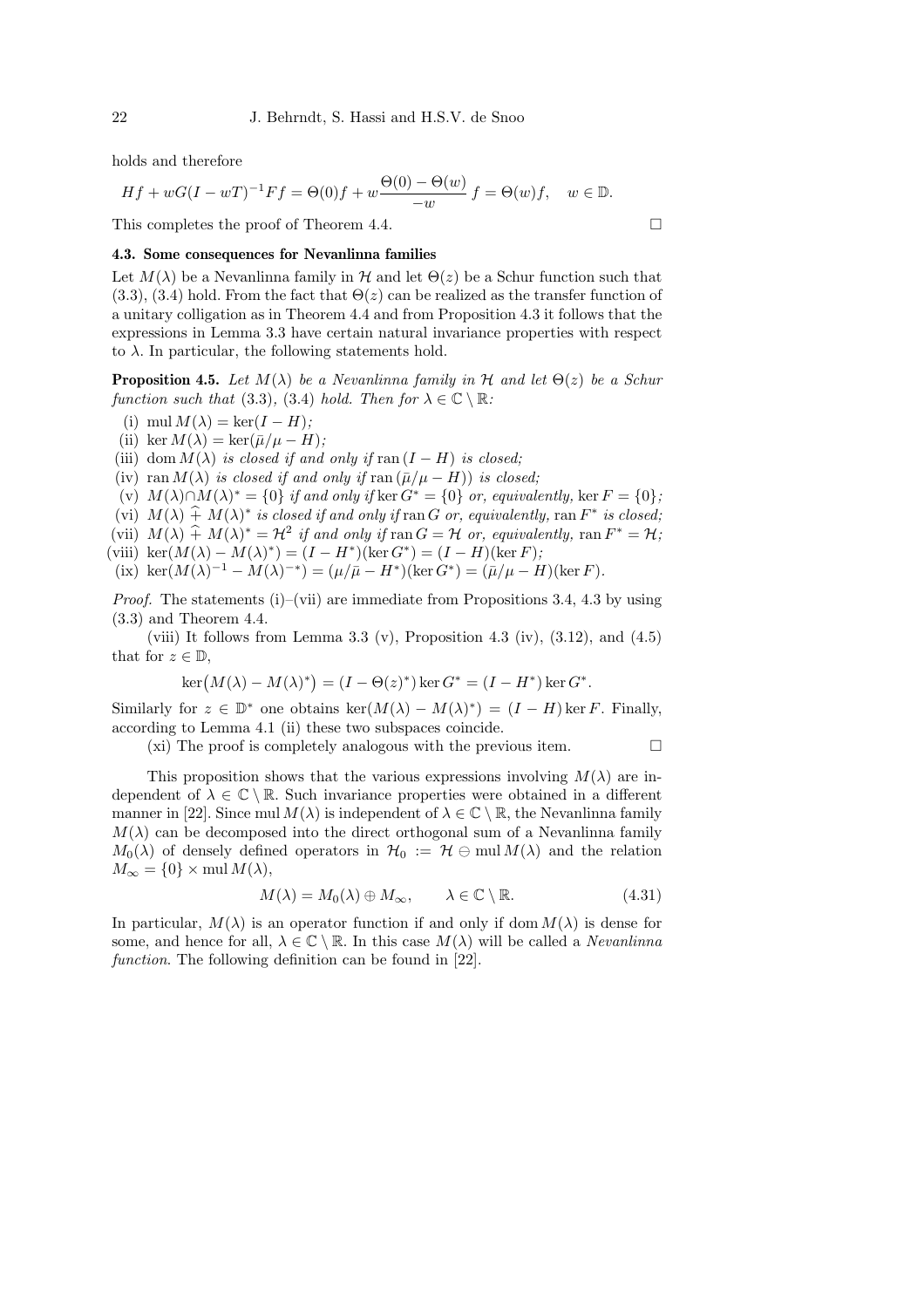**Definition 4.6.** A Nevanlinna family  $M(\lambda)$ ,  $\lambda \in \mathbb{C} \setminus \mathbb{R}$ , in H is said to be strict if  $M(\lambda) \cap M(\lambda)^* = \{0\}$  for some, and hence for all,  $\lambda \in \mathbb{C} \setminus \mathbb{R}$ . A Nevanlinna family  $M(\lambda)$ ,  $\lambda \in \mathbb{C} \setminus \mathbb{R}$ , in H is said to be uniformly strict if  $M(\lambda) + M(\lambda)^* = H^2$  for some, and hence for all,  $\lambda \in \mathbb{C} \setminus \mathbb{R}$ .

Since  $M_{\infty} \subset M(\lambda) \cap M(\lambda)^*$  it follows that a strict Nevanlinna family  $M(\lambda)$ is a Nevanlinna function. Furthermore, if  $M(\lambda)$  is uniformly strict, then  $M(\lambda)$  is automatically a  $\mathbf{B}(\mathcal{H})$ -valued Nevanlinna function. This was shown in [22] and is also implied by later considerations. Note that a  $B(\mathcal{H})$ -valued Nevanlinna function  $M(\lambda)$  is strict (uniformly strict) if and only if  $0 \notin \sigma_p(\text{Im }M(\lambda))$   $(0 \in \rho(\text{Im }M(\lambda)))$ , respectively) for some, and hence for all,  $\lambda \in \mathbb{C} \setminus \mathbb{R}$ .

#### 5. Boundary relations and unitary colligations

#### 5.1. A characterization of boundary relations via selfadjoint relations

Let S be a closed symmetric relation in  $\mathfrak{H}$  and let  $\Gamma \subset \mathfrak{H}^2 \times \mathcal{H}^2$ , dom  $\Gamma = \mathcal{T}$ , be a boundary relation for  $S^*$ , cf., Definition 1.1. Then  $\Gamma$  is necessarily closed and  $S = \text{ker } \Gamma$  holds. The boundary relation  $\Gamma$  is said to be *minimal* if

$$
\mathfrak{H} = \overline{\text{span}} \left\{ \mathfrak{N}_{\lambda}(T) : \lambda \in \mathbb{C}_{+} \cup \mathbb{C}_{-} \right\} \tag{5.1}
$$

holds, where  $\mathfrak{N}_{\lambda}(\mathcal{T}) = \ker(\mathcal{T} - \lambda)$ . Since  $\mathfrak{N}_{\lambda}(\mathcal{T})$  is dense in  $\mathfrak{N}_{\lambda}(S^*)$ , it follows that  $\Gamma$  is minimal if and only if S is simple. In this case S is automatically an operator without eigenvalues. Recall the following important result from [22].

**Proposition 5.1.** A relation  $\Gamma$  from  $\mathfrak{H}^2$  to  $\mathcal{H}^2$  with ker  $\Gamma = S$  is a boundary relation  $for\ \overline{S^*}\ \textit{if and only if}$ 

$$
\widetilde{A} := \left\{ \left\{ \begin{pmatrix} f \\ h \end{pmatrix} \begin{pmatrix} f' \\ -h' \end{pmatrix} \right\} : \left\{ \begin{pmatrix} f \\ f' \end{pmatrix} \begin{pmatrix} h \\ h' \end{pmatrix} \right\} \in \Gamma \right\}
$$
\n(5.2)

is a selfadjoint relation in  $\mathfrak{H} \oplus \mathcal{H}$ . Moreover,  $\Gamma$  is minimal in the sense of (5.1) if and only if  $\widetilde{A}$  is minimal with respect to  $\mathcal{H}$ :

$$
\mathfrak{H} \oplus \mathcal{H} = \overline{\operatorname{span}} \left\{ \mathcal{H}, (\widetilde{A} - \lambda)^{-1} \mathcal{H} : \lambda \in \mathbb{C} \setminus \mathbb{R} \right\}.
$$
 (5.3)

,

Therefore every selfadjoint relation  $\tilde{A}$  in  $\mathfrak{H} \oplus \mathcal{H}$  with  $S = \tilde{A} \cap \mathfrak{H}^2$  yields a boundary relation for  $S^*$  and vice versa. Hence for a given symmetric relation  $S$ there always exists a Hilbert space  $\mathcal H$  and a boundary relation  $\Gamma \subset \mathfrak{H}^2 \times \mathcal{H}^2$  for  $S^*$ . Note that  $\Gamma$  is not unique. Moreover, if  $\mathfrak{H}^2$  and  $\mathcal{H}^2$  are equipped with the Kreĭn space inner products  $(J_{\mathfrak{H}}\cdot,\cdot)$  and  $(J_{\mathcal{H}}\cdot,\cdot)$ , where

$$
J_{\mathfrak{H}} = \begin{pmatrix} 0 & -iI_{\mathfrak{H}} \\ iI_{\mathfrak{H}} & 0 \end{pmatrix} \text{ and } J_{\mathcal{H}} = \begin{pmatrix} 0 & -iI_{\mathcal{H}} \\ iI_{\mathcal{H}} & 0 \end{pmatrix}
$$

then the linear relation  $\Gamma$  from  $\mathfrak{H}^2$  to  $\mathcal{H}^2$  is a boundary relation for  $S^*$  if and only if  $\Gamma$  is a unitary relation from  $(\mathfrak{H}^2, (J_{\mathfrak{H}} \cdot, \cdot))$  to  $(\mathcal{H}^2, (J_{\mathcal{H}} \cdot, \cdot))$  and ker  $\Gamma = S$  holds, cf. [22].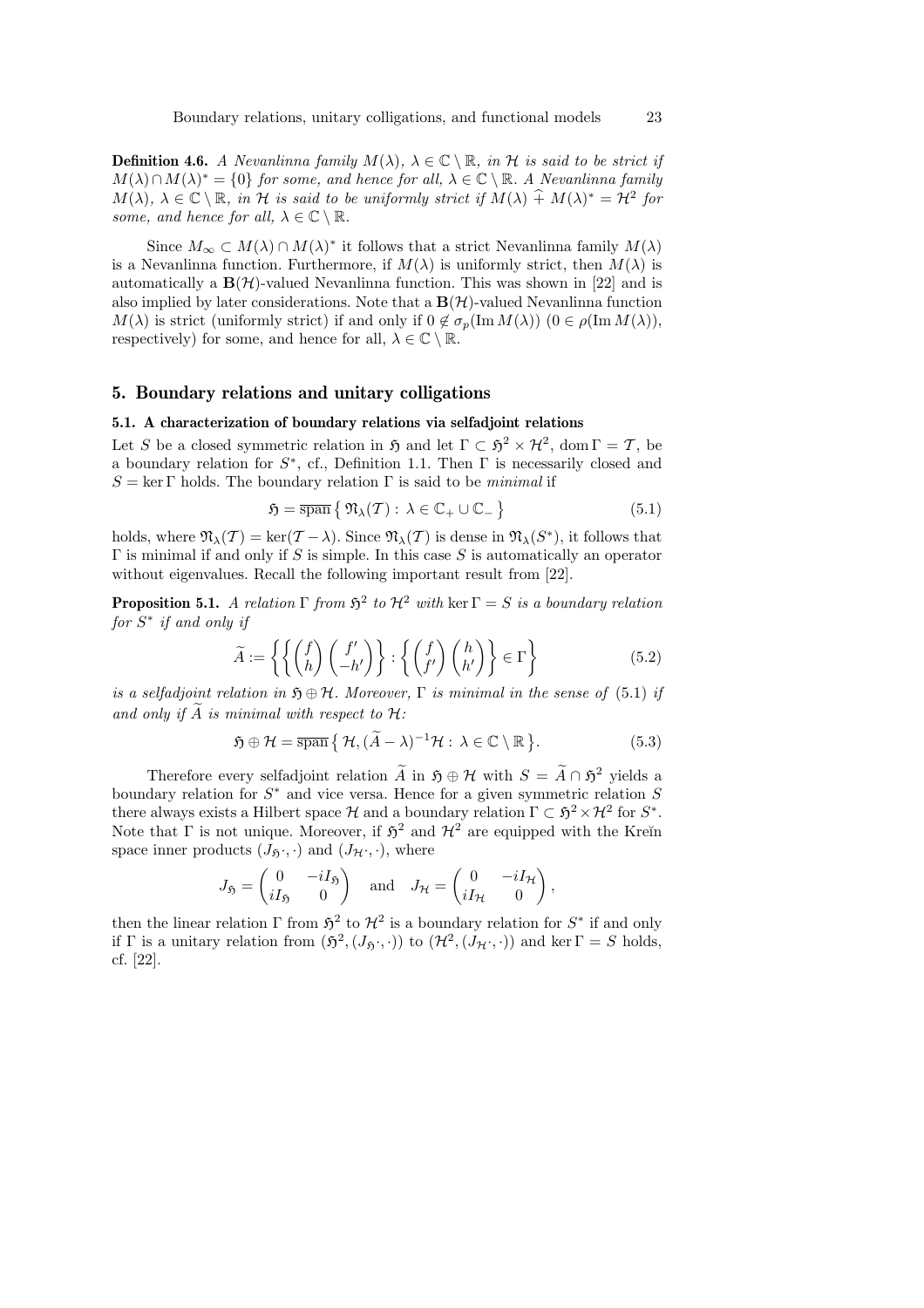It is easy to see that the Weyl family  $M(\lambda)$  of S corresponding to the boundary relation Γ in Definition 1.2 and the selfadjoint relation  $\widetilde{A}$  in (5.2) are connected via

$$
P_{\mathcal{H}}(\widetilde{A} - \lambda)^{-1} \upharpoonright \mathcal{H} = -\big(M(\lambda) + \lambda\big)^{-1}, \quad \lambda \in \mathbb{C} \setminus \mathbb{R},\tag{5.4}
$$

a correspondence, which can be regarded as the analogue of the relation (4.11).

Associated with a boundary relation  $\Gamma$  are the linear relations  $\Gamma_0$  and  $\Gamma_1$  from  $5^2$  to H defined by

$$
\Gamma_0 := \left\{ \{\widehat{f}, h\} : \{\widehat{f}, \widehat{h}\} \in \Gamma, \ \widehat{f} = \{f, f'\}, \ \widehat{h} = \{h, h'\} \right\} \subset \mathfrak{H}^2 \times \mathcal{H} \tag{5.5}
$$

and

$$
\Gamma_1 := \left\{ \{\widehat{f}, h'\} : \{\widehat{f}, \widehat{h}\} \in \Gamma, \ \widehat{f} = \{f, f'\}, \ \widehat{h} = \{h, h'\} \right\} \subset \mathfrak{H}^2 \times \mathcal{H}.
$$

It follows immediately from Definition 1.1 (i) that the relations  $A_0 := \ker \Gamma_0$  and  $A_1 := \ker \Gamma_1$  are symmetric in  $\mathfrak{H}$ , and, moreover, that  $S \subset A_i$ ,  $i = 0, 1$ . Note that if  $\rho(A_i) \neq \emptyset$ , then

$$
\mathcal{T} = A_i \hat{+} \hat{\mathfrak{M}}_{\lambda}(\mathcal{T}), \quad \text{direct sum, } \lambda \in \rho(A_i), \quad i = 0, 1. \tag{5.7}
$$

Remark 5.2. At this stage it is convenient to recall the following definition. Let S be a closed symmetric relation in  $\mathfrak H$  with equal, not necessarily finite, defect numbers. An ordinary boundary triplet  $\{\mathcal{H}, \Gamma_0, \Gamma_1\}$  for  $S^*$  consists of a Hilbert space H and two linear mappings  $\Gamma_0, \Gamma_1 : S^* \to H$  such that  $\Gamma := (\Gamma_0, \Gamma_1) : S^* \to H$  $\mathcal{H} \times \mathcal{H}$  is surjective and the abstract Green's identity

$$
(f', g) - (f, g') = (\Gamma_1 \hat{f}, \Gamma_0 \hat{g}) - (\Gamma_0 \hat{f}, \Gamma_1 \hat{g})
$$

holds for all  $\hat{f} = \{f, f'\}, \hat{g} = \{g, g'\} \in S^*$ . See [28] for the original definition for densely defined symmetric operators and [25] for the case of nondensely defined operators. The corresponding Weyl function is defined by

$$
\Gamma_1 \widehat{f}_{\lambda} = M(\lambda) \Gamma_0 \widehat{f}_{\lambda}, \quad f_{\lambda} \in \widehat{\mathfrak{N}}_{\lambda}(S^*), \quad \lambda \in \mathbb{C} \setminus \mathbb{R}, \tag{5.8}
$$

cf., [25, 26]. In order to see the connection between boundary triplets and boundary relations, let  $\Gamma$  be a boundary relation for  $S^*$  with Weyl family  $M(\lambda)$ . Then, according to [22], the following statements are equivalent:

(i) ran  $\Gamma = \mathcal{H}^2$ ;

(ii)  $\Gamma = (\Gamma_0, \Gamma_1)$  is an ordinary boundary triplet for  $S^*$ ;

(iii)  $M(\lambda)$  is uniformly strict.

These equivalences will be further explored in the present section.

#### 5.2. Boundary relations and unitary colligations

Let  $\mathfrak{H}$  and  $\mathcal H$  be Hilbert spaces and let  $\mu \in \mathbb{C}_+$  be fixed. The Cayley transform in (2.2) provides via  $U = C_{\mu}(A)$  a one-to-one correspondence between all selfadjoint relations  $\widetilde{A}$  in  $\mathfrak{H} \oplus \mathcal{H}$  and all unitary colligations  $U \in \mathbf{B}(\mathfrak{H} \oplus \mathcal{H})$  as in (4.1):

$$
U = \begin{pmatrix} T & F \\ G & H \end{pmatrix} = \left\{ \left\{ \begin{pmatrix} h \\ f \end{pmatrix}, \begin{pmatrix} Th + Ff \\ Gh + Hf \end{pmatrix} \right\} : h \in \mathfrak{H}, f \in \mathcal{H} \right\}.
$$
 (5.9)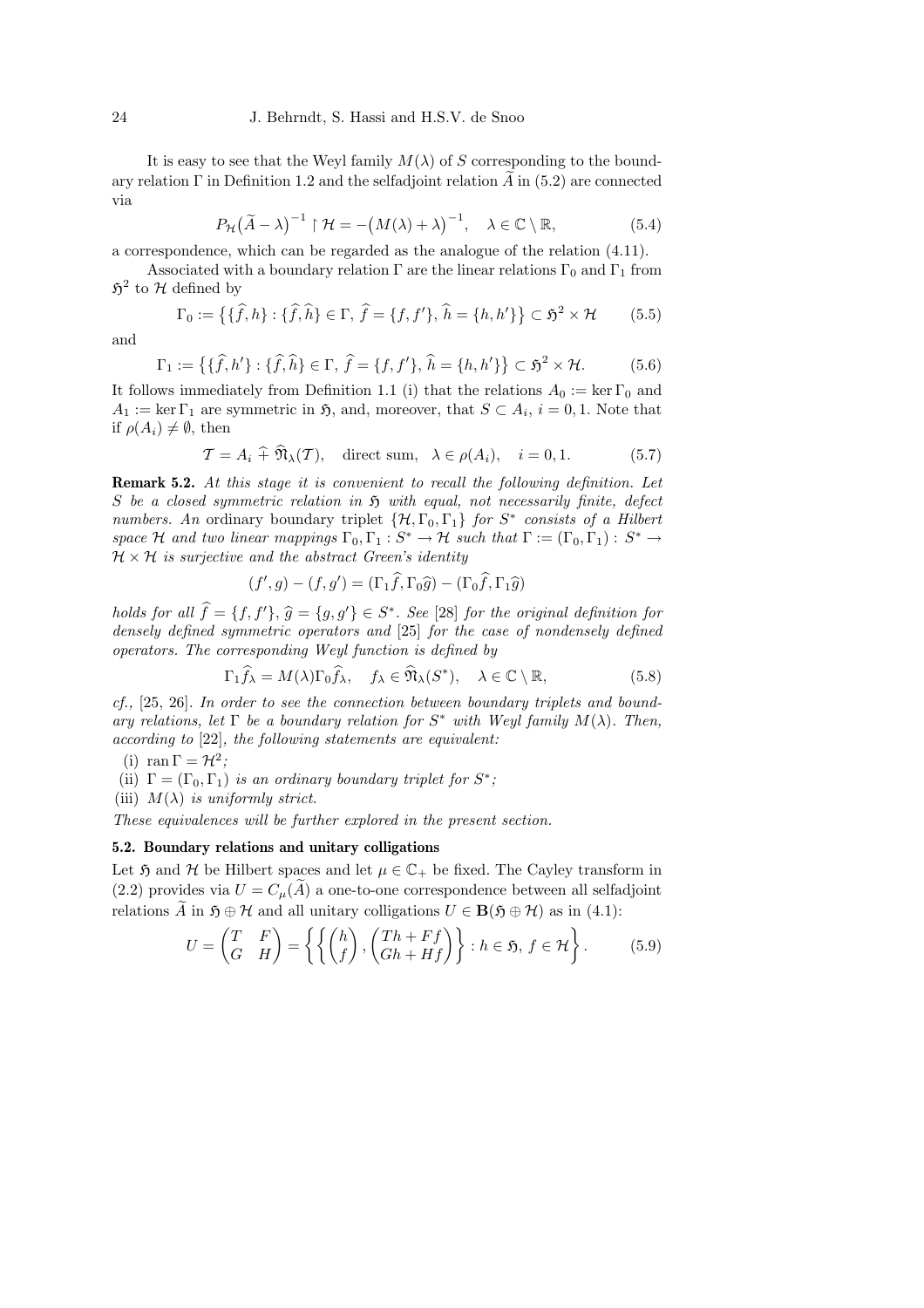Recall that the operators  $T \in \mathbf{B}(\mathfrak{H})$ ,  $F \in \mathbf{B}(\mathcal{H}, \mathfrak{H})$ ,  $G \in \mathbf{B}(\mathfrak{H}, \mathcal{H})$ , and  $H \in \mathbf{B}(\mathcal{H})$ have the properties (4.2)–(4.3). Let the selfadjoint relation  $\widetilde{A}$  and the unitary colligation U in (5.9) be connected via the Cayley transform:  $U = C_{\mu}(\widetilde{A})$ . According to  $(2.3)$  the selfadjoint relation  $\widetilde{A}$  admits the representation

$$
\widetilde{A} = \left\{ \left\{ \begin{pmatrix} (T-I)h + Ff \\ Gh + (H-I)f \end{pmatrix}, \begin{pmatrix} (\mu T - \bar{\mu})h + \mu Ff \\ \mu Gh + (\mu H - \bar{\mu})f \end{pmatrix} \right\} : h \in \mathfrak{H}, f \in \mathcal{H} \right\}, \quad (5.10)
$$

or, since  $U$  is unitary, equivalently,

$$
\widetilde{A} = \left\{ \left\{ \left( \begin{array}{c} (I - T^*)h - G^*f \\ -F^*h + (I - H^*)f \end{array} \right), \left( \begin{array}{c} (\mu - \bar{\mu}T^*)h - \bar{\mu}G^*f \\ -\bar{\mu}F^*h + (\mu - \bar{\mu}H^*)f \end{array} \right) \right\} : h \in \mathfrak{H}, f \in \mathcal{H} \right\}.
$$
\n(5.11)

**Lemma 5.3.** Let the selfadjoint relation  $\widetilde{A}$  and the unitary colligation U in (5.9) be connected via the Cayley transform:  $U = C_{\mu}(\widetilde{A})$ . Then  $\widetilde{A}$  is minimal in the sense of  $(5.3)$  if and only if U is closely connected in the sense of  $(4.9)$ .

*Proof.* Use (5.10) to determine  $P_{\mathfrak{H}}(\tilde{A}-\lambda)^{-1}$  H for  $\lambda \in \mathbb{C}_+$ . Note that

$$
(\mu-\lambda)Ff+(\mu-\lambda)Th+(\lambda-\bar{\mu})h=0,\quad \lambda\in\mathbb{C}_+,
$$

is equivalent to  $h = z(I - zT)^{-1}Ff$ ,  $z = (\lambda - \mu)/(\lambda - \bar{\mu})$ . Therefore

$$
P_{\mathfrak{H}}(\widetilde{A} - \lambda)^{-1} \mathcal{H} = \text{span}\left\{ F f + z(T - I)(I - zT)^{-1} F f : f \in \mathcal{H} \right\}
$$
  
= span  $\left\{ (I - zT)^{-1} F f : f \in \mathcal{H} \right\}$  (5.12)

for all  $\lambda \in \mathbb{C}_+$ . Similarly, use (5.11) to determine  $P_{\mathfrak{H}}(\widetilde{A}-\lambda)^{-1}$  H for  $\lambda \in \mathbb{C}_-$ . Here

$$
(\lambda - \bar{\mu})G^*f + (\lambda - \bar{\mu})T^*h + (\mu - \lambda)h = 0, \quad \lambda \in \mathbb{C}_-,
$$

is equivalent to  $h = z^{-1}(I - z^{-1}T^*)^{-1}G^*f$ . Thus

$$
P_{\mathfrak{H}}(\widetilde{A} - \lambda)^{-1} \mathcal{H} = \text{span}\left\{-G^* f + z^{-1}(I - T^*)(I - z^{-1}T^*)^{-1}G^* f : f \in \mathcal{H}\right\}
$$

$$
= \text{span}\left\{(I - z^{-1}T^*)^{-1}G^* f : f \in \mathcal{H}\right\}
$$
(5.13)

for all  $\lambda \in \mathbb{C}_-$ . Now (5.12) and (5.13) imply

$$
\overline{\operatorname{span}} \left\{ P_{\mathfrak{H}} (\widetilde{A} - \lambda)^{-1} \mathcal{H} : \lambda \in \mathbb{C} \setminus \mathbb{R} \right\}
$$
  
= 
$$
\overline{\operatorname{span}} \left\{ \operatorname{ran} (I - zT)^{-1} F, \operatorname{ran} (I - wT^*)^{-1} G^* : z, w \in \mathbb{D} \right\}.
$$

Therefore the conditions (5.3) and (4.9) are equivalent.  $\Box$ 

Let A be a selfadjoint relation in  $\mathfrak{H} \oplus \mathcal{H}$ . Define the relation Γ from  $\mathfrak{H}^2$  to  $\mathcal{H}^2$ by

$$
\Gamma := \left\{ \left\{ \begin{pmatrix} \varphi \\ \varphi' \end{pmatrix}, \begin{pmatrix} \psi \\ \psi' \end{pmatrix} \right\} : \left\{ \begin{pmatrix} \varphi \\ \psi \end{pmatrix}, \begin{pmatrix} \varphi' \\ -\psi' \end{pmatrix} \right\} \in \widetilde{A} \right\},\tag{5.14}
$$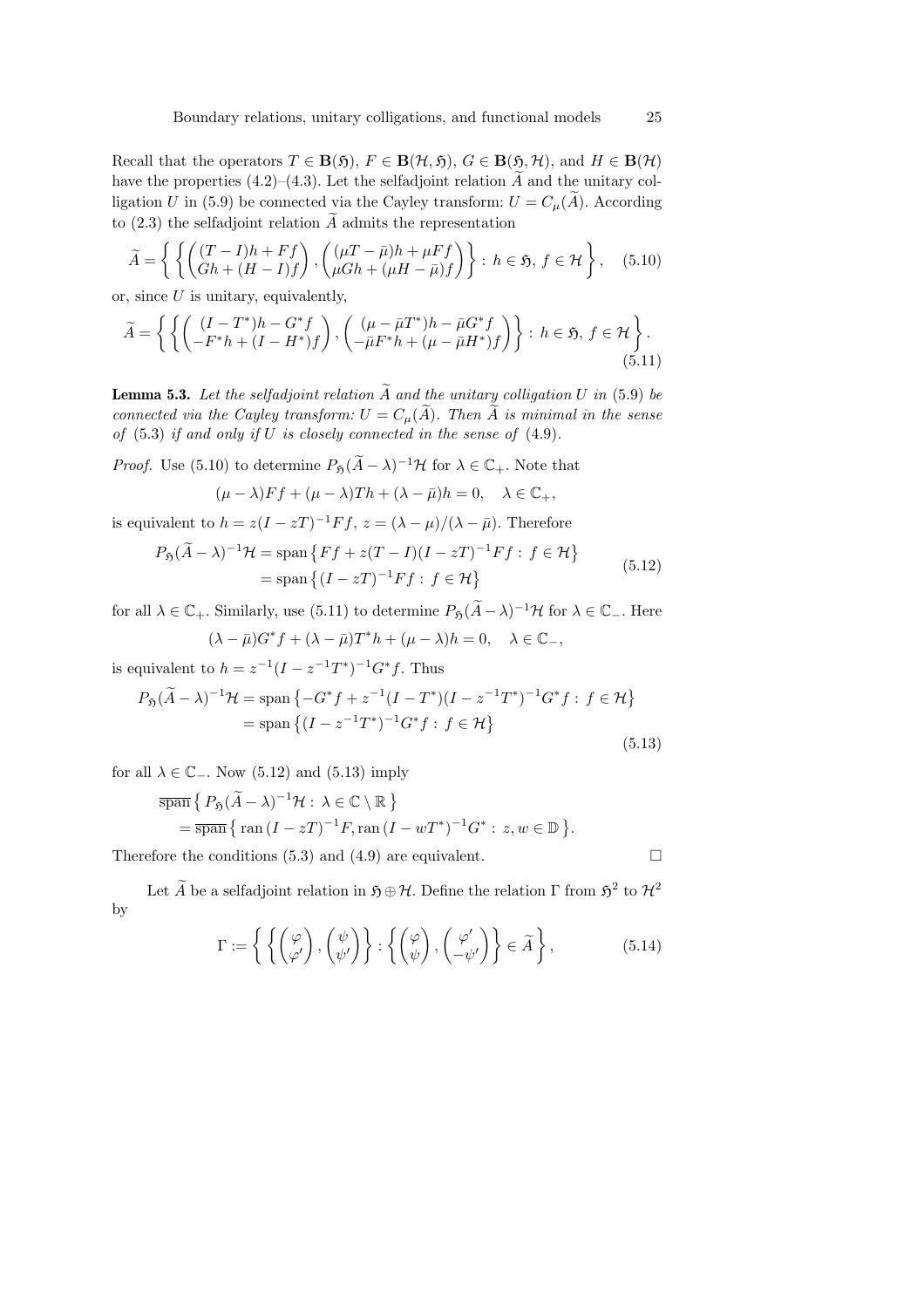cf., (5.2). Furthermore, define the relations  $\mathcal T$  and  $S$  in  $\mathfrak H$  by

$$
\mathcal{T} = \text{dom}\,\Gamma \quad \text{and} \quad S = \ker \Gamma = \widetilde{A} \cap \mathfrak{H}^2. \tag{5.15}
$$

The relations Γ,  $\mathcal T$ , and S will now be expressed in terms of the unitary colligation  $U = C_{\mu}(\tilde{A})$  in (5.9). In view of (5.10), (5.11)  $\Gamma$  in (5.14) has the representation

$$
\Gamma = \left\{ \left\{ \left( \begin{array}{c} (T - I)h + Ff \\ (\mu T - \bar{\mu})h + \mu Ff \end{array} \right), \left( \begin{array}{c} Gh + (H - I)f \\ -\mu Gh - (\mu H - \bar{\mu})f \end{array} \right) \right\} : h \in \mathfrak{H}, f \in \mathcal{H} \right\} \tag{5.16}
$$

or, equivalently,

$$
\Gamma = \left\{ \left\{ \left( \begin{matrix} (I - T^*)h - G^*f \\ (\mu - \bar{\mu}T^*)h - \bar{\mu}G^*f \end{matrix} \right), \left( \begin{matrix} -F^*h + (I - H^*)f \\ \bar{\mu}F^*h - (\mu - \bar{\mu}H^*)f \end{matrix} \right) \right\} : h \in \mathfrak{H}, f \in \mathcal{H} \right\}.
$$
\n(5.17)

The relation  $\mathcal{T} = \text{dom }\Gamma$  has the representation

$$
\mathcal{T} = \{ \{ (T - I)h + Ff, (\mu T - \bar{\mu})h + \mu Ff \} : h \in \mathfrak{H}, f \in \mathcal{H} \},\tag{5.18}
$$

or, equivalently,

$$
\mathcal{T} = \{ \{ (I - T^*)h - G^*f, (\mu - \bar{\mu}T^*)h - \bar{\mu}G^*f \} : h \in \mathfrak{H}, f \in \mathcal{H} \}. \tag{5.19}
$$

Finally, the relation  $S = \tilde{A} \cap \mathfrak{H}^2$  has the representation

$$
S = \{ \{ (T - I)h, (\mu T - \bar{\mu})h \} : h \in \ker G \},
$$
\n(5.20)

or, equivalently,

 $\mathcal{L}$ 

$$
S = \{ \{ (I - T^*)h, (\mu - \bar{\mu}T^*)h \} : h \in \ker F^* \}.
$$
 (5.21)

All these representations will be used in the proof of the following theorem.

**Theorem 5.4.** Let the selfadjoint relation  $\widetilde{A}$  and the unitary colligation U in (5.9) be connected via the Cayley transform:  $U = C_{\mu}(\widetilde{A})$ . Let  $\Gamma$  be defined by (5.14) and let T and S be defined by (5.15). Let  $\mu \in \mathbb{C}_+$  and let  $z(\lambda)$  be as in (3.2). Then the following statements hold:

- (i) The relation  $S = A \cap \mathfrak{H}^2$  is closed and symmetric, and the linear relation  $\mathcal{T} = \text{dom } \Gamma$  is dense in  $S^*$ , so that  $S^* = \overline{\mathcal{T}}$  and  $S = \mathcal{T}^*$ .
- (ii) The defect space  $\mathfrak{N}_{\lambda}(\mathcal{T}) = \ker(\mathcal{T} \lambda)$ ,  $\lambda \in \mathbb{C} \setminus \mathbb{R}$ , is given by

$$
\mathfrak{N}_{\lambda}(\mathcal{T}) = \begin{cases} \operatorname{ran} (I - zT)^{-1} F, & \lambda \in \mathbb{C}_+, \\ \operatorname{ran} (I - z^{-1} T^*)^{-1} G^*, & \lambda \in \mathbb{C}_-. \end{cases}
$$

- (iii) The relation  $\Gamma$  in (5.14) is a boundary relation for  $S^*$ . It is minimal (or, equivalently, S is simple) if and only if the unitary colligation in  $U = C_u(\tilde{A})$ in (5.9) is closely connected, i.e.,  $\tilde{A}$  is minimal in the sense of (5.3).
- (iv) If  $\Theta(z)$  is the transfer function of the unitary colligation  $U = C_u(\widetilde{A})$ , then the Weyl family  $M(\lambda)$  corresponding to the boundary relation  $\Gamma$  is given by (3.3). In particular,  $M(\lambda)$  is a Nevanlinna family.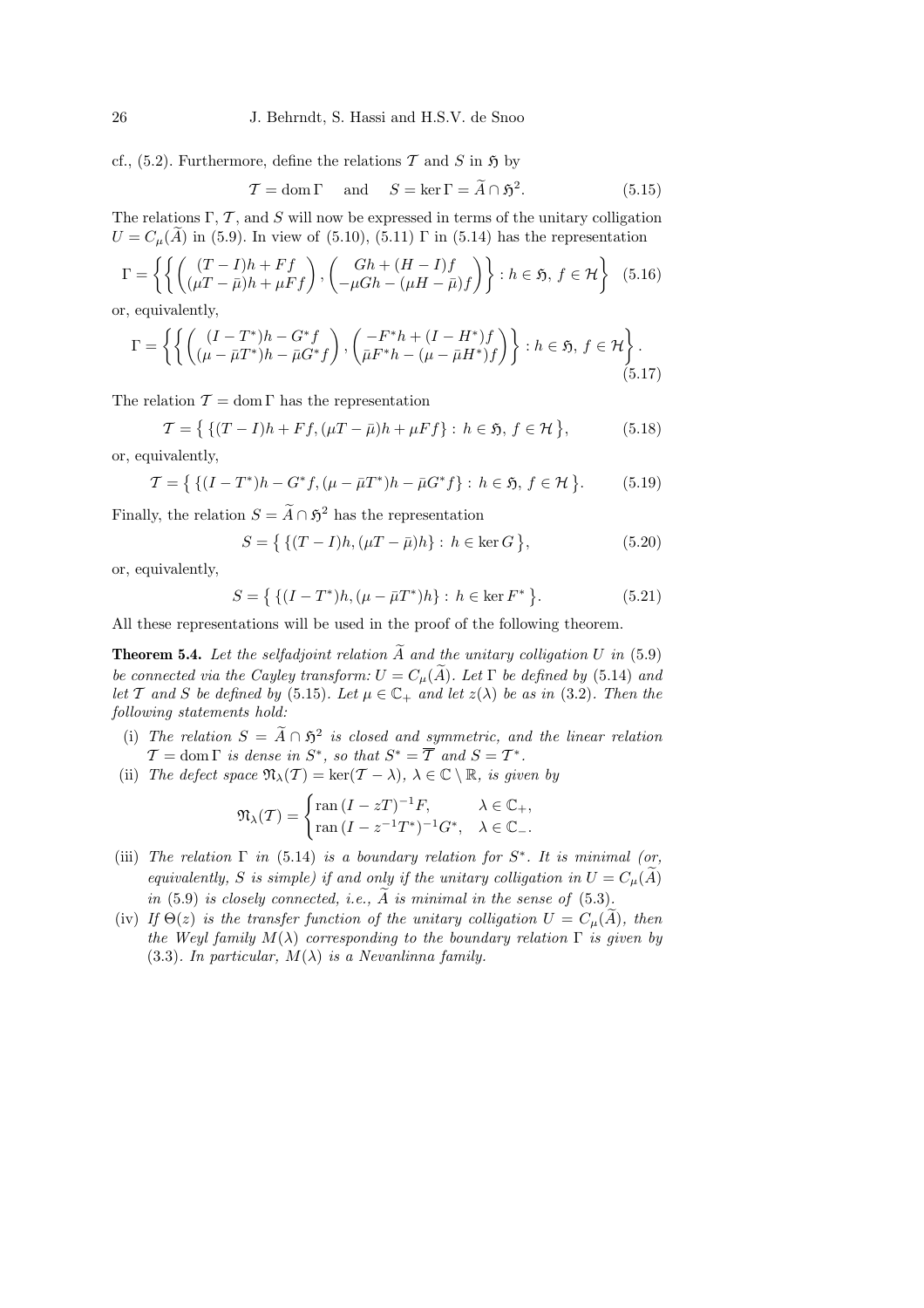Proof. (i) holds by Proposition 5.1. However, for the convenience of the reader a short direct proof which makes use of the unitarity of  $U = C_u(\widetilde{A})$  will be presented. It follows from the identity  $T^*T + G^*G = I$  that S is symmetric:

$$
((\mu T - \bar{\mu})h, (T - I)h) \in \mathbb{R}, \quad h \in \ker G.
$$

It is straightforward to verify that  $\{k, l\} \in \mathcal{T}^*$  if and only if

$$
T^*(l - \bar{\mu}k) = l - \mu k \text{ and } F^*(l - \bar{\mu}k) = 0.
$$
 (5.22)

Since the colligation (4.1) is unitary, it follows from (4.2) and (5.22) that  $S \subset \mathcal{T}^*$ . To see the reverse inclusion, let  $\{k, l\} \in \mathcal{T}^*$ . By the second condition in (5.22) it follows that  $l - \bar{\mu}k = Th$  with  $h \in \text{ker } G$ ; cf., Lemma 4.1 (i). But then (4.2) and the first condition in (5.22) imply that  $l - \mu k = h$ . Hence,

$$
(\mu - \bar{\mu})k = (T - I)h, \quad (\mu - \bar{\mu})l = (\mu - \bar{\mu})h,
$$

and now (5.20) shows that  $\{k, l\} \in S$ . Therefore,  $S = \mathcal{T}^*$  and (i) is proven.

(ii) It follows from (5.18) that an element  $(T-I)h+Ff$  belongs to ker $(T-\lambda)$ if and only if

$$
(\mu T - \bar{\mu})h + \mu Ff = \lambda (T - I)h + \lambda Ff.
$$

For  $\lambda \in \mathbb{C}_+$  this is equivalent to

$$
h = z(I - zT)^{-1}Ff \tag{5.23}
$$

and therefore

$$
(T - I)h + Ff = (1 - z)(I - zT)^{-1}Ff, \quad \lambda \in \mathbb{C}_+,
$$

i.e.,  $\mathfrak{N}_{\lambda}(\mathcal{T}) = \text{span}\left\{ (1 - z(\lambda)\mathcal{T})^{-1} F f : f \in \mathcal{H} \right\}$  for  $\lambda \in \mathbb{C}_{+}$ . Likewise, it follows from (5.19) that  $(I - T^*)h - G^*f$  belongs to ker $(\mathcal{T} - \lambda), \lambda \in \mathbb{C}$ , if and only if

$$
h = z^{-1}(I - z^{-1}T^*)^{-1}G^*f, \quad \lambda \in \mathbb{C}_-.
$$
 (5.24)

This implies the remaining assertions in (ii).

(iii) It follows from Proposition 5.1 that  $\Gamma$  in (5.16) is a boundary relation for  $S^*$ . In view of (4.9) and item (ii)  $\Gamma$  is minimal if and only if U is closely connected, or equivalently, by Lemma 5.3 if and only if  $\tilde{A}$  is minimal with respect to  $\mathcal{H}$ .

(iv) According to part (ii) of the proof an element

$$
\{(T-I)h + Ff, (\mu T - \bar{\mu})h + \mu Ff\} \in \mathcal{T}
$$

belongs to  $\widehat{\mathfrak{N}}_{\lambda}(\mathcal{T})$ ,  $\lambda \in \mathbb{C}_+$ , if and only if (5.23) holds. Hence for  $\lambda \in \mathbb{C}_+$  the definitions of the Weyl family in (1.2) and the transfer function in (4.5) together with the form of the boundary relation  $\Gamma$  in (5.16) imply that

$$
M(\lambda) = \left\{ \{ (I - \Theta(z))f, (\mu \Theta(z) - \bar{\mu})f \} : f \in \mathcal{H} \right\}, \quad \lambda \in \mathbb{C}_{+}.
$$

A similar calculation based on (5.24) and (5.17) shows that for  $\lambda \in \mathbb{C}$  the Weyl family  $M(\lambda)$  is given by the second row in (3.3).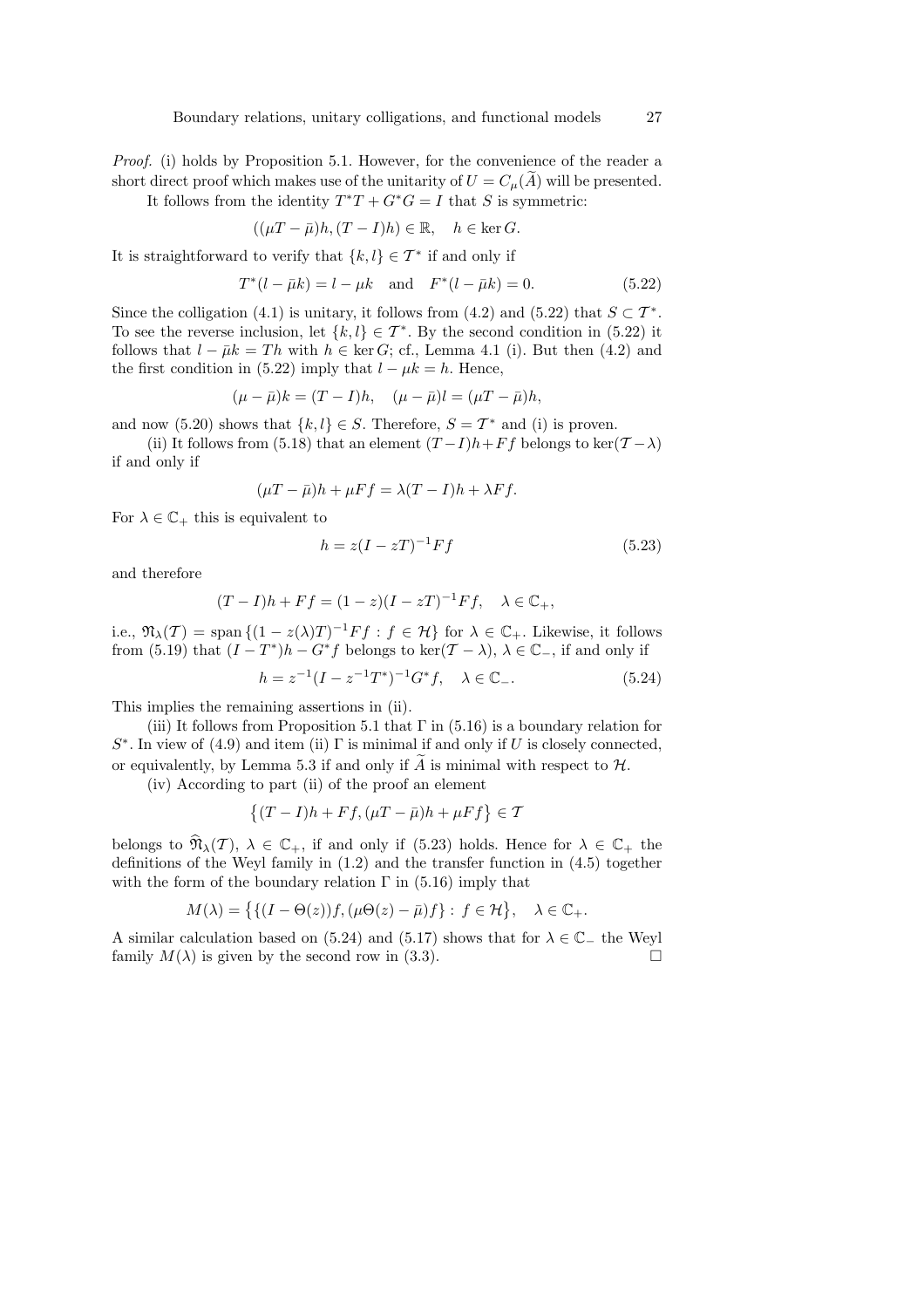# 5.3. Some observations concerning boundary relations

The representations of the boundary relation  $\Gamma$  in (5.16) and (5.17) will be useful. First the multi-valued part mul Γ of Γ will be described in terms of the unitary colligation in (5.9).

**Lemma 5.5.** The multi-valued part mul Γ is given by

$$
\operatorname{mul}\Gamma = \left\{ \begin{pmatrix} (H - I)f \\ (\bar{\mu} - \mu H)f \end{pmatrix} : f \in \ker F \right\} = \left\{ \begin{pmatrix} (I - H^*)f \\ (\bar{\mu}H^* - \mu)f \end{pmatrix} : f \in \ker G^* \right\}.
$$

*Proof.* The definition of  $\Gamma$  in (5.16) implies

$$
\begin{pmatrix} Gh+(H-I)f\\ -\mu Gh-(\mu H-\bar\mu)f\end{pmatrix}\in\operatorname{mul}\Gamma
$$

if and only if  $(T - I)h + Ff = 0$  and  $(\mu T - \bar{\mu})h + \mu Ff = 0$ , and this is equivalent to  $h = 0$  and  $f \in \text{ker } F$ . Similarly (5.17) implies the second equality.

The relations  $\Gamma_0$  and  $\Gamma_1$  were defined in (5.5) and (5.6). The representations of the boundary relation  $\Gamma$  in (5.16) and (5.17) lead to representations for  $\Gamma_0$  and  $\Gamma_1$ :

$$
\Gamma_0 = \left\{ \left\{ \left( \begin{matrix} (T-I)h + Ff \\ (\mu T - \bar{\mu})h + \mu Ff \end{matrix} \right), Gh + (H-I)f \right\} : h \in \mathfrak{H}, f \in \mathcal{H} \right\}
$$
\n
$$
= \left\{ \left\{ \left( \begin{matrix} (I - T^*)h - G^*f \\ (\mu - \bar{\mu}T^*)h - \bar{\mu}G^*f \end{matrix} \right), -F^*h + (I - H^*)f \right\} : h \in \mathfrak{H}, f \in \mathcal{H} \right\},
$$
\n
$$
\Gamma_1 = \left\{ \left\{ \left( \begin{matrix} (T-I)h + Ff \\ (\mu T - \bar{\mu})h + \mu Ff \end{matrix} \right), -\mu Gh - (\mu H - \bar{\mu})f \right\} : h \in \mathfrak{H}, f \in \mathcal{H} \right\}
$$
\n
$$
= \left\{ \left\{ \left( \begin{matrix} (I - T^*)h - G^*f \\ (\mu - \bar{\mu}T^*)h - \bar{\mu}G^*f \end{matrix} \right), \bar{\mu}F^*h - (\mu - \bar{\mu}H^*)f \right\} : h \in \mathfrak{H}, f \in \mathcal{H} \right\}.
$$
\n(5.26)

The representations of the corresponding kernels  $A_0 = \ker \Gamma_0$  and  $A_1 = \ker \Gamma_1$ follow from  $(5.25)$  and  $(5.26)$ , respectively:

$$
A_0 = \{ \{ (T - I)h + Ff, (\mu T - \bar{\mu})h + \mu Ff \} : Gh + (H - I)f = 0 \}
$$
  
= 
$$
\{ \{ (T^* - I)h + G^*f, (\bar{\mu}T^* - \mu)h + \bar{\mu}G^*f \} : F^*h + (H^* - I)f = 0 \},
$$
  
(5.27)

$$
A_1 = \{ \{ (T - I)h + Ff, (\mu T - \bar{\mu})h + \mu Ff \} : \mu Gh + (\mu H - \bar{\mu})f = 0 \}
$$
  
=  $\{ \{ (T^* - I)h + G^*f, (\bar{\mu}T^* - \mu)h + \bar{\mu}G^*f \} : \bar{\mu}F^*h + (\bar{\mu}H^* - \mu)f = 0 \}.$  (5.28)

The next result identifies the Cayley transforms of the relations  $A_0$  and  $A_1$  in (5.27) and (5.28). For this purpose, recall the definition of the isometric operators  $V(\zeta)$  and  $V_*(\zeta), \zeta \in \mathbb{T}$ , in (4.12) and (4.13).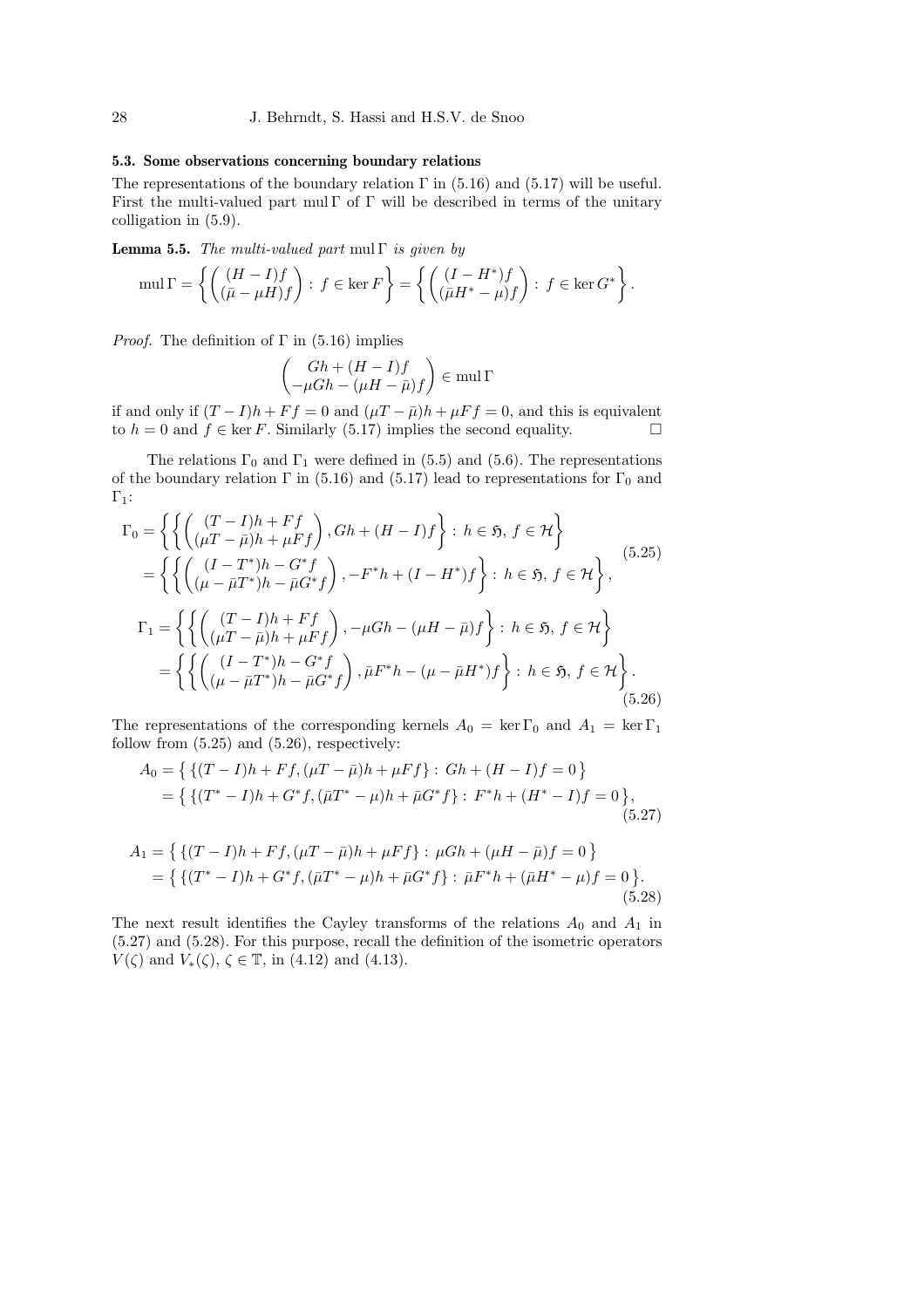**Lemma 5.6.** Let  $\mu \in \mathbb{C}_+$ . Then the Cayley transforms of  $A_0$  and  $A_1$  are given by

$$
C_{\mu}(A_0) = V(1), \quad C_{\bar{\mu}}(A_0) = V_*(1), \tag{5.29}
$$

and by

$$
C_{\mu}(A_1) = V(\bar{\mu}/\mu), \quad C_{\bar{\mu}}(A_1) = V_*(\bar{\mu}/\mu). \tag{5.30}
$$

## 5.4. Special boundary relations

Various subclasses of the class of Weyl families have been characterized in terms of the boundary relation in [22]. Here the connection with the corresponding unitary colligation is explored. Let the selfadjoint relation  $\tilde{A}$  and the unitary colligation U in (5.9) be connected via the Cayley transform  $U = C_{\mu}(A)$ , where  $\mu \in \mathbb{C}_{+}$ . Let Γ be defined by (5.14) and let T and S be defined by (5.15). Let  $M(λ)$  and  $Θ(z)$ be connected via (3.3) and (3.4), where  $z(\lambda)$  is as in (3.2).

Proposition 5.7. The following statements are equivalent:

- (i) mul  $\Gamma = \{0\}$  or, equivalently, ran  $\Gamma$  is dense;
- (ii) ker  $F = \{0\}$  or, equivalently, ker  $G^* = \{0\}$ ;
- (iii)  $M(\lambda)$  is strict for some, and hence for all,  $\lambda \in \mathbb{C} \setminus \mathbb{R}$ .

*Proof.* (i)  $\Leftrightarrow$  (ii) This follows immediately from Lemma 5.5. (ii)  $\Leftrightarrow$  (iii) This holds by Proposition 4.5 (v). □

Observe, that the equivalence (i)  $\Leftrightarrow$  (iii) was proved in a different manner in [22, Proposition 4.5]. Similar comments hold for the next two propositions; see in particular [22, Propositions 4.15, 4.16 and Corollary 4.17]. For completeness, full proofs are presented here using the present approach.

Proposition 5.8. The following statements are equivalent:

- (i) ran  $\Gamma_0$  is closed and  $A_0 = \ker \Gamma_0$  is selfadjoint;
- (ii) ran  $(I H)$  is closed;
- (iii) the operator part  $M_0(\lambda)$  in (4.31) is bounded.

In this case ran  $\Gamma_0 = \text{dom } M(\lambda)$  for all  $\lambda \in \mathbb{C} \setminus \mathbb{R}$ .

*Proof.* (i)  $\Leftrightarrow$  (ii) If  $A_0$  is selfadjoint then  $\mathcal{T} = A_0 \widehat{+} \widehat{\mathfrak{N}}_{\lambda}(\mathcal{T})$  holds for all  $\lambda \in \rho(A_0);$ see (5.7). This implies that  $\text{ran } \Gamma_0 = \Gamma_0(\widehat{\mathfrak{N}}_{\lambda}(\mathcal{T})) = \text{dom } M(\lambda)$ . This subspace is closed if and only if ran  $(I - H)$  is closed by Proposition 4.5 (iii). Thus, (i) implies (ii).

Conversely, assume that ran  $(I - H)$  is closed. Then by Lemma 4.2 the isometric operator  $V(1)$  is unitary and Lemma 5.6 shows that its inverse Cayley transform  $A_0$  is selfadjoint. Moreover, the first part of the proof shows that ran  $\Gamma_0$ is closed.

(ii)  $\Leftrightarrow$  (iii) By Proposition 4.5 (iii) dom  $M(\lambda)$  is closed if and only if ran (I−H) is closed. In view of (4.31) this means that the operator part  $M_0(\lambda)$  of  $M(\lambda)$  is a closed bounded operator on dom  $M(\lambda)$ .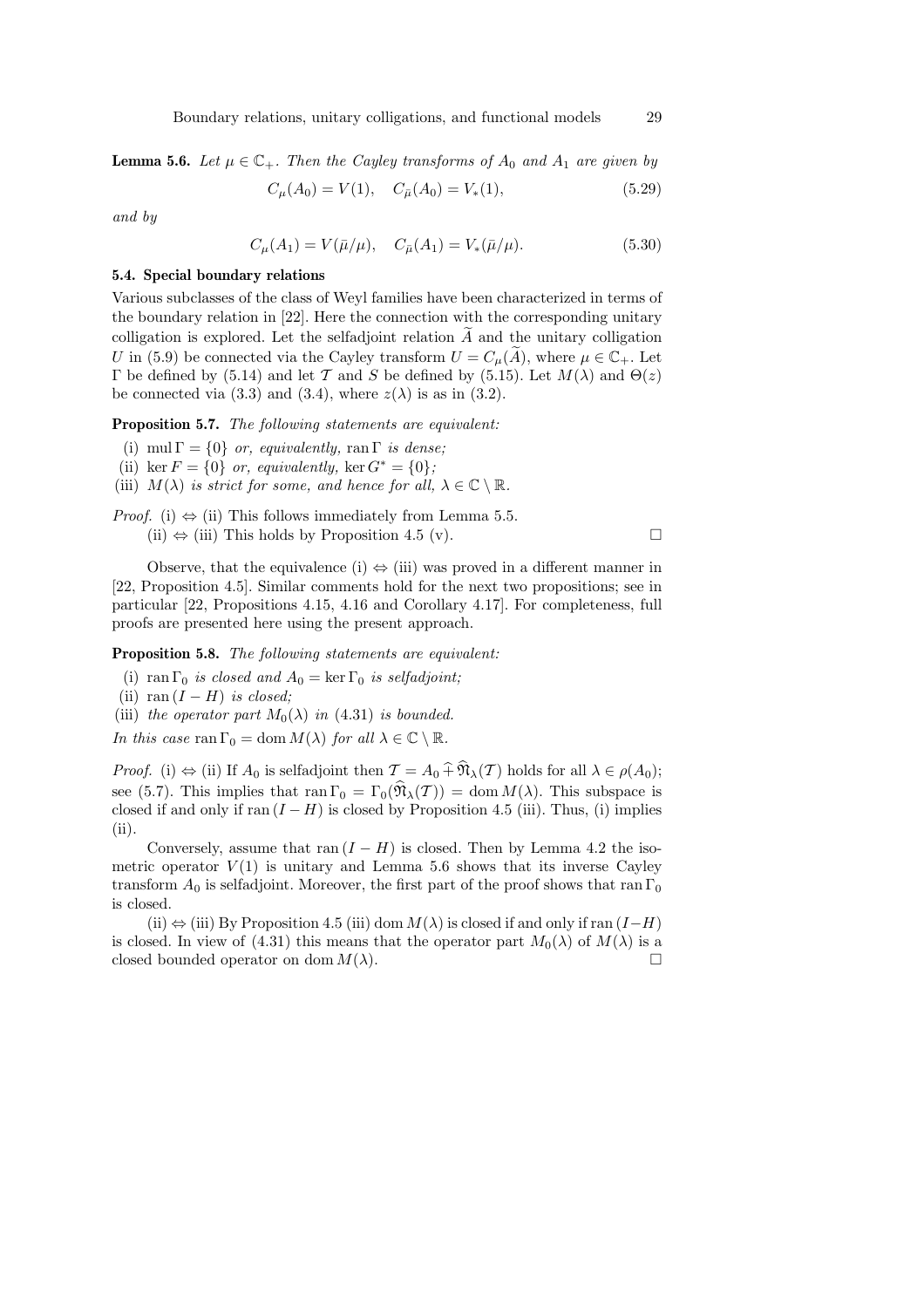In the next proposition bounded Nevanlinna functions are characterized. The equivalence between (ii) and (iii) goes back to [17]; the equivalence between (i) and (iii) is known from [22].

Proposition 5.9. The following statements are equivalent:

- (i) ran  $\Gamma_0 = H$  and  $A_0 = \ker \Gamma_0$  is selfadjoint;
- (ii) ran  $(I H) = H$  or, equivalently,  $(I H)^{-1} \in \mathbf{B}(\mathcal{H})$ ;
- (iii) dom  $M(\lambda) = H$  or, equivalently,  $M(\lambda) \in \mathbf{B}(\mathcal{H})$ , for some, and hence for all,  $\lambda \in \mathbb{C} \setminus \mathbb{R}$ .

*Proof.* It follows from (i) and (iii) in Proposition 4.5 that dom  $M(\lambda) = H$  if and only if ran  $(I - H) = H$ . Hence, the result is obtained from Proposition 5.8.  $\Box$ 

Proposition 5.10. The following statements are equivalent:

- (i) dom  $\Gamma$  is closed or, equivalently, ran  $\Gamma$  is closed;
- (ii) ran G is closed or, equivalently, ran  $F^*$  is closed;
- (iii)  $M(\lambda) \hat{+} M(\lambda)^*$  is closed for some, and hence for all,  $\lambda \in \mathbb{C} \setminus \mathbb{R}$ ;
- (iv)  $\mathfrak{N}_{\lambda}(\mathcal{T})$  is closed for some, and hence for all,  $\lambda \in \mathbb{C} \setminus \mathbb{R}$ .

*Proof.* (i)  $\Leftrightarrow$  (ii) It follows directly from the description of Γ in (5.16) that  $\mathcal{T} =$ dom Γ is closed if and only if ran F is closed; and that ran Γ is closed if and only if ran G is closed. Now apply Lemma 4.1 (v).

 $(ii) \Leftrightarrow (iii)$  This holds by Proposition 4.5 (vi).

(ii)  $\Leftrightarrow$  (iv) By Theorem 5.4 (ii)  $\mathfrak{N}_{\lambda}(T)$  is closed for  $\lambda \in \mathbb{C}_{+}$  ( $\lambda \in \mathbb{C}_{-}$ ) if and only if  $\text{ran } F$  ( $\text{ran } G^*$ , respectively) is closed. It remains to apply Lemma 4.1  $(v)$ .

Again the equivalence (i)  $\Leftrightarrow$  (iii) was established in a different manner in [22, Lemma 4.4]. By combining Propositions 5.7 and 5.8 one obtains

Corollary 5.11. The following statements are equivalent:

- (i) ran Γ is dense, ran Γ<sub>0</sub> is closed, and  $A_0 = \ker \Gamma_0$  is selfadjoint;
- (ii)  $(I H)^{-1} \in \mathbf{B}(\mathcal{H})$  and ker  $F = \{0\}$  or, equivalently, ker  $G^* = \{0\}$ ;
- (iii)  $M(\lambda)$  is strict and belongs to  $\mathbf{B}(\mathcal{H})$ .

The next result describes the situation of an ordinary boundary triplet, cf., Remark 5.2. It is obtained here by combining Propositions 5.7 and 5.10; see also Proposition 4.5 (vii).

Corollary 5.12. The following statements are equivalent:

(i) ran  $\Gamma = \mathcal{H}^2$ ;

- (ii) ran  $G = H$ , or equivalently, ran  $F^* = H$ ;
- (iii)  $M(\lambda)$  is uniformly strict (and belongs to  $\mathbf{B}(\mathcal{H})$ ) for some, and hence for all,  $\lambda \in \mathbb{C} \setminus \mathbb{R}$ .

In the case that  $M(\lambda) \in \mathbf{B}(\mathcal{H}), \lambda \in \mathbb{C} \setminus \mathbb{R}$ , one obtains the following operator representation, which is based on the unitary colligation in (4.1) and the operator  $V(1)$  in Lemma 4.2.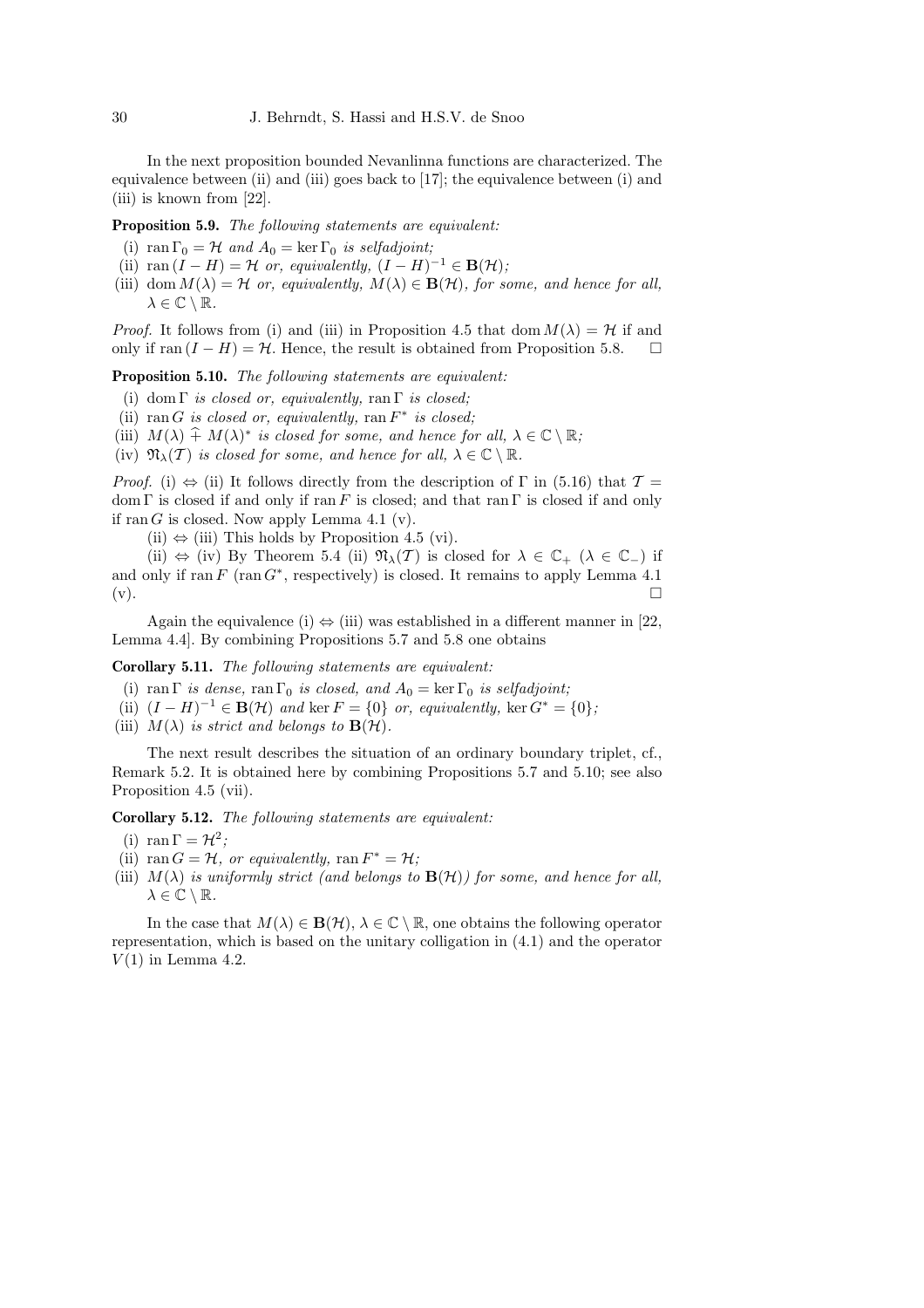Proposition 5.13. If any of the conditions in Proposition 5.9 is satisfied, then the Weyl function  $M(\lambda) \in \mathbf{B}(\mathcal{H})$  has the following representation:

$$
M(\lambda) = M(\mu)^* + (\mu - \bar{\mu})(I - H^*)^{-1}F^* (I - zV(1))^{-1}F(I - H)^{-1}.
$$
 (5.31)

Here the unitary operator  $V(1) = T + F(I - H)^{-1}G$  is the Cayley transform of the selfadjoint relation  $A_0 = \ker \Gamma_0$ ,  $V(1) = C_\mu(A_0)$ , so that

$$
M(\lambda) = M(\mu)^* + (I - H^*)^{-1} F^* (\lambda - \bar{\mu}) (I + (\lambda - \mu)(A_0 - \lambda)^{-1}) F(I - H)^{-1}.
$$
\n(5.32)

*Proof.* It follows from the description of  $M(\lambda)$  in (3.3) that for  $\lambda \in \mathbb{C}_+$ 

$$
M(\lambda) - M(\mu)^* = (H^* - I)^{-1}(\bar{\mu}H^* - \mu) - (\mu \Theta(z) - \bar{\mu})(\Theta(z) - I)^{-1}
$$
  
=  $(\mu - \bar{\mu})(I - H^*)^{-1}(H^* \Theta(z) - I)(\Theta(z) - I)^{-1}$  (5.33)  
=  $-(\mu - \bar{\mu})(I - H^*)^{-1}F^*(I - zT)^{-1}F(\Theta(z) - I)^{-1}$ ,

where the last identity is obtained by using (4.2). Note that

$$
(\Theta(z) - I)^{-1} = -\left(I - z(I - H)^{-1}G(I - zT)^{-1}F\right)^{-1}\left(I - H\right)^{-1}.\tag{5.34}
$$

Now the term  $(I - zT)^{-1}F$  in (5.33) will be rewritten. By the definition of  $V(1)$ 

$$
I - zV(1) = I - zT - zF(I - H)^{-1}G
$$
  
=  $(I - zF(I - H)^{-1}G(I - zT)^{-1})(I - zT),$ 

so that

$$
(I - zV(1))(I - zT)^{-1} = I - zF(I - H)^{-1}G(I - zT)^{-1}.
$$

Hence

$$
(I - zV(1))(I - zT)^{-1}F = (I - zF(I - H)^{-1}G(I - zT)^{-1})F
$$
  
=  $F(I - z(I - H)^{-1}G(I - zT)^{-1}F).$  (5.35)

Now, combine (5.33), (5.34), and (5.35) to obtain (5.31).

In order to obtain (5.32), note that it follows from (5.27) that

$$
A_0 - \lambda = \left\{ (V(1) - I)h, (\lambda - \bar{\mu})(I - z(\lambda)V(1))h \right\} : h \in \mathfrak{H} \right\},\
$$

which leads to

$$
(\mu - \bar{\mu})(I - z(\lambda)V(1))^{-1} = (\lambda - \bar{\mu})(I + (\lambda - \mu)(A_0 - \lambda)^{-1}).
$$
\n(5.36)

Now  $(5.32)$  is obtained by substituting  $(5.36)$  in  $(5.31)$ .

## 6. Boundary relations and Nevanlinna families

The connection between boundary relations and their Weyl families on the one hand, and unitary colligations and their transfer functions on the other hand is now used in conjunction with the realization of Schur functions as transfer functions via the de Branges-Rovnyak model.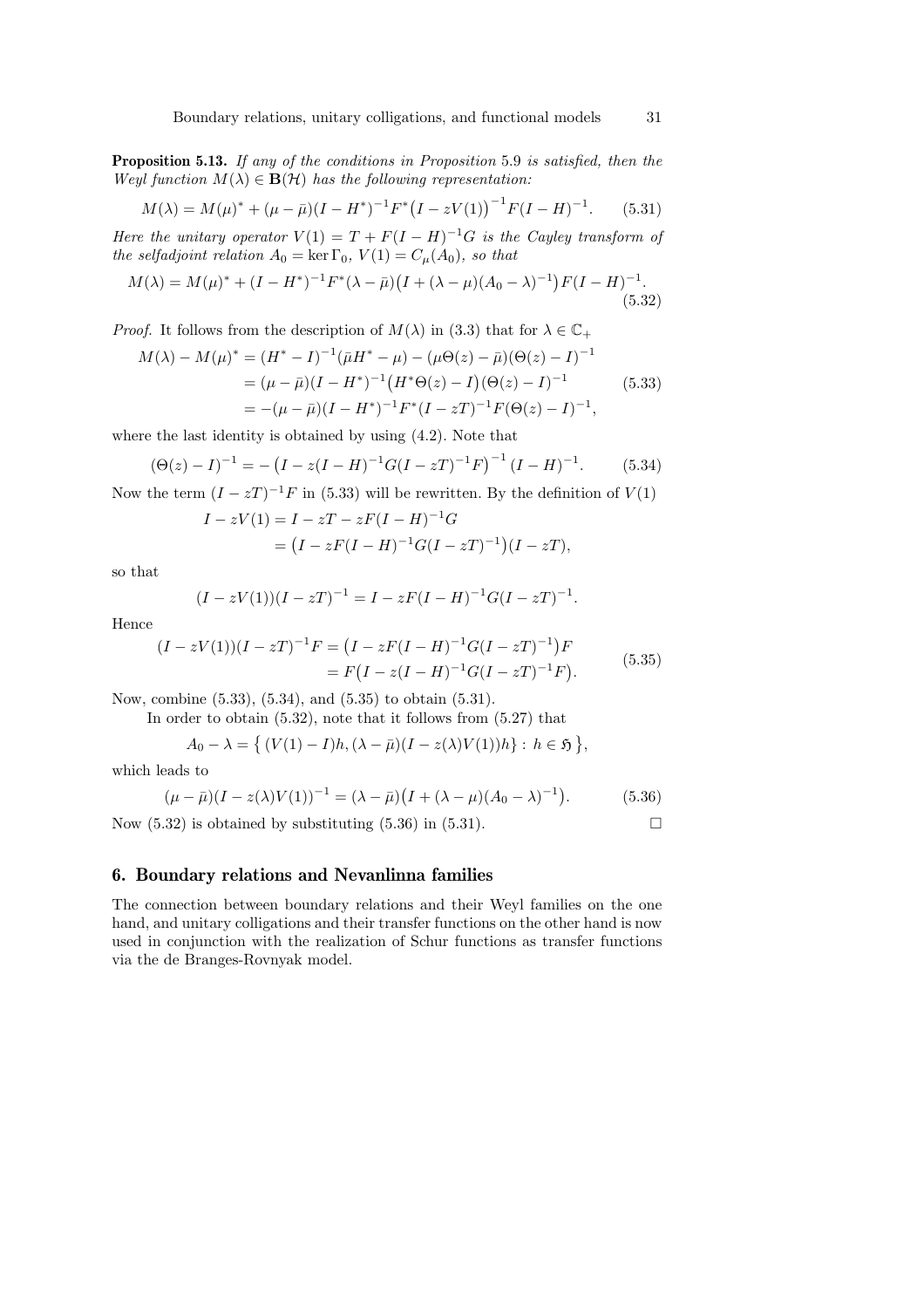## 6.1. A functional model for Nevanlinna families

It will be shown that each Nevanlinna family can be realized as the Weyl family of the multiplication operator in a reproducing kernel Hilbert space  $\mathfrak{H}(A, B)$  and a certain boundary relation for its adjoint.

**Theorem 6.1.** Let  $M(\lambda)$  be a Nevanlinna family in H, let  $\{A(\lambda), B(\lambda)\}\$  be a symmetric Nevanlinna pair such that  $M(\lambda) = \{ \{A(\lambda)g, B(\lambda)g\} : g \in \mathcal{H} \}, \lambda \in \mathbb{C} \setminus \mathbb{R},$ and let  $\mathfrak{H}(A, B)$  be the corresponding reproducing kernel Hilbert space. Then:

(i) the linear relation

$$
S = \left\{ \{ \varphi, \psi \} \in \mathfrak{H}(A, B)^2 : \psi(\lambda) = \lambda \varphi(\lambda) \right\}
$$
 (6.1)

is a closed simple symmetric operator in  $\mathfrak{H}(A, B)$ :

(ii) the linear relation

$$
\mathcal{T} = \left\{ \{ \varphi, \psi \} \in \mathfrak{H}(A, B)^2 : \psi(\lambda) - \lambda \varphi(\lambda) = A(\lambda)c_1 + B(\lambda)c_2, \ c_1, c_2 \in \mathcal{H} \right\}
$$

is dense in  $S^*$ ;

(iii) the linear relation

$$
\Gamma = \left\{ \left\{ \begin{pmatrix} \varphi \\ \psi \end{pmatrix}, \begin{pmatrix} c_2 \\ -c_1 \end{pmatrix} \right\} : \{ \varphi, \psi \} \in \mathcal{T} \right\}
$$
(6.2)

is a minimal boundary relation for  $S^*$  whose Weyl family is equal to  $M$ .

Proof. The proof involves a reduction via the Cayley transform to the case of Schur functions. It consists of several steps. In the following  $\mu \in \mathbb{C}_+$  is fixed.

Step 1. To the Nevanlinna family M associate a Schur function  $\Theta$  via the formula (3.4), so that M can be recovered from  $\Theta$  via (3.3). It suffices to prove Theorem 6.1 for the case that the Nevanlinna pair  $\{A, B\}$  is given by (3.12). In fact, if  $\{A', B'\}$  is a second symmetric Nevanlinna pair representing M then there exists an  $\mathbf{B}(\mathcal{H})$ -valued function  $\chi$ ,  $\chi(\lambda)^{-1} \in \mathbf{B}(\mathcal{H})$ ,  $\lambda \in \mathbb{C} \setminus \mathbb{R}$ , such that  $A'(\lambda) = \chi(\lambda)A(\lambda)$  and  $B'(\lambda) = \chi(\lambda)B(\lambda)$ . Then the considerations in Section 3.2 (see (3.25)) imply that  $S' = \{ \{ \varphi', \psi' \} \in \mathfrak{H}(A', B') : \psi'(\lambda) = \lambda \varphi'(\lambda) \}$  is a closed simple symmetric operator in  $\mathfrak{H}(A', B')$  if and only if S in (6.1) is a closed simple symmetric operator in  $\mathfrak{H}(A, B)$ . Similarly,

$$
\mathcal{T}' = \left\{ \left\{ \varphi', \psi' \right\} \in \mathfrak{H}(A', B')^2 : \psi'(\lambda) - \lambda \varphi'(\lambda) = A'(\lambda)c_1 + B'(\lambda)c_2, \ c_1, c_2 \in \mathcal{H} \right\}
$$

is dense in  $S'^*$  if and only if  $\mathcal T$  in (ii) is dense in  $S^*$ , and

$$
\Gamma' = \left\{ \left\{ \begin{pmatrix} \varphi' \\ \psi' \end{pmatrix}, \begin{pmatrix} c_2 \\ -c_1 \end{pmatrix} \right\} : \{ \varphi', \psi' \} \in \mathcal{T}' \right\}
$$

is a minimal boundary relation for  $S^{\prime*}$  if and only if  $\Gamma$  in (6.2) is a minimal boundary relation for  $S^*$  in (6.1). Furthermore, the corresponding Weyl families coincide.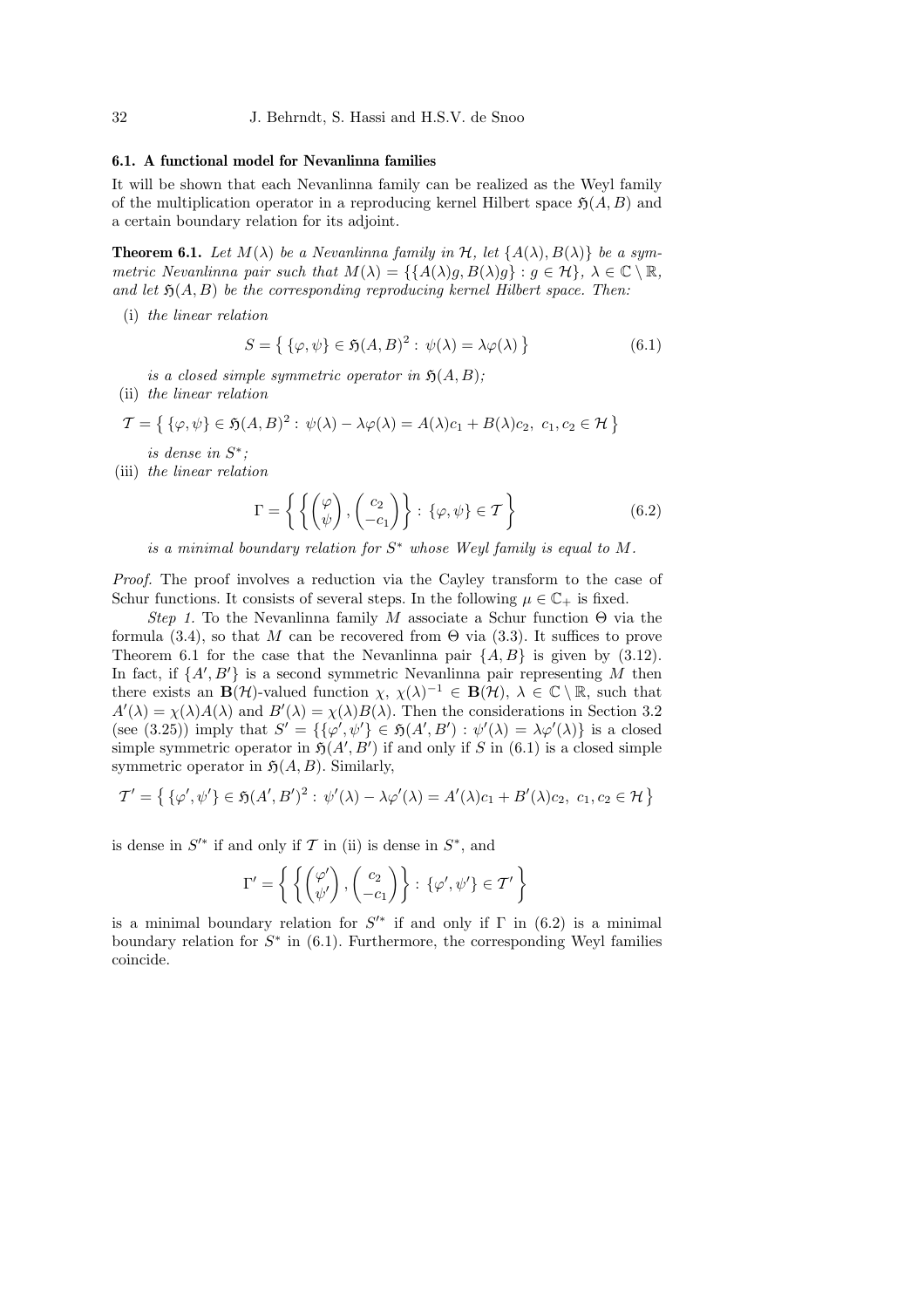Let  $\mathfrak{S}(\Theta)$  be the reproducing kernel Hilbert space corresponding to the Schur function  $\Theta$  in (3.4) and let

$$
U = \begin{pmatrix} T & F \\ G & H \end{pmatrix} : \begin{pmatrix} \mathfrak{S}(\Theta) \\ \mathcal{H} \end{pmatrix} \rightarrow \begin{pmatrix} \mathfrak{S}(\Theta) \\ \mathcal{H} \end{pmatrix}
$$

be the closely connected unitary colligation constructed in Theorem 4.4 such that  $\Theta$  is the transfer function of U. In the following the linear relations in (5.20) and (5.18) will be denoted by  $S_{\mathfrak{S}(\Theta)}$  and  $\mathcal{T}_{\mathfrak{S}(\Theta)}$  instead of S and T, respectively. Making use of the particular form of the operators  $T, F, G$ , and  $H$  in Theorem 4.4 it follows that the elements

$$
\big\{\{(T-I)h + Ff, (\mu T - \bar{\mu})h + \mu Ff\} : h \in \mathfrak{S}(\Theta), f \in \mathcal{H}\big\}
$$

belonging to  $\mathcal{T}_{\mathfrak{S}(\Theta)}$  have the form

$$
((T-I)h + Ff)(z) = \begin{cases} \frac{h(z)-h(0)}{z} - h(z) + \frac{\Theta(z)-\Theta(0)}{z}f, & z \in \mathbb{D}, \\ \frac{1}{z}h(z) - \Theta(z)h(0) - h(z) + (I - \Theta(z)\Theta(0))f, & z \in \mathbb{D}^*, \end{cases}
$$

and

$$
\begin{aligned} \left( (\mu T - \bar{\mu})h + \mu Ff \right) & (z) \\ &= \begin{cases} \mu \frac{h(z) - h(0)}{z} - \bar{\mu}h(z) + \mu \frac{\Theta(z) - \Theta(0)}{z} f, & z \in \mathbb{D}, \\ \mu \frac{1}{z}h(z) - \mu \Theta(z)h(0) - \bar{\mu}h(z) + \mu \left( I - \Theta(z)\Theta(0) \right) f, & z \in \mathbb{D}^* . \end{cases} \end{aligned}
$$

The elements  $\{(T - I)h, (\mu T - \bar{\mu})h\}, h \in \ker G$ , in the closed symmetric relation  $S_{\mathfrak{S}(\Theta)}$  satisfy  $h(0) = 0$  and they have the form

$$
\left((T - I)h\right)(z) = \frac{h(z)}{z} - h(z), \qquad z \in \mathbb{D} \cup \mathbb{D}^*,
$$

$$
\left((\mu T - \bar{\mu})h\right)(z) = \mu \frac{h(z)}{z} - \bar{\mu}h(z), \qquad z \in \mathbb{D} \cup \mathbb{D}^*.
$$

Step 2. Let  $\{A, B\}$  be the Nevanlinna pair in (3.12), let  $\varphi, \psi \in \mathfrak{H}(A, B)$  and assume that

$$
\psi(\lambda) - \lambda \varphi(\lambda) = A(\lambda)c_1 + B(\lambda)c_2, \qquad \lambda \in \mathbb{C} \setminus \mathbb{R}, \tag{6.3}
$$

holds for some  $c_1, c_2 \in \mathcal{H}$ . Then define

$$
\Phi(z) := r(\lambda)\varphi(\lambda), \quad \Psi(z) := r(\lambda)\psi(\lambda), \qquad z = \frac{\lambda - \mu}{\lambda - \bar{\mu}}, \tag{6.4}
$$

where r is the unitary mapping from  $\mathfrak{H}(A, B)$  onto  $\mathfrak{S}(\Theta)$  from (3.22). It will be shown that the formula

$$
((I - T)\Psi)(z) + ((\mu T - \bar{\mu})\Phi)(z) = (F(c_1 - \mu c_2))(z)
$$
\n(6.5)

holds for all  $z \in \mathbb{D} \cup \mathbb{D}^*$ .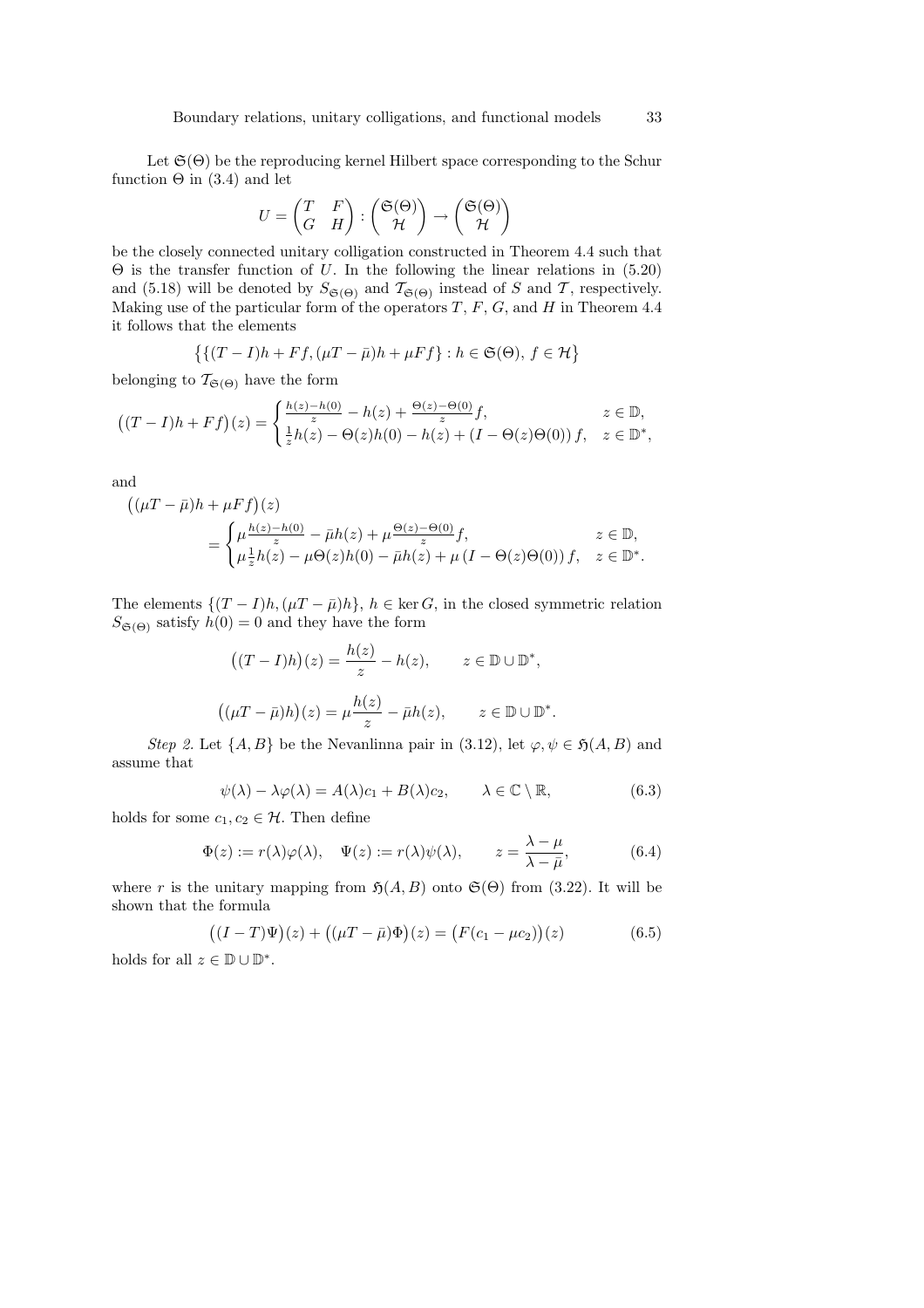In fact, for  $z \in \mathbb{D}$  (6.3), (6.4), (3.12), together with  $r(\lambda)$  in (3.22) imply

$$
(z-1)\Psi(z) - (\bar{\mu}z - \mu)\Phi(z) = (\Theta(z) - I)c_1 - (\mu\Theta(z) - \bar{\mu})c_2, \quad z \in \mathbb{D}.
$$
 (6.6)  
For a fixed  $w \in \mathbb{D}$  (6.6) becomes

$$
(w-1)\Psi(w) - (\bar{\mu}w - \mu)\Phi(w) = (\Theta(w) - I)c_1 - (\mu\Theta(w) - \bar{\mu})c_2.
$$
 (6.7)

Subtract (6.7) from (6.6) and divide by  $z - w$ . This gives

$$
\frac{\Theta(z) - \Theta(w)}{z - w}(c_1 - \mu c_2) = \frac{z\Psi(z) - w\Psi(w)}{z - w} - \frac{\Psi(z) - \Psi(w)}{z - w} - \bar{\mu}\frac{z\Phi(z) - w\Phi(w)}{z - w} + \mu\frac{\Phi(z) - \Phi(w)}{z - w}
$$
(6.8)

for  $z \in \mathbb{D}$ . Observe that with the help of (4.20), (4.21), and (4.22) the equation (6.8) can be written as

$$
((I - wT)^{-1}F(c_1 - \mu c_2))(z)
$$
  
= 
$$
((I - wT)^{-1}\Psi)(z) - ((I - wT)^{-1}T\Psi)(z)
$$
  

$$
- \bar{\mu} ((I - wT)^{-1}\Phi)(z) + \mu ((I - wT)^{-1}T\Phi)(z)
$$
(6.9)

for  $z \in \mathbb{D}$ . Multiplication of (6.9) by  $I - wT$  from the left yields (6.5) for  $z \in \mathbb{D}$ . Now assume that  $z \in \mathbb{D}^*$ . Then (6.3), (6.4), and (3.22) imply that

 $(1 - \frac{1}{z})\Psi(z) - (\bar{\mu} - \mu \frac{1}{z})\Phi(z) = (I - \Theta(z))c_1 + (\bar{\mu}\Theta(z) - \mu)c_2, \quad z \in \mathbb{D}^*.$  (6.10) Now multiply (6.7) by  $\Theta(z)$ ,  $z \in \mathbb{D}^*$ , subtract this from (6.10), and divide by  $1 - w/z$ . This gives

$$
\frac{I - \Theta(z)\Theta(w)}{1 - w/z}(c_1 - \mu c_2) = \frac{\Psi(z) - \Theta(z)w\Psi(w)}{1 - w/z} - \frac{z^{-1}\Psi(z) - \Theta(z)\Psi(w)}{1 - w/z} - \frac{\Phi(z) - \Theta(z)w\Phi(w)}{1 - w/z} + \mu \frac{z^{-1}\Phi(z) - \Theta(z)\Phi(w)}{1 - w/z}
$$
(6.11)

and, again,  $(4.20)$ ,  $(4.21)$ , and  $(4.22)$  yield  $(6.9)$  for  $z \in \mathbb{D}^*$ . Hence  $(6.5)$  holds for  $z \in \mathbb{D}^*$ .

Step 3. In this step it will be verified that the relation  $\mathcal T$  coincides with  $r^{-1}\mathcal{I}_{\mathfrak{S}(\Theta)}$  and that  $S = r^{-1}S_{\mathfrak{S}(\Theta)}$ .

In order to check  $r^{-1}\mathcal{I}_{\mathfrak{S}(\Theta)} \subset \mathcal{T}$ , define

$$
\varphi(\lambda) := r^{-1}(\lambda) \big( (T - I)h + Ff \big)(z), \qquad \lambda \in \mathbb{C} \backslash \mathbb{R},
$$
  

$$
\psi(\lambda) := r^{-1}(\lambda) \big( (\mu T - \bar{\mu})h + \mu Ff \big)(z), \qquad \lambda \in \mathbb{C} \backslash \mathbb{R},
$$

where  $z = (\lambda - \mu)/(\lambda - \bar{\mu})$ . Making use of the specific form of these elements from step 1 a straightforward calculation shows that

$$
\psi(\lambda) - \lambda \varphi(\lambda) = \begin{cases}\n(\mu - \bar{\mu})(h(0) - (\Theta(z) - \Theta(0))f), & \lambda \in \mathbb{C}_+ \\
(\bar{\mu} - \mu)(\Theta(z)h(0) - (I - \Theta(z)\Theta(0))f), & \lambda \in \mathbb{C}_-\n\end{cases}
$$
\n(6.12)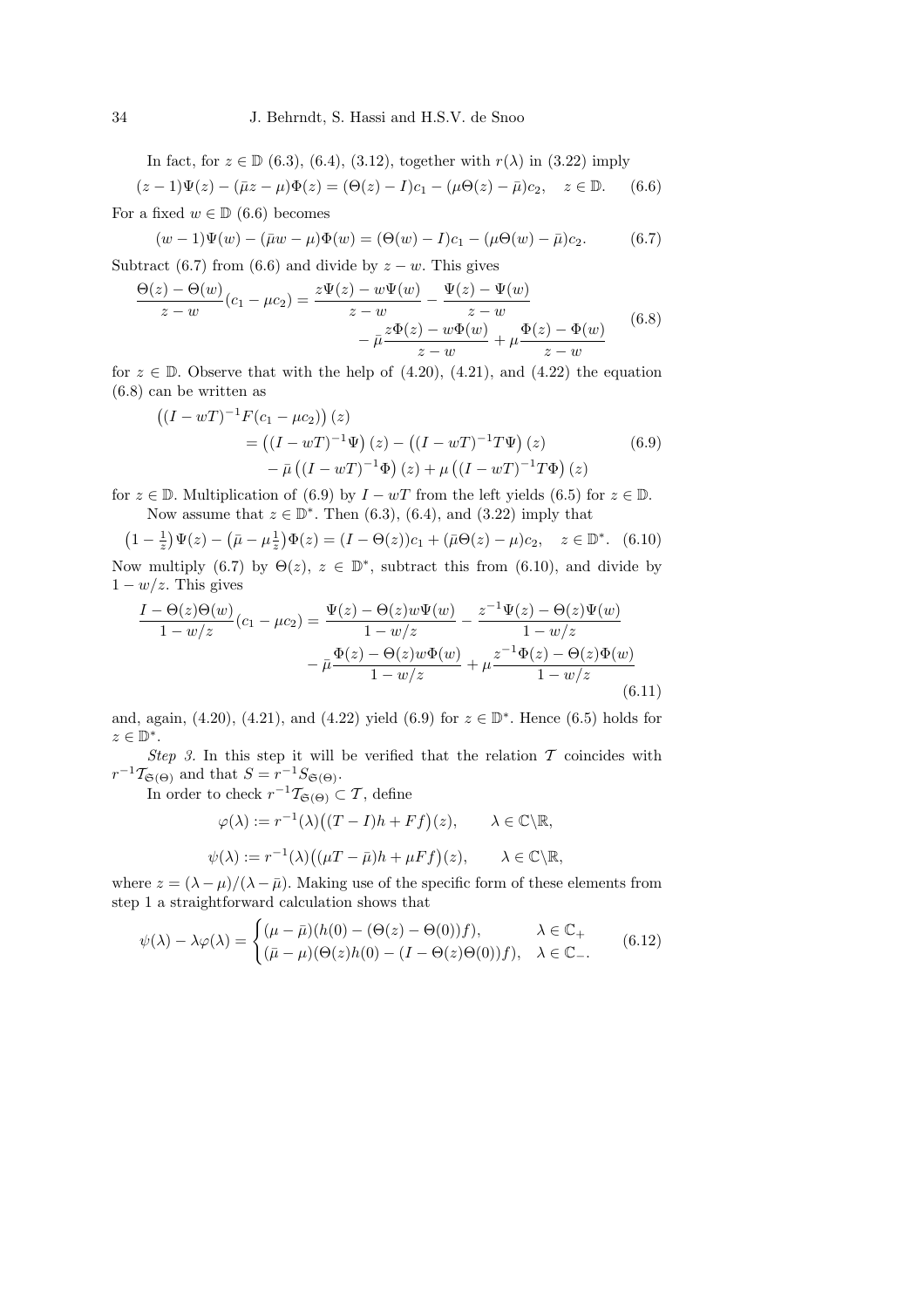On the other hand, setting

$$
c_1 := \mu h(0) + (\mu \Theta(0) - \bar{\mu})f
$$
 and  $c_2 = h(0) + (\Theta(0) - I)f$ 

one verifies easily that  $A(\lambda)c_1+B(\lambda)c_2$  coincides with the right hand side of (6.12). Therefore  $\psi(\lambda) - \lambda \varphi(\lambda) = A(\lambda)c_1 + B(\lambda)c_2$ , which shows that  $r^{-1}\mathcal{T}_{\mathfrak{S}(\Theta)} \subset \mathcal{T}$ .

In order to verify the reverse inclusion, let  $\varphi, \psi \in \mathfrak{H}(A, B)$  and assume that

$$
\psi(\lambda) - \lambda \varphi(\lambda) = A(\lambda)c_1 + B(\lambda)c_2, \quad \lambda \in \mathbb{C} \backslash \mathbb{R},
$$

for some  $c_1, c_2 \in \mathcal{H}$ . Set  $\Phi(z) = r(\lambda)\varphi(\lambda)$  and  $\Psi(z) = r(\lambda)\psi(\lambda)$ , cf., (6.4), and define the function h on  $\mathbb{D} \cup \mathbb{D}^*$  and the vector  $f \in \mathcal{H}$  by

$$
h(z) := \frac{\Psi(z) - \mu \Phi(z)}{\mu - \bar{\mu}}, \ z \in \mathbb{D} \cup \mathbb{D}^*, \ f := \frac{c_1 - \mu c_2}{\mu - \bar{\mu}}.
$$
 (6.13)

Then  $h \in \mathfrak{S}(\Theta)$  and by means of  $(6.5)$  it is easy to see that

$$
\Phi(z) = ((T - I)h)(z) + (Ff)(z), \quad \Psi(z) = ((\mu T - \bar{\mu})h)(z) + \mu(Ff)(z), \quad (6.14)
$$

so that  $\{\Phi, \Psi\} \in \mathcal{T}_{\mathfrak{S}(\Theta)}$  and hence  $\mathcal{T} \subset r^{-1} \mathcal{T}_{\mathfrak{S}(\Theta)}$ .

Therefore  $\mathcal{T} = r^{-1} \mathcal{T}_{\mathfrak{S}(\Theta)}$ . The proof of the identity  $S = r^{-1} S_{\mathfrak{S}(\Theta)}$  is similar but simpler: if fact, in the formulas given above one can put  $f = 0$ ,  $h(0) = 0$  in the proof of the first inclusion, and  $c_1 = c_2 = 0$  in the proof of the reverse inclusion, in which case the function h in (6.13) satisfies  $h(0) = 0$ . Finally, apply Theorem 5.4 (i) to see that  $S = \mathcal{T}^*$  and  $S^* = \overline{\mathcal{T}}$  hold.

Step 4. It remains to show that  $\Gamma$  in (6.2) is a minimal boundary relation for  $S^*$  such that M is the associated Weyl family.

Let  $\{\varphi, \psi\} \in \mathcal{T}$ , that is,  $\varphi, \psi \in \mathfrak{H}(A, B)$  and

$$
\psi(\lambda) - \lambda \varphi(\lambda) = A(\lambda)c_1 + B(\lambda)c_2
$$

for some  $c_1, c_2 \in \mathcal{H}$ , let  $\{\Phi, \Psi\} \in \mathcal{T}_{\mathfrak{S}(\Theta)}, \Phi(z) = r(\lambda) \varphi(\lambda), \Psi(z) = r(\lambda) \psi(\lambda)$ , and let  $h \in \mathfrak{S}(\Theta)$  and  $f \in \mathcal{H}$  be as in  $(6.13)$  such that  $(6.14)$  holds. Then

$$
Gh + (H - I)f = h(0) + (\Theta(0) - I)f
$$
  
= 
$$
\frac{1}{\mu - \bar{\mu}} r(\mu)(\psi(\mu) - \mu\varphi(\mu)) + (\Theta(0) - I)f = c_2
$$

and

$$
-\mu Gh - (\mu H - \bar{\mu})f = -c_1,
$$

and the fact that (5.16) is a boundary relation for  $S^*_{\mathfrak{S}(\Theta)}$  implies that  $\Gamma$  in (6.2) is a boundary relation for  $S^*$ . Furthermore,  $\Gamma$  is minimal since U is closely connected, cf., Theorem 4.4 and Theorem 5.4 (iii).

Now assume that  $\{\varphi, \psi\} \in \widehat{\mathfrak{N}}_w(T)$  for some  $w \in \mathbb{C} \setminus \mathbb{R}$ , i.e.,  $\psi(\lambda) = w\varphi(\lambda)$ ,  $\lambda \in \mathbb{C} \setminus \mathbb{R}$ . Then there exist  $c_1, c_2 \in \mathcal{H}$  such that

$$
(w - \lambda)\varphi(\lambda) = A(\lambda)c_1 + B(\lambda)c_2, \quad \lambda \in \mathbb{C} \setminus \mathbb{R}.
$$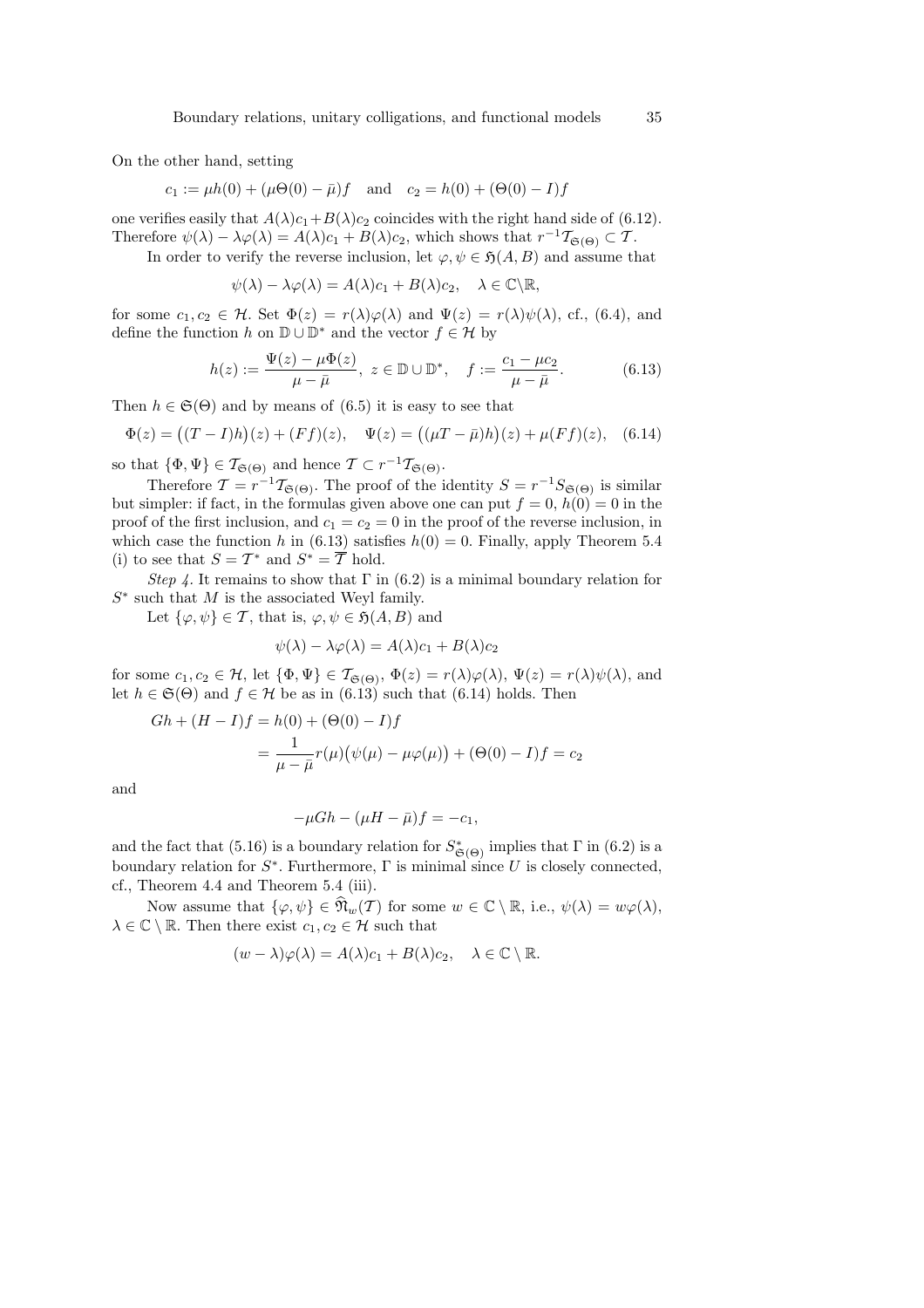This implies that  $A(w)c_1 + B(w)c_2 = 0$  and together with the symmetry property  $A(\bar{w})^* = A(w), B(\bar{w})^* = B(w)$  of the Nevanlinna pair one concludes that the Weyl family  $M_{\Gamma}(w)$  corresponding to the boundary relation  $\Gamma$  belongs to

$$
\big\{\{c_2,-c_1\}:A(w)c_1+B(w)c_2=0\big\}=\big\{\{A(w)g,B(w)g\}:g\in\mathcal{H}\big\}=M(w),
$$

i.e.,  $M_{\Gamma}(w) \subset M(w)$  holds for all  $w \in \mathbb{C} \setminus \mathbb{R}$ . By taking adjoints and using the symmetry property of Nevanlinna families (see Definition 3.1 (ii)) one gets the reverse inclusion  $M_{\Gamma}(\bar{w}) \supset M(\bar{w}), w \in \mathbb{C} \setminus \mathbb{R}$ . Therefore equality prevails here. This completes the proof of Theorem 6.1.  $\Box$ 

#### 6.2. Some special cases

There are several consequences and special cases concerning the model established in Theorem 6.1. First the multi-valued part of  $\Gamma$ , described also via the unitary colligation in Lemma 5.5, is expressed in terms of the above model.

Corollary 6.2. Let  $M(\lambda)$ ,  $\{A(\lambda), B(\lambda)\}\$ ,  $\lambda \in \mathbb{C} \setminus \mathbb{R}$ , and  $\Gamma$  be as in Theorem 6.1. Then

$$
\operatorname{mul}\Gamma = \left\{ \begin{pmatrix} A(\bar{\lambda})g \\ B(\bar{\lambda})g \end{pmatrix} : g \in \ker \mathsf{N}_{A,B}(\lambda, \lambda) \right\} = M(\lambda) \cap M(\lambda)^*.
$$
 (6.15)

In particular, M is a strict Nevanlinna function if and only if ker  $\mathsf{N}_{A,B}(\lambda, \lambda) = \{0\}.$ 

*Proof.* The second equality in  $(6.15)$  is immediate from Lemma 3.3 (iv) and the identity (3.21). It follows from (6.2) that

$$
\text{mul } \Gamma = \left\{ \begin{pmatrix} c_2 \\ -c_1 \end{pmatrix} : A(\lambda)c_1 + B(\lambda)c_2 = 0, \ c_1, c_2 \in \mathcal{H}, \ \lambda \in \mathbb{C} \setminus \mathbb{R} \right\}.
$$

The symmetry propoerty of the Nevanlinna pair together with (3.7) implies  ${c_2, -c_1} \in M(\lambda)$  for all  $\lambda \in \mathbb{C} \setminus \mathbb{R}$  and hence

$$
\operatorname{mul}\Gamma \subset M(\lambda) \cap M(\bar{\lambda}) = M(\lambda) \cap M(\lambda)^*.
$$

The inclusion  $M(\lambda) \cap M(\lambda)^* \subset \text{mul } \Gamma$  follows directly from the basic identities (1.1) and (1.2).

According to Proposition 5.7 M is strict if and only if  $mul \Gamma = \{0\}$ . Hence the last statement is obtained from  $(6.15)$ .

The equality mul  $\Gamma = M(\lambda) \cap M(\lambda)^*$  in Corollary 6.2 has been proved also in  $[22, \text{ Lemma } 4.1]$ . Observe that by  $(3.21), (3.16)$  and Proposition 4.3 (iii) ker  $N_{A,B}(\lambda, \lambda)$  is constant on each halfplane  $\mathbb{C}_+$  and  $\mathbb{C}_-$ , but in general ker  $\mathsf{N}_{A,B}(\lambda, \lambda) \neq \ker \mathsf{N}_{A,B}(\overline{\lambda}, \overline{\lambda}), \lambda \in \mathbb{C} \setminus \mathbb{R}$ . However, according to Corollary 6.2

$$
\left\{ \begin{pmatrix} A(\bar{\lambda})g \\ B(\bar{\lambda})g \end{pmatrix} : \, g \in \ker \mathsf{N}_{A,B}(\lambda,\lambda) \right\}
$$

does not depend on  $\lambda \in \mathbb{C} \setminus \mathbb{R}$  and it coincides with mul Γ.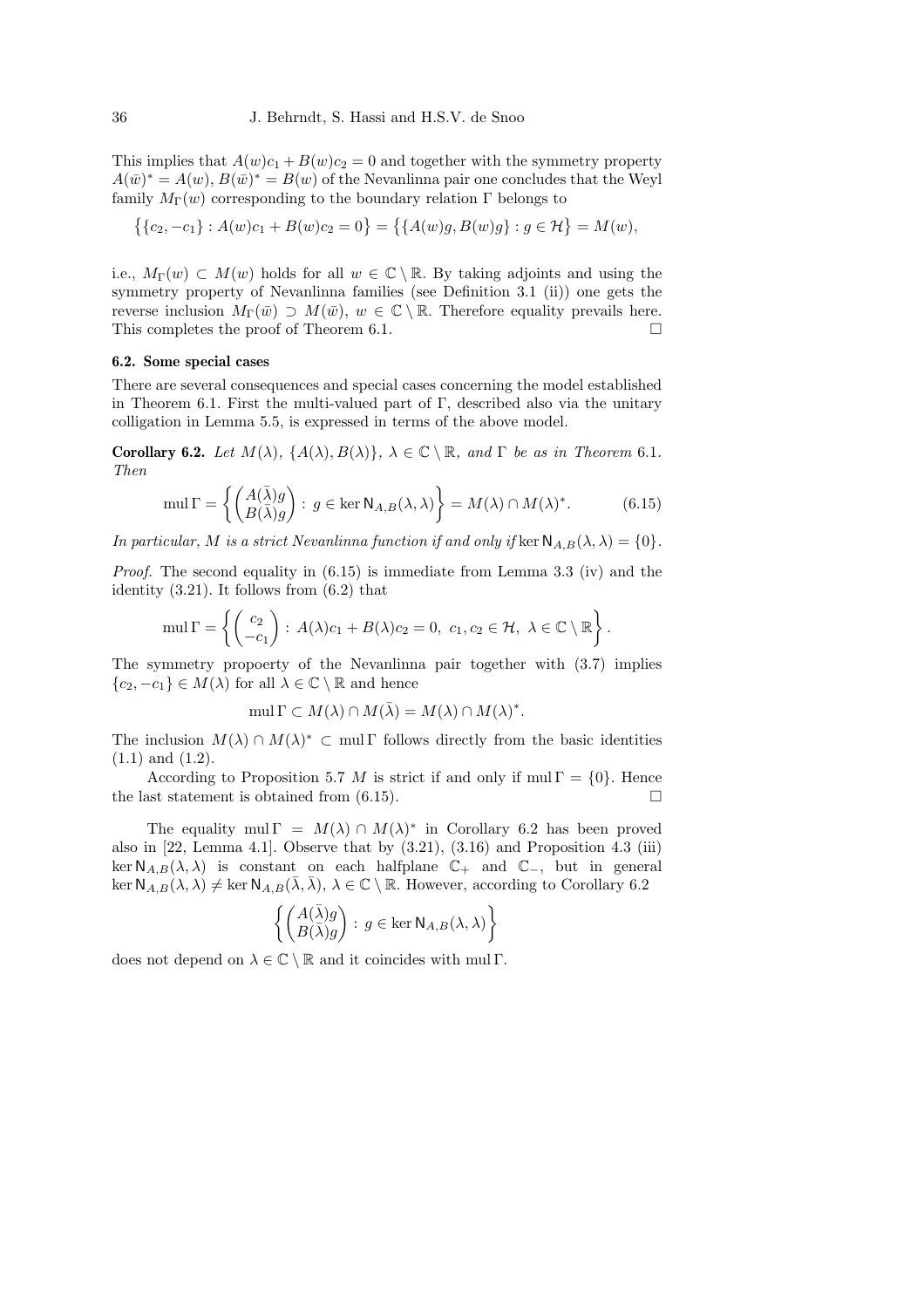Next the special case that  $M(\lambda) \in \mathbf{B}(\mathcal{H}), \lambda \in \mathbb{C} \setminus \mathbb{R}$ , will be characterized. It follows from Theorem 6.1 that  $\Gamma_0$  in (5.5) is given by

$$
\Gamma_0 = \left\{ \left\{ \begin{pmatrix} \varphi \\ \psi \end{pmatrix}, c_2 \right\} : \{ \varphi, \psi \} \in \mathcal{T} \right\}
$$

where  $\mathcal T$  is as in (ii) of Theorem 6.1. Hence,

$$
\operatorname{ran} \Gamma_0 = \{ c_2 \in \mathcal{H} : \psi(\lambda) - \lambda \varphi(\lambda) = A(\lambda)c_1 + B(\lambda)c_2, \, \varphi, \psi \in \mathfrak{H}(A, B), \, c_1 \in \mathcal{H} \},
$$

and the symmetric extension  $A_0 = \ker \Gamma_0$  of S is given by

$$
A_0 = \ker \Gamma_0 = \left\{ \{ \varphi, \psi \} \in \mathfrak{H}(A, B)^2 : \psi(\lambda) - \lambda \varphi(\lambda) = A(\lambda) c_1, \ c_1 \in \mathcal{H} \right\}. \tag{6.16}
$$

An application of Proposition 5.9 now leads to the following corollary.

Corollary 6.3. Let  $M(\lambda)$ ,  $\{A(\lambda), B(\lambda)\}\$  and  $\Gamma$  be as in Theorem 6.1. Then  $M(\lambda)$ is an  $B(\mathcal{H})$ -valued Nevanlinna function if and only if

$$
\mathcal{H} = \left\{ c_2 \in \mathcal{H} : \psi(\lambda) - \lambda \varphi(\lambda) = A(\lambda)c_1 + B(\lambda)c_2, \ \varphi, \psi \in \mathfrak{H}(A, B), \ c_1 \in \mathcal{H} \right\}
$$

and the relation  $A_0 = \ker \Gamma_0$  in (6.16) is selfadjoint.

Assume that the Nevanlinna family  $M(\lambda)$  is an  $\mathbf{B}(\mathcal{H})$ -valued Nevanlinna function. In this case the Nevanlinna pair  $\{I, M(\lambda)\}\$ is chosen and the reproducing kernel Hilbert space is  $\mathfrak{H}(M)$ , cf., Section 3.2. Then Theorem 6.1 reads as follows.

**Corollary 6.4.** Let  $M(\lambda)$  be an  $\mathbf{B}(\mathcal{H})$ -valued Nevanlinna function. Then:

- (i) the linear relation  $S = \{ \{\varphi, \psi\} \in \mathfrak{H}(M)^2 : \psi(\lambda) = \lambda \varphi(\lambda) \}$  is a closed simple symmetric operator in  $\mathfrak{H}(M)$ ;
- (ii) the linear relation

$$
\mathcal{T} = \left\{ \{ \varphi, \psi \} \in \mathfrak{H}(M)^2 : \psi(\lambda) - \lambda \varphi(\lambda) = c_1 + M(\lambda)c_2, \ c_1, c_2 \in \mathcal{H} \right\}
$$

is dense in  $S^*$  and  $A_0 = \{\{\varphi, \psi\} \in \mathfrak{H}(M)^2 : \psi(\lambda) - \lambda \varphi(\lambda) = c_1, c_1 \in \mathcal{H}\}\$ is a selfadjoint extension of S in  $\mathfrak{H}(M)$ ;

(iii) the linear relation  $\Gamma$  in (6.2) is a minimal boundary relation for  $S^*$  with corresponding Weyl function  $M(\lambda)$ .

It is well known that strict (uniformly strict)  $B(\mathcal{H})$ -valued Nevanlinna functions can be realized as Weyl functions of generalized boundary triplets (ordinary boundary triplets, respectively), cf., [22, 25, 26]. For these functions Theorem 6.1 and the above considerations yield the following corollary.

Corollary 6.5. Let  $M(\lambda)$  be a strict (uniformly strict)  $B(\mathcal{H})$ -valued Nevanlinna function and let T and  $\Gamma$  be as in Corollary 6.4. Then  $\{H, \Gamma_0, \Gamma_1\}$ , where

 $\Gamma_0\{\varphi,\psi\}=c_2$  and  $\Gamma_1\{\varphi,\psi\}= -c_1, \qquad \{\varphi,\psi\}\in\mathcal{T},$ 

is a generalized boundary triplet (ordinary boundary triplet, respectively) for  $S^*$ .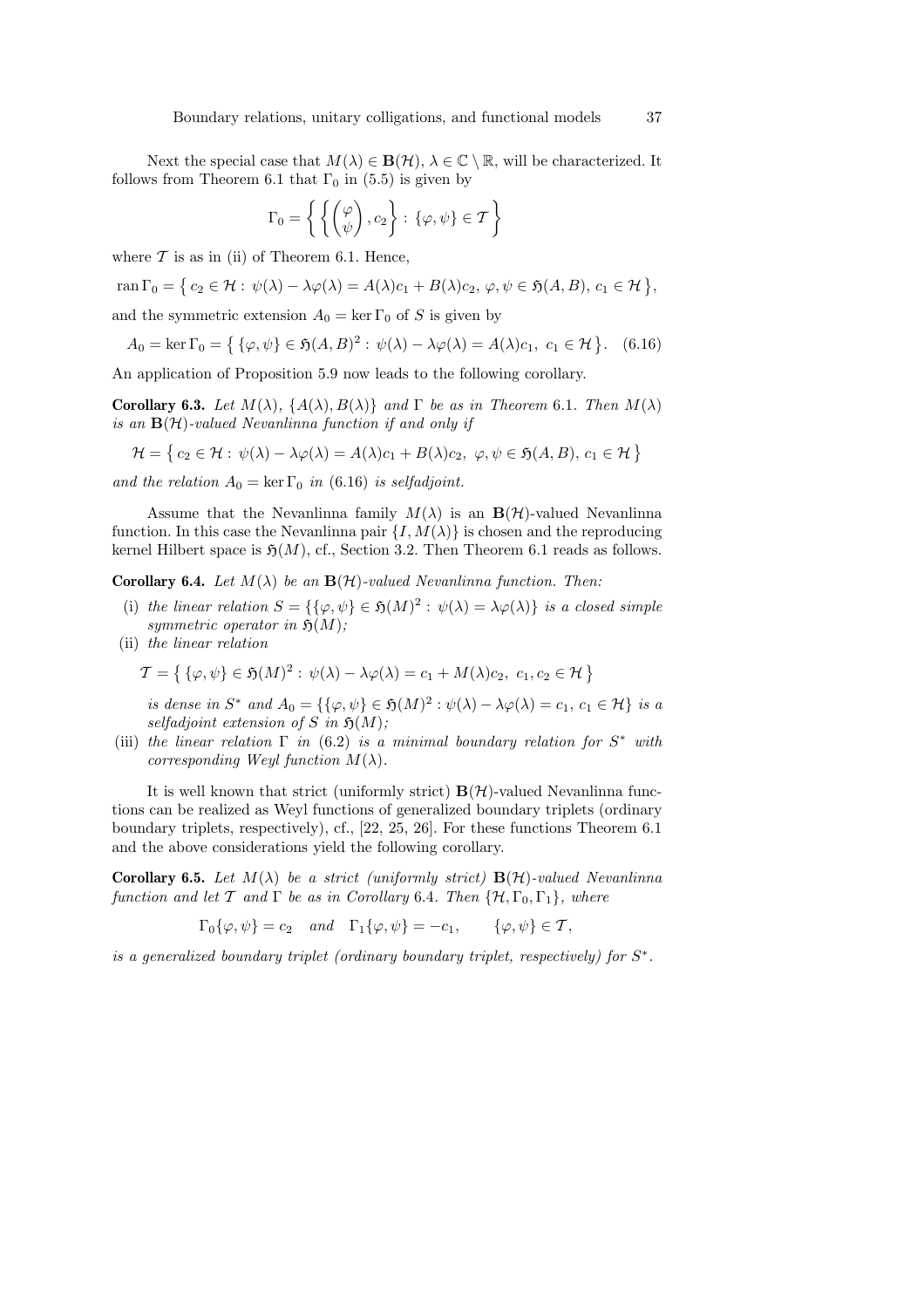*Proof.* If  $M(\lambda) \in \mathbf{B}(\mathcal{H})$  is strict, then mul  $\Gamma = \{0\}$ , ran  $\Gamma_0 = \mathcal{H}$ , and  $A_0 =$ ker  $\Gamma_0$  is selfadjoint; see Proposition 5.7, Proposition 5.9 and Corollary 5.11. This means that (see [26, Definition 6.1], [22, Definition 5.6])  $\{\mathcal{H}, \Gamma_0, \Gamma_1\}$  is a generalized boundary triplet for  $S^*$ . If M is uniformly strict, then according to Corollary 5.12  $\Gamma = {\Gamma_0, \Gamma_1}$  is surjective and hence  ${\mathcal{H}, \Gamma_0, \Gamma_1}$  is an ordinary boundary triplet for  $S^*$ .

#### 6.3. Some historical remarks

A functional model for bounded uniformly strict operator-valued Nevanlinna functions as Q-functions of symmetric and selfadjoint operators or relations in Hilbert spaces goes back to M.G. Kreĭn, H. Langer, and B. Textorius [32, 33, 34, 35, 36, 37]. This model was given by means of the so-called  $\varepsilon$ -method. The notion of Q-function "coincides" with the present terminology of Weyl function associated with an ordinary boundary triplet for symmetric operators or relations. The notion of ordinary boundary triplet was extended in [26] to the notion of generalized boundary triplet which in terms of Weyl functions now corresponds to strict  $\mathbf{B}(\mathcal{H})$ -valued Nevanlinna functions M, that is,  $0 \notin \sigma_p(\text{Im }M(\lambda))$  holds for some, and hence for all,  $\lambda \in \mathbb{C} \setminus \mathbb{R}$ . The operator representation of bounded, not necessarily strict, Nevanlinna functions can be found in [17, 30, 37], see also Proposition 5.9 and Corollary 6.3. Functional models in terms of reproducing kernel spaces have been considered in several papers, see, e.g., [1, 4, 5, 6]

Recall that an  $\mathbf{B}(\mathcal{H})$ -valued Nevanlinna function  $M(\lambda)$  admits the integral representation

$$
M(\lambda) = \alpha + \beta \lambda + \int_{\mathbb{R}} \left( \frac{1}{t - \lambda} - \frac{t}{1 + t^2} \right) d\Sigma(t), \tag{6.17}
$$

where  $\alpha, \beta \in \mathbf{B}(\mathcal{H})$  are selfadjoint,  $\beta \geq 0$ , and  $\Sigma(t)$  is a nondecreasing  $\mathbf{B}(\mathcal{H})$ valued function satisfying  $\int_{\mathbb{R}} (1 + t^2)^{-1} d\Sigma(t) \in \mathbf{B}(\mathcal{H})$ . In [26] V.A. Derkach and M.M. Malamud in their treatment of ordinary boundary triplets use the integral representation (6.17) to construct a model in the orthogonal sum of  $L^2(\mathbb{R}, \Sigma)$  and a space which takes care of the linear term  $\beta \lambda$ . With the help of Stieltjes transform they also obtain a representation in terms of a reproducing kernel Hilbert space analogous to that in Corollary 6.5, cf. [2]. Their considerations are valid for the case of matrix-valued Nevanlinna functions; for the operator-valued case see the more recent treatment given in [38].

Assume that  $M(\lambda)$ ,  $\lambda \in \mathbb{C}_+$ , is a family of maximal dissipative relations in a Hilbert space  $\mathcal{H}$ , such that for some, and hence for all,  $\nu \in \mathbb{C}_+$  the  $\mathbf{B}(\mathcal{H})$ -valued function  $\lambda \mapsto (M(\lambda) + \nu)^{-1} \in \mathcal{H}$  is holomorphic on  $\mathbb{C}_+$ . Then

$$
\Theta(z) = I - (\mu - \bar{\mu})(M(\lambda) + \mu)^{-1}, \quad \lambda \in \mathbb{C}_+,
$$

where  $z = (\lambda - \mu)/(\lambda - \bar{\mu})$ , is a Schur function defined on D. It is now possible to use the coisometric representation for such a Schur function, cf., [3]. Its counterpart is an operator representation of  $M(\lambda)$  in the upper halfplane. The scalar version of such results can be found in [35, 36].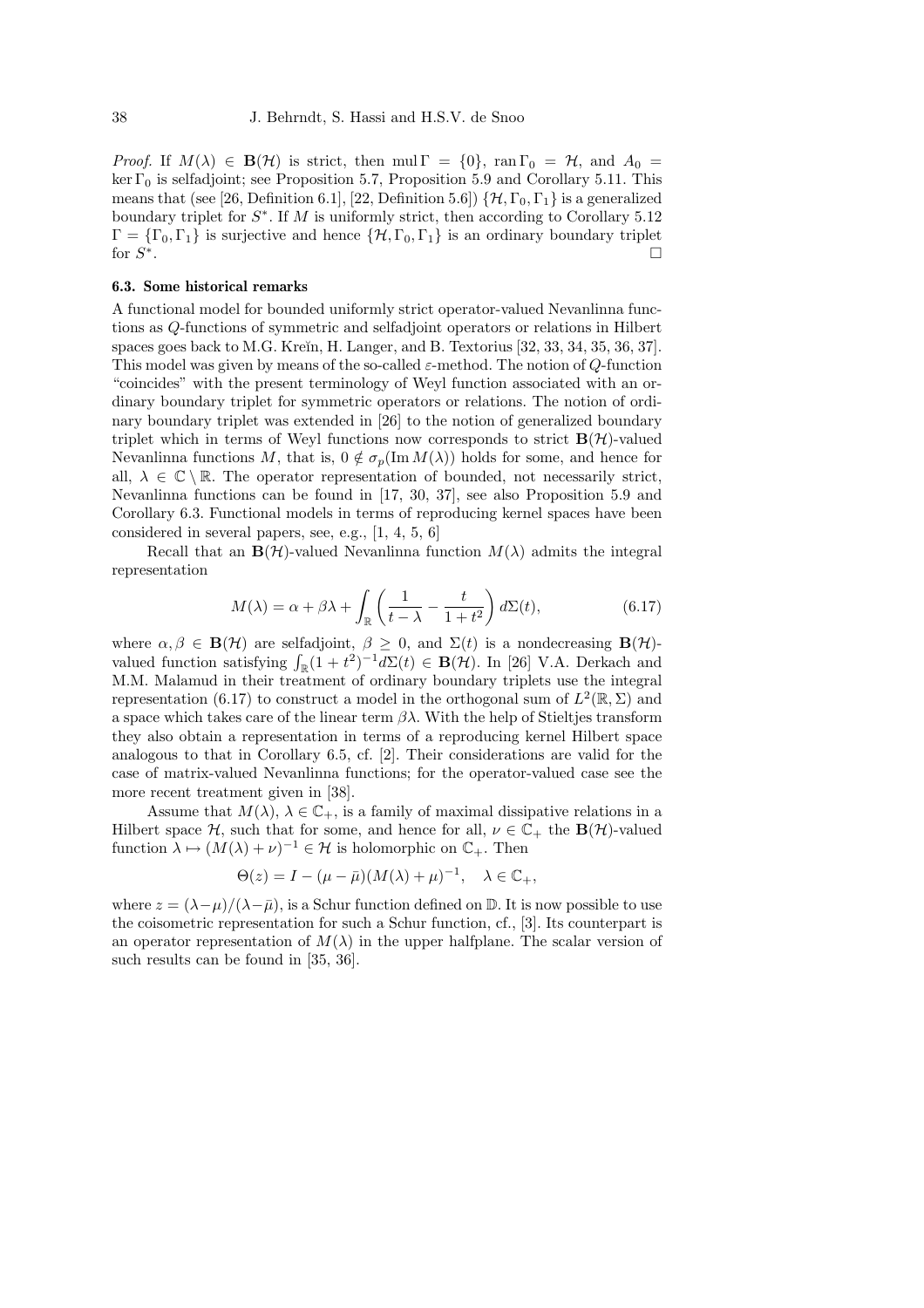#### References

- [1] D. Alpay, "Reproducing kernel Kreĭn spaces of analytic functions and inverse scattering", The Weizmann Institute of Science, Rehovot, Israel, 1985.
- [2] D. Alpay, P. Bruinsma, A. Dijksma, and H.S.V. de Snoo, "A Hilbert space associated with a Nevanlinna function", in Signal processing, scattering and operator theory, and numerical methods, Proceedings International Symposium MTNS 89, Volume III, Progress in Systems and Control Theory, Birkhäuser Verlag Basel (1990), 115– 122.
- [3] D. Alpay, A. Dijksma, J. Rovnyak, and H.S.V. de Snoo, Schur functions, operator colligations, and Pontryagin spaces, Operator Theory Adv. Appl., 96, Birkhäuser Verlag, Basel-Boston, 1997.
- [4] D. Alpay and H. Dym, "Hilbert spaces of analytic functions, inverse scattering and operator models. I", Integral Equations Operator Theory 7 (1984), 589–641.
- [5] D. Alpay and H. Dym, "Hilbert spaces of analytic functions, inverse scattering and operator models. II", Integral Equations Operator Theory 8 (1985), 145–180.
- [6] T. Ando, De Branges spaces and analytic operator functions, Division of Applied Mathematics, Research Institute of Applied Electricity, Hokkaido University, Sapporo, Japan, 1990.
- [7] J. Behrndt and H.-C. Kreusler, "Boundary relations and generalized resolvents of symmetric relations in Krein spaces", Integral Equations Operator Theory, 59 (2007), 309–327.
- [8] J. Behrndt and M. Langer, "Boundary value problems for elliptic partial differential operators on bounded domains", J. Funct. Anal., 243 (2007), 536–565.
- [9] J. Behrndt, M.M. Malamud, and H. Neidhardt, "Scattering matrices and Weyl function", to appear in Proc. London Math. Soc.
- [10] L. de Branges, "Some Hilbert spaces of analytic functions I", Trans. Amer. Math. Soc., 106 (1963), 445–468.
- [11] L. de Branges, "Some Hilbert spaces of analytic functions II", J. Math. Anal. Appl., 11 (1965), 44-72.
- [12] L. de Branges, "Some Hilbert spaces of analytic functions III", J. Math. Anal. Appl., 12 (1965), 149-186.
- [13] L. de Branges, Hilbert spaces of entire functions, Prentice Hall, Englewood Cliffs, N.J. [French translation: Espaces hilbertiens de fonctions entières, Masson et Cie, Paris 1972]
- [14] L. de Branges and J. Rovnyak, Square summable power series, Holt, Rinehart and Winston, New-York, 1966.
- [15] L. de Branges and J. Rovnyak, Appendix on square summable power series, Canonical models in quantum scattering theory, in: Perturbation theory and its applications in quantum mechanics (ed. C.H. Wilcox), New-York, 1966, pp. 295–392.
- [16] M.S. Brodskiĭ, Unitary operator colligations and their characteristic functions, Uspekhi Math. Nauk, 33 (4) (1978), 141–168 (Russian) [English transl.: Russian Math. Surveys, 33 no. 4 (1978), 159–191].
- [17] P. Bruinsma, A. Dijksma, and H.S.V. de Snoo, "Models for generalized Carath´eodory and Nevanlinna functions", Challenges of a generalized system theory (Edited by P.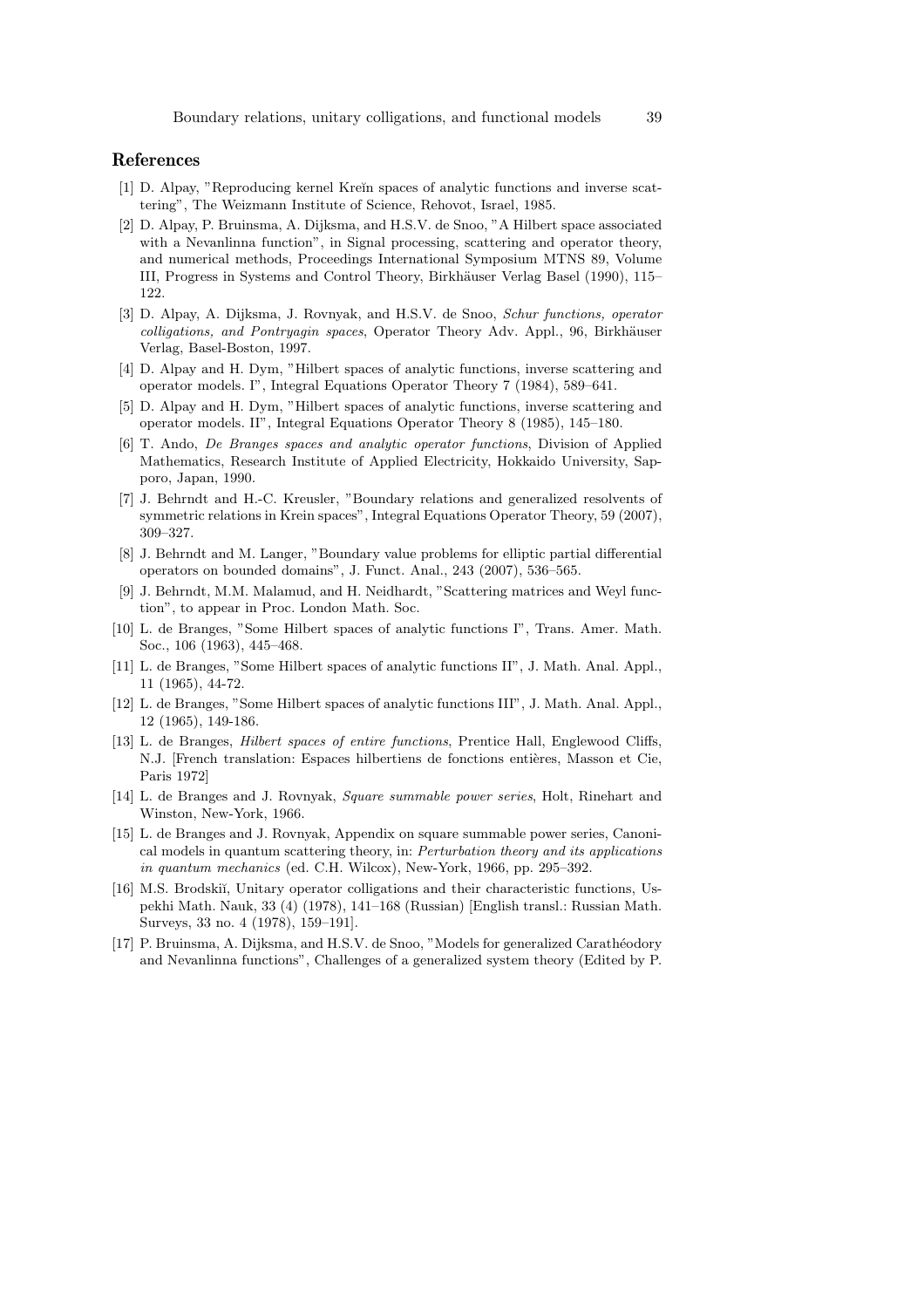Dewilde, M.A. Kaashoek, M. Verhaegen) Koninklijke Nederlandse Akademie van Wetenschappen, Verhandelingen, Afd. Natuurkunde, Eerste Reeks, deel 40, Amsterdam, 1993, 161–178.

- [18] V.M. Bruk, "A certain class of boundary value problems with a spectral parameter in the boundary condition", Mat. Sb., 100 (142) (1976), 210–216.
- [19] J. Brüning, V. Geyler, and K. Pankrashkin, "Spectra of self-adjoint extensions and applications to solvable Schrödinger operators", Rev. Math. Phys.  $20$  (2008), 1–70.
- [20] V.A. Derkach, "Abstract interpolation problem in Nevanlinna classes", arXiv:0710.5234v1
- [21] V.A. Derkach, S. Hassi, M.M. Malamud, and H.S.V. de Snoo, "Generalized resolvents of symmetric operators and admissibility", Methods of Functional Analysis and Topology, 6 (2000), no.3, 24–55.
- [22] V.A. Derkach, S. Hassi, M.M. Malamud, and H.S.V. de Snoo, "Boundary relations and their Weyl families", Trans. Amer. Math. Soc., 358 no.12 (2006), 5351–5400.
- [23] V.A. Derkach, S. Hassi, M.M. Malamud, and H.S.V. de Snoo, "Boundary relations and generalized resolvents of symmetric operators", preprint.
- [24] V.A. Derkach, S. Hassi, and H.S.V. de Snoo, "Singular perturbations of self-adjoint operators", Math. Phys. Anal. Geom., 6 (2003), 349–384.
- [25] V.A. Derkach and M.M. Malamud, "Generalized resolvents and the boundary value problems for hermitian operators with gaps", J. Funct. Anal., 95 (1991), 1–95.
- [26] V.A. Derkach and M.M. Malamud, "The extension theory of hermitian operators and the moment problem", J. Math. Sciences, 73 (1995), 141–242.
- [27] A. Dijksma, H.Langer, and H.S.V. de Snoo, "Characteristic functions of unitary operator colligations in Πκ-spaces", Operator Theory Adv. Appl., 19 (1986), 125– 194.
- [28] V.I. Gorbachuk and M.L. Gorbachuk, Boundary value problems for operator differential equations, Mathematics and its Applications (Soviet Series), 48, Kluwer Academic Publishers, Dordrecht, 1991.
- [29] V.I. Gorbachuk, M.L. Gorbachuk, and A.N. Kochubeĭ, "The theory of extensions of symmetric operators, and boundary value problems for differential equations", Ukrain. Mat. Zh., 41 no.10 (1989), 1299–1313, 1436; translation in Ukrainian Math. J., 41 no.10 (1989), 1117–1129 (1990)
- [30] S. Hassi, H.S.V. de Snoo, and H. Woracek, "Some interpolation problems of Nevanlinna-Pick type. The Kreĭn-Langer method.", Operator Theory Adv. Appl., 106 (1998), 201–216.
- [31] A.N. Kochubeĭ, "On extensions of symmetric operators and symmetric binary relations", Mat. Zametki, 17 (1975), 41–48 (Russian) (English translation: Math. Notes 17 (1975)).
- [32] M.G. Kreĭn and H. Langer, "On defect subspaces and generalized resolvents of Hermitian operator in Pontryagin space", Funkts. Anal. i Prilozhen. 5, no.2 (1971), 59– 71; ibid. 5 no. 3 (1971), 54–69 (Russian) (English translation: Funct. Anal. Appl., 5 (1971), 136–146; ibid. 5 (1971), 217–228).
- [33] M.G. Kreĭn and H. Langer, "Über die  $Q$ -Funktion eines  $\pi$ -hermiteschen Operators im Raume  $\Pi_{\kappa}$ ", Acta. Sci. Math. (Szeged), 34 (1973), 191–230.